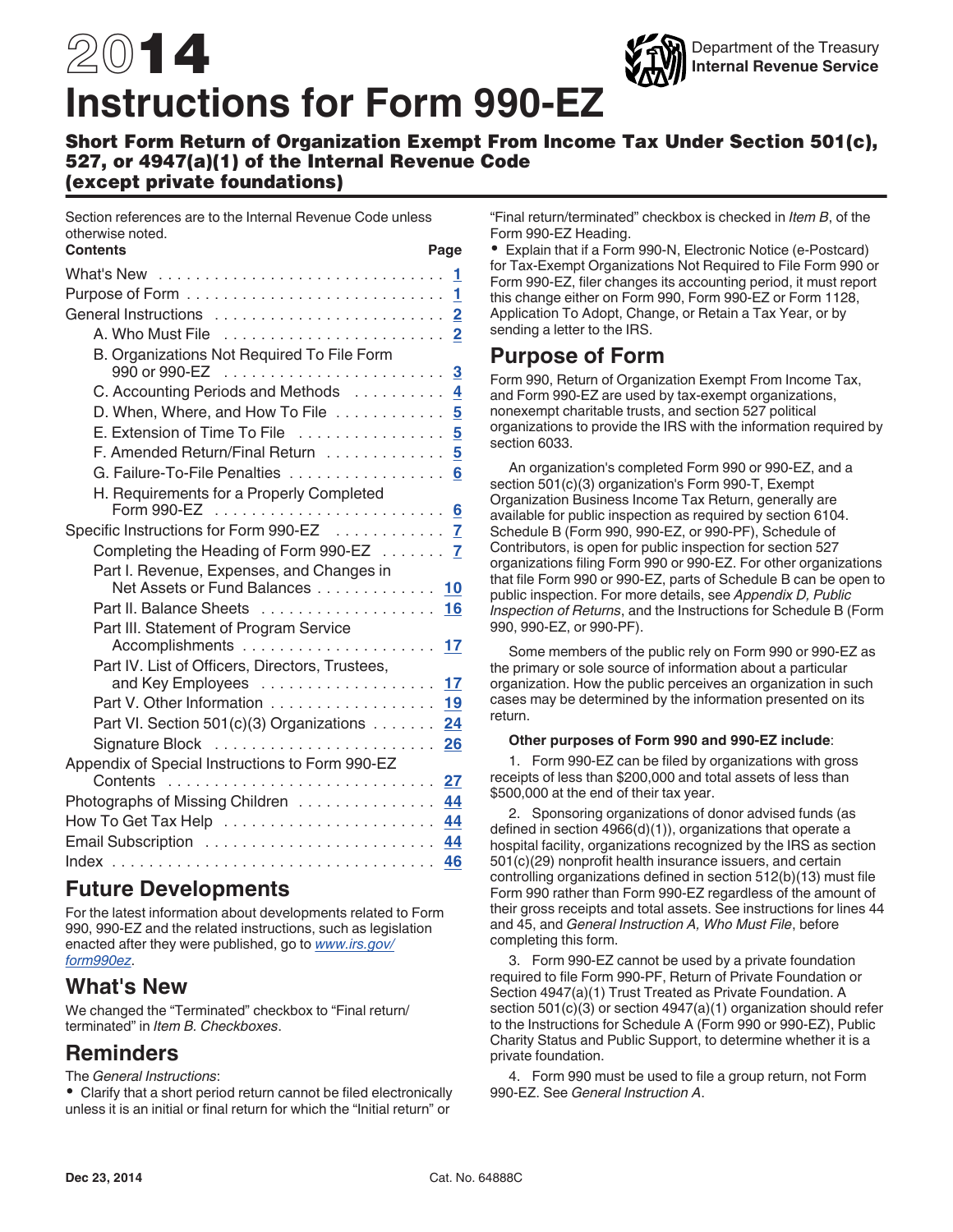## <span id="page-1-0"></span>**General Instructions**

**Overview of Form 990-EZ.** The Form 990-EZ is an annual information return required to be filed with the IRS by many organizations exempt from income tax under section 501(a), and certain political organizations and nonexempt charitable trusts. Parts I through V of the form must be completed by all filing organizations (Part VI must be completed by section 501(c)(3) organizations and section 4947(a)(1) nonexempt charitable trusts), and require reporting on the organization's exempt and other activities, finances, compliance with certain federal tax filings and requirements, and compensation paid to certain persons. Additional schedules are required to be completed depending on the activities and type of organization. The completed Form 990-EZ filed with the IRS, except for certain contributor information on Schedule B (Form 990, 990-EZ, or 990-PF), is required to be made available to the public by the IRS and the filing organization (see *Appendix D*). Also, the organization may be required to file the completed Form 990-EZ with state governments to satisfy state reporting requirements. See *Appendix G. Use of Form 990 and 990-EZ To Satisfy State Reporting Requirements.*

## **Reminder: Do Not Include Social Security Number on Publicly Disclosed Forms**

Because the filing organization and the IRS are required to publicly disclose the organization's annual information returns, social security numbers should not be included on this form. Documents subject to disclosure include schedules and attachments filed with the form. For more information, see *Appendix D*.



*Organizations that have total gross income from unrelated trades or businesses of at least \$1,000 also are required to file Form 990-T, in addition to any required Form 990, 990-EZ, or 990-N.*

**Helpful hints.** The following hints may help you more efficiently review these instructions and complete the form.

1. Throughout these instructions, "the organization" and the "filing organization" both refer to the organization filing the Form 990-EZ.

2. The examples appearing throughout these instructions are illustrative only and for the purpose of completing Form 990-EZ, but are not all-inclusive.

3. Instructions for the Form 990-EZ schedules are published separately from these instructions.

4. Unless otherwise specified, information should be provided for the organization's tax year. For instance, an organization should answer "Yes" to a question asking whether it conducted a certain type of activity only if it conducted that activity during the tax year.

## **A. Who Must File**

Most organizations exempt from income tax under section 501(a) must file an annual information return (Form 990 or 990-EZ) or submit an annual electronic notice (Form 990-N), depending upon the organization's gross receipts and total assets.

If an organization has gross receipts less than \$200,000 and total assets at the end of the year less than \$500,000, it can file Form 990-EZ, instead of Form 990. See the instructions later for more information. But see the special rules later for *Sponsoring organizations of donor advised funds* (as defined in section 4966(d)(1)), *Organizations that operate one or more hospital* 

*facilities*, *Section 501(c)(29) nonprofit health insurance issuers*, and *Controlling organizations described in section 512(b)(13)*.

Form 990 (not 990-EZ or 990-N) must be filed by an organization exempt from income tax under section 501(a) (including an organization that has not applied for recognition of exemption or whose application for recognition of exemption is pending) if it has either gross receipts greater than or equal to \$200,000 or total assets greater than or equal to \$500,000 at the end of the tax year (with exceptions described below for organizations eligible to submit Form 990-N and for certain organizations described in *General Instruction B, Organizations Not Required To File Form 990 or 990-EZ*, later). This includes the following:

Organizations described in section 501(c)(3) (other than private foundations) and

Organizations described in other section 501(c) subsections (other than black lung benefit trusts).

**Gross receipts.** Gross receipts are the total amounts the organization received from all sources during its annual accounting period, without subtracting any costs or expenses. See *Appendix B, How To Determine Whether an Organization's Gross Receipts Are Normally \$50,000 (or \$5,000) or Less* for a discussion of gross receipts. Total assets is the amount reported by the organization on its balance sheet (Form 990-EZ, Part II, column (B), line 25) as of the end of the year, without reduction for liabilities.

For purposes of Form 990 or Form 990-EZ reporting, the term "section 501(c)(3)" includes organizations exempt under sections 501(e) and (f) (cooperative service organizations), 501(j) (amateur sports organizations), 501(k) (child care organizations), and 501(n) (charitable risk pools). In addition, any organization described in one of these sections is also subject to section 4958 if it obtains a determination letter from the IRS stating that it is described in section 501(c)(3).

**Form 990-N.** If an organization normally has annual gross receipts of \$50,000 or less, it must submit Form 990-N if it does not file Form 990 or Form 990-EZ (with exceptions described later for certain section 509(a)(3) supporting organizations and for certain organizations described in *General Instruction B*). If the organization chooses to file Form 990-EZ, be sure to file a complete return. See *Appendix B* for a discussion of gross receipts and *General Instruction H, Requirements for a Properly Completed Form 990-EZ* for a discussion of a complete return.

**Electronic filing.** Organizations can file Form 990-EZ electronically. See *General Instruction D, When, Where, and How To File,* for who must file electronically.

**Foreign and U.S. possession organizations.** Foreign organizations and U.S. possession organizations, as well as domestic organizations described above, must file Form 990 or 990-EZ unless specifically excepted under *General Instruction B*. Report amounts in U.S. dollars, and state what conversion rate the organization uses. Combine amounts from within and outside the United States, and report the total for each item. All information must be written in English.

**Sponsoring organizations of donor advised funds.**

Sponsoring organizations of donor advised funds (as defined in section 4966(d)(1)) must file Form 990 and not Form 990-EZ. See line 44 and the related instructions.

**Organizations that operate one or more hospital facilities.**  Organizations that operated one or more hospital facilities during the tax year must file Form 990 and not Form 990-EZ, and complete Schedule H (Form 990), Hospitals. A *hospital facility* is a facility that is required to be licensed, registered, or similarly recognized by a state as a hospital. See line 44b and the related instructions.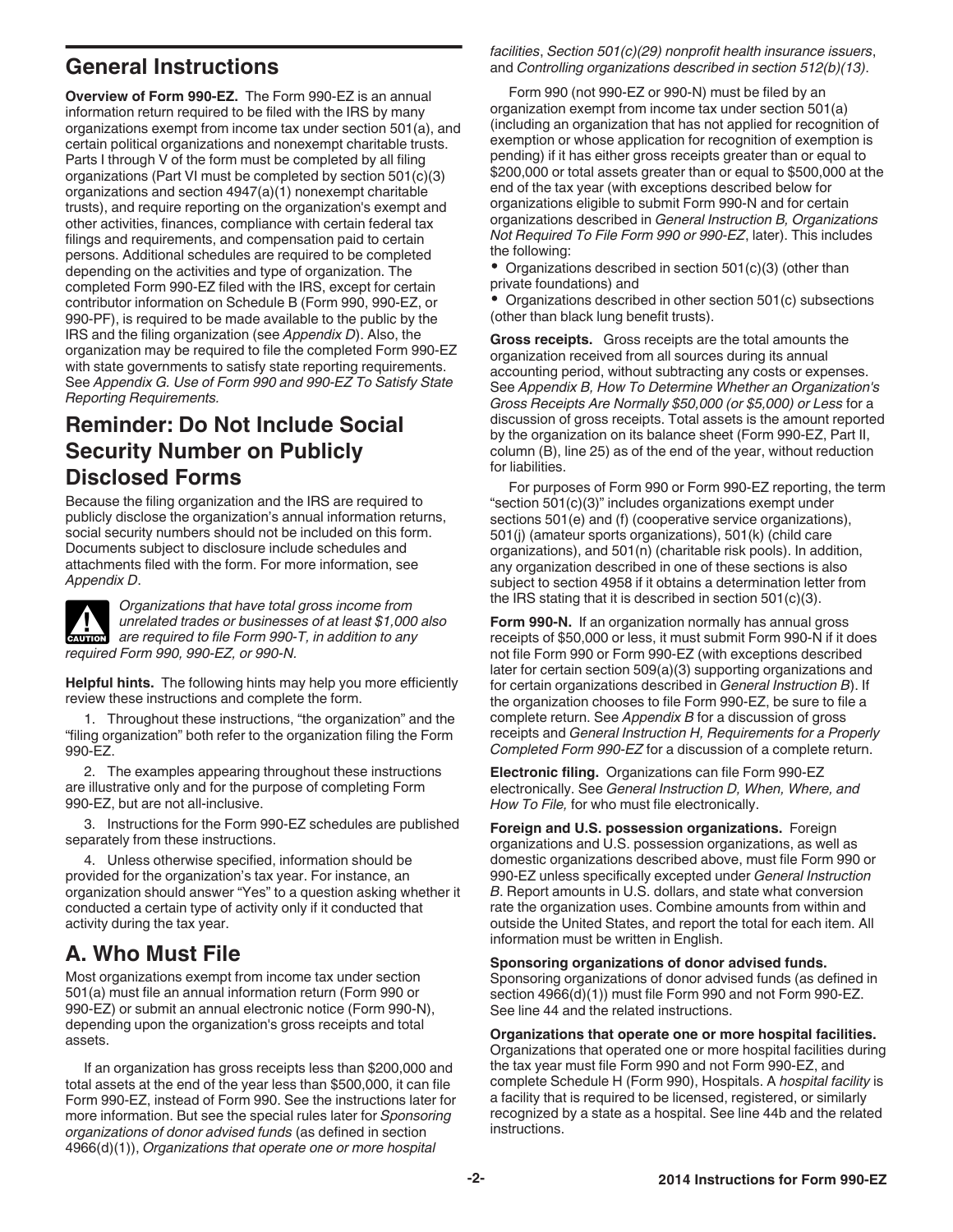<span id="page-2-0"></span>**Section 501(c)(29) nonprofit health insurance issuers.**  Nonprofit health insurance issuers described in section 501(c) (29) must file Form 990 and not Form 990-EZ.

**Controlling organizations described in section 512(b)(13).** A controlling organization of one or more controlled entities, as described in section 512(b)(13), must file Form 990 and not Form 990-EZ if it is required to file an annual information return for the year and if there was a certain type of transfer of funds between the controlling organization and any controlled entity during the year. See line 45 and the related instructions.

**Section 509(a)(3) supporting organizations.** A section 509(a)(3) supporting organization must file Form 990 or 990-EZ, even if its gross receipts are normally \$50,000 or less, and even if it is described in Rev. Proc. 96-10, 1996-1 C.B. 577, or is an affiliate of a governmental unit described in Rev. Proc. 95-48, 1995-2 C.B. 418, unless it qualifies as one of the following:

1. An integrated auxiliary of a church, as described in Regulations section 1.6033-2(h),

2. The exclusively religious activities of a religious order, or

3. An organization whose gross receipts are normally not more than \$5,000 that supports a section 501(c)(3) religious organization.

If the organization is described in 3, then it must submit Form 990-N unless it voluntarily files Form 990 or Form 990-EZ.

**Section 501(c)(7) and 501(c)(15) organizations.** Section 501(c)(7) and 501(c)(15) organizations apply the same gross receipts test as other organizations to determine whether they must file a Form 990 or 990-EZ, but use a different definition of gross receipts to determine whether they qualify as tax-exempt for the tax year. See *Appendix C, Special Gross Receipts Tests for Determining Exempt Status of Section 501(c)(7) and Section 501(c)(15) Organizations,* for more information.

**Section 527 political organizations.** Tax-exempt political organizations must file Form 990 or 990-EZ unless their annual gross receipts are less than \$25,000 during the tax year or they are otherwise excepted under *General Instruction B*. A section 527 political organization that is a qualified state or local political organization must file Form 990 or 990-EZ only if it has gross receipts of \$100,000 or more. Political organizations are not required to submit Form 990-N.

**Section 4947(a)(1) non-exempt charitable trusts.** A non-exempt charitable trust described under section 4947(a)(1) (if it is not treated as a private foundation) is required to file Form 990 or Form 990-EZ unless excepted under *General Instruction B*. Such a trust is treated like an exempt section 501(c)(3) organization for purposes of completing the form. Section 4947(a)(1) trusts must complete all sections of the Form 990-EZ and schedules that 501(c)(3) organizations must complete. All references to a section 501(c)(3) organization in the Form 990-EZ, schedules, and instructions include a section 4947(a)(1) trust (for instance, such a trust must complete Schedule A (Form 990 or 990-EZ)), unless otherwise specified. If such a trust does not have any taxable income under Subtitle A of the Code, it can file Form 990 or Form 990-EZ to meet its section 6012 filing requirement and does not have to file Form 1041, U.S. Income Tax Return for Estates and Trusts.

**Group returns.** A group return filed by the central or parent organization on behalf of the subordinates in a group exemption must be filed using Form 990, not Form 990-EZ.

**Returns when exempt status not established.** An organization is required to file Form 990 or 990-EZ in accordance with these instructions if the organization claims exempt status under section 501(a) but has not established such exempt status by filing Form 1023, Application for Recognition of Exemption Under Section 501(c)(3) of the Internal Revenue Code; Form 1023-EZ, Streamlined Application for Recognition of Exemption Under Section 501(c)(3) of the Internal Revenue Code; or Form 1024, Application for Recognition of Exemption Under Section 501(a), and receiving an IRS determination letter recognizing exempt status. In such cases, the organization must check the "application pending" checkbox in Item B of the Form 990 or 990-EZ header (whether or not a Form 1023, 1023-EZ, or 1024 has been filed) to indicate that the Form 990 or 990-EZ is being filed in the belief that the organization is exempt under section 501(a).

To qualify for tax exemption retroactive to its date of organization or formation, an organization claiming tax-exempt status under section  $501(c)(3)$ ,  $501(c)(9)$ , or  $501(c)(17)$  generally must file Form 1023, 1023-EZ, or 1024 within 27 months of the end of the month in which it was legally organized or formed.

## **B. Organizations Not Required To File Form 990 or 990-EZ**

An organization described below does not have to file Form 990 or 990-EZ even if it has at least \$200,000 of gross receipts or \$500,000 total assets at the end of the tax year (except for section 509(a)(3) supporting organizations described in *General Instruction A).* See *General Instruction A* for determining whether the organization can file Form 990-EZ instead of Form 990. An organization described in item 10 or 11 under *Certain organizations with limited gross receipts*, or item 13 under *Certain organizations that file different kinds of annual information returns*, is required to submit Form 990-N unless it voluntarily files Form 990, 990-EZ, or 990-BL, Information and Initial Excise Tax Return for Black Lung Benefit Trusts and Certain Related Persons, as applicable.

#### **Certain religious organizations**

1. A church, an interchurch organization of local units of a church, a convention or association of churches, or an integrated auxiliary of a church as described in Regulations section 1.6033-2(h) (such as a men's or women's organization, religious school, mission society, or youth group).

2. A church-affiliated organization that is exclusively engaged in managing funds or maintaining retirement programs and is described in Rev. Proc. 96-10. But see the filing requirements for section 509(a)(3) supporting organizations in *General Instruction A*.

3. A school below college level affiliated with a church or operated by a religious order, as described in Regulations section 1.6033-2(g)(1)(vii).

4. A mission society sponsored by, or affiliated with, one or more churches or church denominations, if more than half of the society's activities are conducted in, or directed at, persons in foreign countries.

5. An exclusively religious activity of any religious order described in Rev. Proc. 91-20, 1991-1 C.B. 524.

#### **Certain governmental organizations**

6. A state institution whose income is excluded from gross income under section 115.

7. A governmental unit or affiliate of a governmental unit described in Rev. Proc. 95-48. But see the filing requirements for section 509(a)(3) supporting organizations in *General Instruction A*.

8. An organization described in section 501(c)(1). A section 501(c)(1) organization is a corporation organized under an act of Congress that is an instrumentality of the United States, and exempt from federal income taxes.

#### **Certain political organizations**

9. A political organization that is: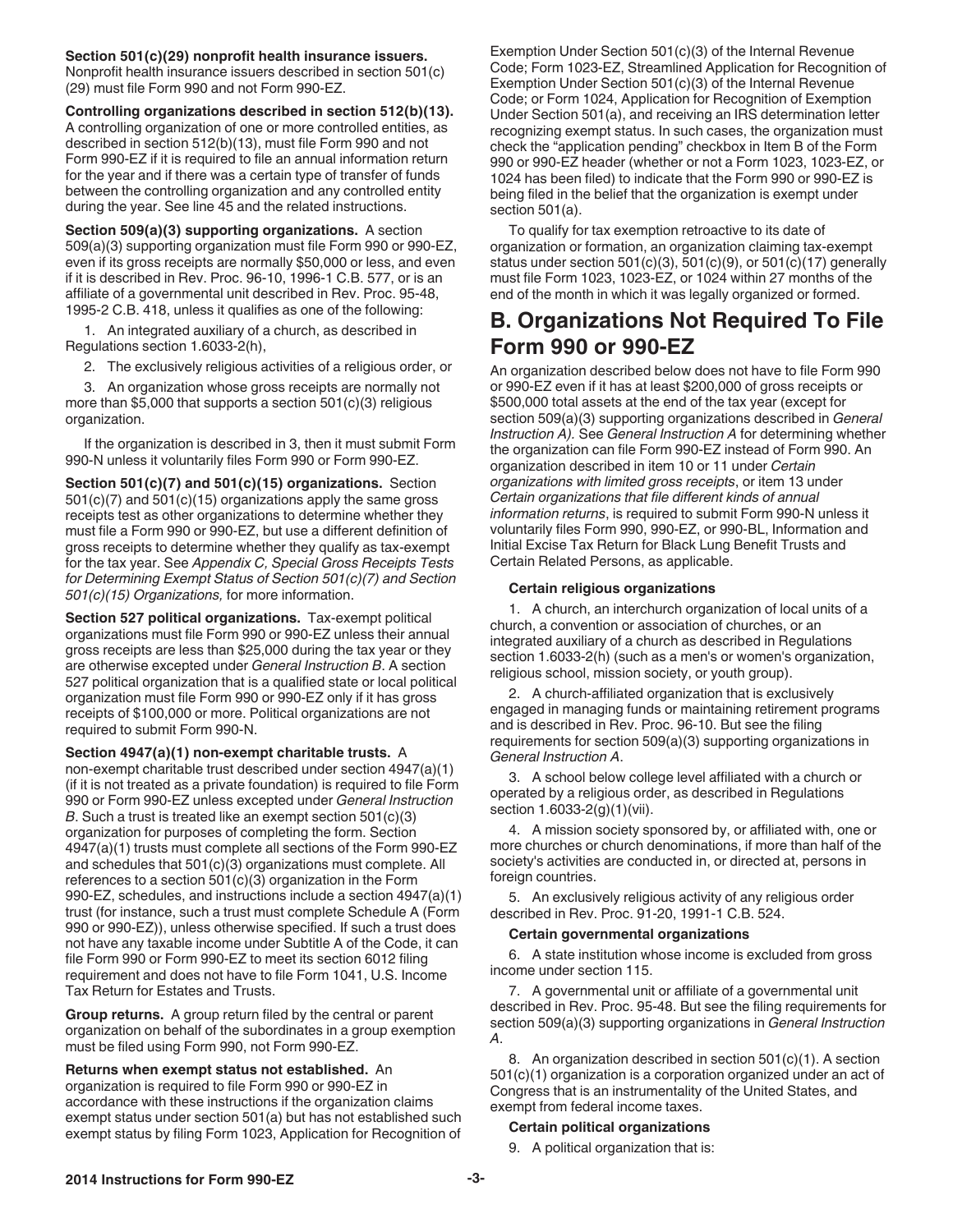- <span id="page-3-0"></span>A state or local committee of a political party,
- A political committee of a state or local candidate,
- A caucus or association of state or local officials, or

Required to report under the Federal Election Campaign Act of 1971 as a political committee (as defined in section 301(4) of such Act).

#### **Certain organizations with limited gross receipts**

10. An organization whose gross receipts are normally \$50,000 or less. Such organizations generally are required to submit Form 990-N if they choose not to file Form 990 or 990-EZ. To determine what an organization's gross receipts "normally" are, see *Appendix B*.

11. Foreign organizations and organizations located in U.S. possessions, whose gross receipts from sources within the United States are normally \$50,000 or less, and which did not engage in significant activity in the United States (other than investment activity). Such organizations, if they claim U.S. tax exemption or are recognized by the IRS as tax-exempt, generally are required to submit Form 990-N if they choose not to file Form 990 or 990-EZ.

If a foreign organization or organization located in a U.S. possession is required to file a Form 990 or Form 990-EZ, then its worldwide gross receipts, as well as assets, are taken into account in determining whether it qualifies to file Form 990-EZ. To determine what an organization's gross receipts "normally" are, see *Appendix B*.

#### **Certain organizations that file different kinds of annual information returns**

12. A private foundation (including a private operating foundation) exempt under section 501(c)(3) and described in section 509(a). Use Form 990-PF for a taxable private foundation, a section 4947(a)(1) nonexempt charitable trust treated as a private foundation, and a private foundation terminating its status by becoming a public charity under section 507(b)(1)(B) for tax years within its 60-month termination period. If the section 507(b)(1)(B) organization successfully terminates, then it files Form 990 or 990-EZ in its final year of termination.

13. A black lung benefit trust described in section 501(c)(21), use Form 990-BL.

14. A religious or apostolic organization described in section 501(d). Use Form 1065, U.S. Return of Partnership Income.

15. A stock bonus, pension, or profit-sharing trust that qualifies under section 401. Use Form 5500, Annual Return/ Report of Employee Benefit Plan.



*Subordinate organizations in a group exemption which are included in a group return filed for the tax year by the central organization should not file a separate Form 990 or 990-EZ, or submit Form 990-N for the tax year.*



*A public charity described in section 170(b)(1)(A)(iv) or (vi) or 509(a)(2) that is not within its initial five years of existence should first complete Part II or III of Schedule A to ensure that it continues to qualify as a public* 

*charity for the tax year. If it fails to qualify as a public charity, then it must file Form 990-PF rather than Form 990-EZ.*

## **C. Accounting Periods and Methods**

#### **Accounting Periods**

**Calendar year.** Use the 2014 Form 990-EZ to report on the 2014 calendar year accounting period. A calendar year accounting period begins on January 1 and ends on December 31.

**Fiscal year.** If the organization has established a fiscal year accounting period, use the 2014 Form 990-EZ to report on the organization's fiscal year that began in 2014 and ended 12 months later. A fiscal year accounting period should normally coincide with the natural operating cycle of the organization. Be certain to indicate in the heading of Form 990-EZ the date the organization's fiscal year began in 2014 and the date the fiscal year ended in 2015.

**Short period.** A short accounting period is a period of less than 12 months, which exists when an organization first commences operations, changes its accounting period, or terminates. If the organization's short year began in 2014 and ended before December 31, 2014 (not on or after December 31, 2014), it may use either 2013 Form 990-EZ or 2014 Form 990-EZ or Form 990 to file for such short year. The 2014 form may also be used for a short period beginning in 2015 and ending before December 31, 2015 (not on or after December 31, 2015). When doing so, provide the information for designated years listed on the return, other than the tax year being reported, as if they were updated on the 2015 form. For example, provide the information in Schedule A, Part II for the tax years 2011-2015, rather than for tax years 2010-2014. A short period return cannot be filed electronically unless it is an initial return for which the "Initial return" box is checked or is a final return for which the "Final return/terminated" box is checked in *Item B* of the Form 990-EZ heading.

**Accounting period change.** If the organization changes its accounting period, it must file a Form 990-EZ for the short period resulting from the change. Enter "Change of Accounting Period" at the top of this short-period return.

If the organization has previously changed its annual accounting period at any time within the 10-calendar-year period that includes the beginning of the **short period resulting from the current change in accounting period**, and it had a Form 990 series or income tax return filing requirement at any time during that 10-year period, it must also file a Form 1128 with the short-period return. See Rev. Proc. 85-58, 1985-2 C.B. 740.

If an organization that submits Form 990-N changes its accounting period, it must report this change either on Form 990, 990-EZ, or 1128, or by sending a letter to:

Internal Revenue Service 1973 N. Rulon White Blvd. Ogden, UT 84404

#### **Accounting Methods**

Unless instructed otherwise, the organization should generally use the same accounting method on the return (including the Form 990-EZ and all schedules) to report revenue and expenses that it regularly uses to keep its books and records. To be acceptable for Form 990-EZ reporting purposes, however, the method of accounting must clearly reflect income.

**Accounting method change.** Generally, the organization must file Form 3115, Application for Change in Accounting Method, to change its accounting method. An exception applies where a section 501(c) organization changes its accounting method to comply with Statement of Financial Accounting Standards, No. 116 (SFAS 116) (ASC 958), Accounting for Contributions Received and Contributions Made. See Notice 96-30, 1996-1 C.B. 378. An organization that makes a change in accounting method, regardless of whether it files Form 3115, must report any adjustment required by section 481(a) on Form 990-EZ, line 20 (other changes in net assets or fund balances), as a net asset adjustment made during the tax year. The organization must explain in Schedule O (Form 990 or 990-EZ), Supplemental Information to Form 990 or 990-EZ, the change and net asset adjustment. The adjustment must be identified as the effect of changing to the method provided in SFAS 116 (ASC 958). The beginning of year statement of financial position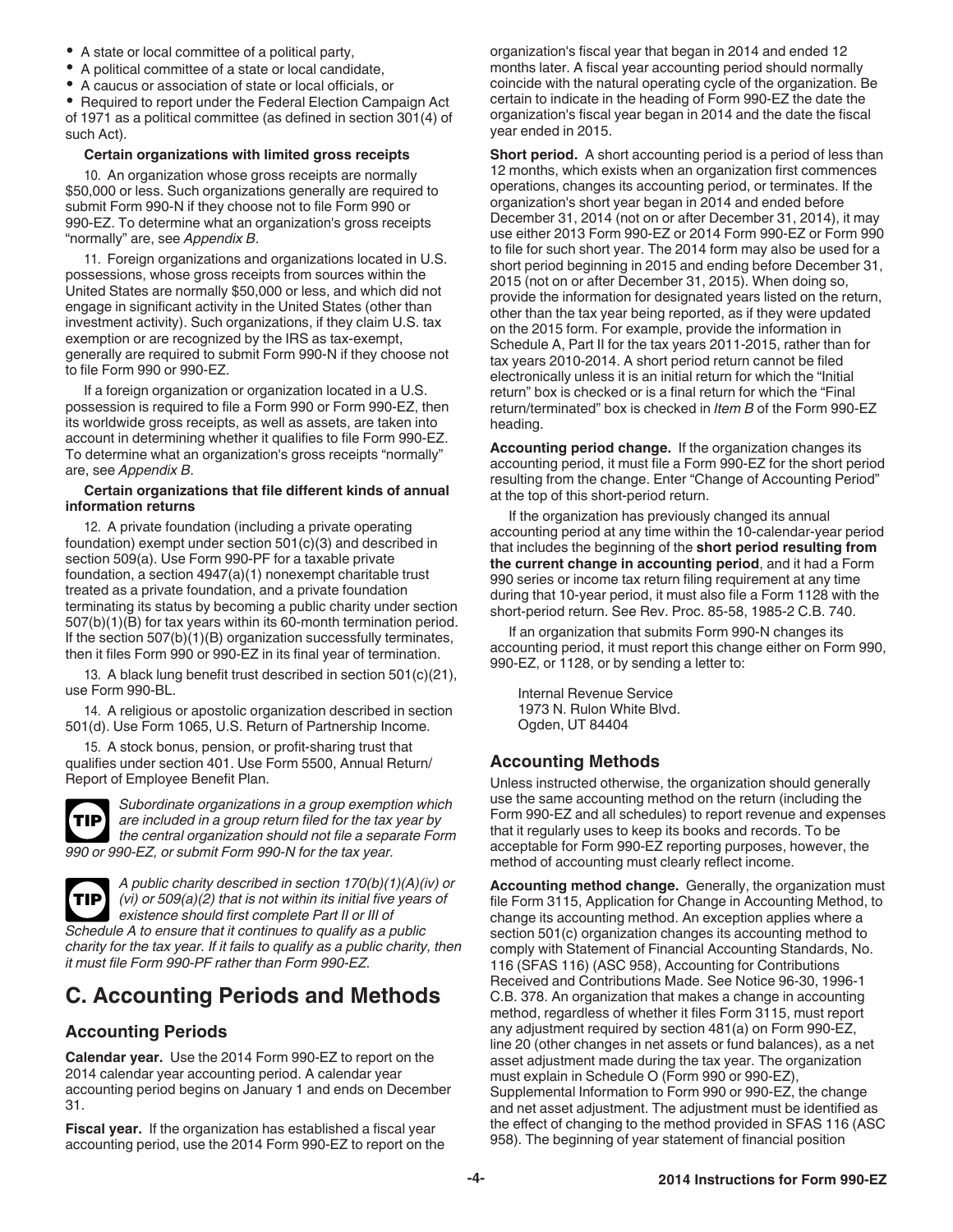<span id="page-4-0"></span>(balance sheet) should not be restated to reflect any prior period adjustments.

**State reporting.** Many states that accept Form 990-EZ in place of their own forms require that all amounts be reported based on the accrual method of accounting. If the organization prepares Form 990-EZ for state reporting purposes, it can file an identical return with the IRS even though the return does not agree with the books of account, unless the way one or more items are reported on the state return conflicts with the instructions for preparing Form 990-EZ for filing with the IRS.

**Example 1.** The organization maintains its books on the cash receipts and disbursements method of accounting but prepares a Form 990-EZ return for the state based on the accrual method. It could use that return for reporting to the IRS.

**Example 2.** A state reporting requirement requires the organization to report certain revenue, expense, or balance sheet items differently from the way it normally accounts for them on its books. A Form 990-EZ prepared for that state is acceptable for the IRS reporting purposes if the state reporting requirement does not conflict with Form 990-EZ instructions.

An organization should keep a reconciliation of any differences between its books of account and the Form 990-EZ that is filed.



*See Pub. 538, Accounting Periods and Methods, and instructions to Forms 1128 and 3115, about reporting changes to accounting periods and methods.*

## **D. When, Where, and How To File**

File Form 990-EZ by the 15th day of the 5th month after the organization's accounting period ends (May 15 for a calendar-year filer). If the due date falls on a Saturday, Sunday, or legal holiday, file on the next business day. A business day is any day that is not a Saturday, Sunday, or legal holiday.

If the organization is liquidated, dissolved, or terminated, file the return by the 15th day of the 5th month after liquidation, dissolution, or termination.

If the return is not filed by the due date (including any extension granted), attach a statement giving the reason(s) for not filing on time.

Send the return to the:

Department of the Treasury Internal Revenue Service Center Ogden, UT 84201-0027

#### **Foreign and U.S. possession organizations.** If the

organization's principal business, office, or agency is located in a foreign country or U.S. possession, send the return to the:

> Internal Revenue Service Center P.O. Box 409101 Ogden, UT 84409

**Private delivery services.** The organization can use certain private delivery services designated by the IRS to meet the "timely mailing as timely filing/paying" rule for tax returns and payments. These private delivery services include only the following:

Federal Express (FedEx): FedEx Priority Overnight, FedEx Standard Overnight, FedEx 2Day, FedEx International Priority, FedEx International First, and

United Parcel Service (UPS): UPS Next Day Air, UPS Next Day Air Saver, UPS 2<sup>nd</sup> Day Air, UPS 2<sup>nd</sup> Day Air AM, UPS Worldwide Express Plus, and UPS Worldwide Express.

For the IRS mailing address to use if you are using a private delivery service, go to IRS.gov and enter "private delivery service" in the search box.

The private delivery service can tell you how to get written proof of the mailing date.

For private delivery services, deliver the return to:

Internal Revenue Submission Processing Center 1973 Rulon White Blvd. Ogden, UT 84404



*Private delivery services cannot deliver items to P.O. boxes. You must use the U.S. Postal Service to mail any item to an IRS P.O. Box.*

**Electronic filing.** The organization can file Form 990-EZ or Form 990 and related forms, schedules, and attachments electronically. However, if an organization files at least 250 returns of any type during the calendar year ending with or within the organization's tax year and has total assets of \$10 million or more at the end of the tax year, it must file Form 990 electronically (and not Form 990-EZ). "Returns" for this purpose include information returns (for example, Forms W-2, Forms 1099), income tax returns, employment tax returns (including quarterly Form 941, Employer's QUARTERLY Federal Tax Return), and excise tax returns.

If an organization is required to file a return electronically but does not, the organization is considered not to have filed its return, even if a paper return is submitted, unless it is reporting a name change, in which case it must file by paper and attach the documents described in Specific Instructions, *Item B.* See Regulations section 301.6033-4 for more information on required electronic filing of Form 990.

For additional information on the electronic filing requirement, visit *[www.irs.gov/efile](http://www.irs.gov/efile)*.

The IRS may waive the requirements to file electronically in cases of undue hardship. For information on filing a waiver, see Notice 2010-13, 2010-4 I.R.B. 327, available at *[www.irs.gov/irb/](http://www.irs.gov/irb/2010-04_IRB/ar14.html) [2010-04\\_IRB/ar14.html](http://www.irs.gov/irb/2010-04_IRB/ar14.html)*.

## **E. Extension of Time To File**

Use Form 8868, Application for Extension of Time To File an Exempt Organization Return, to request an automatic 3-month extension of time to file. Use Form 8868 also to apply for an additional (not automatic) 3-month extension if the original 3 months was not enough time. To obtain this additional extension of time to file, the organization must show reasonable cause for the additional time requested. See the Instructions for Form 8868.

## **F. Amended Return/Final Return**

To amend the organization's return for any year, file a new return including any required schedules. Use the version of Form 990-EZ applicable to the year being amended. The amended return must provide all the information called for by the form and instructions, not just the new or corrected information. Check the "Amended return" box in *Item B* of the heading of the return. Also, list in Schedule O (Form 990 or 990-EZ) which parts and schedules of the Form 990-EZ were amended and describe the amendments.

The organization can file an amended return at any time to change or add to the information reported on a previously filed return for the same period. It must make the amended return available for inspection for 3 years from the date of filing or 3 years from the date the original return was due, whichever is later.

If the organization needs a copy of its previously filed return, it can file Form 4506-A, Request for Public Inspection or Copy of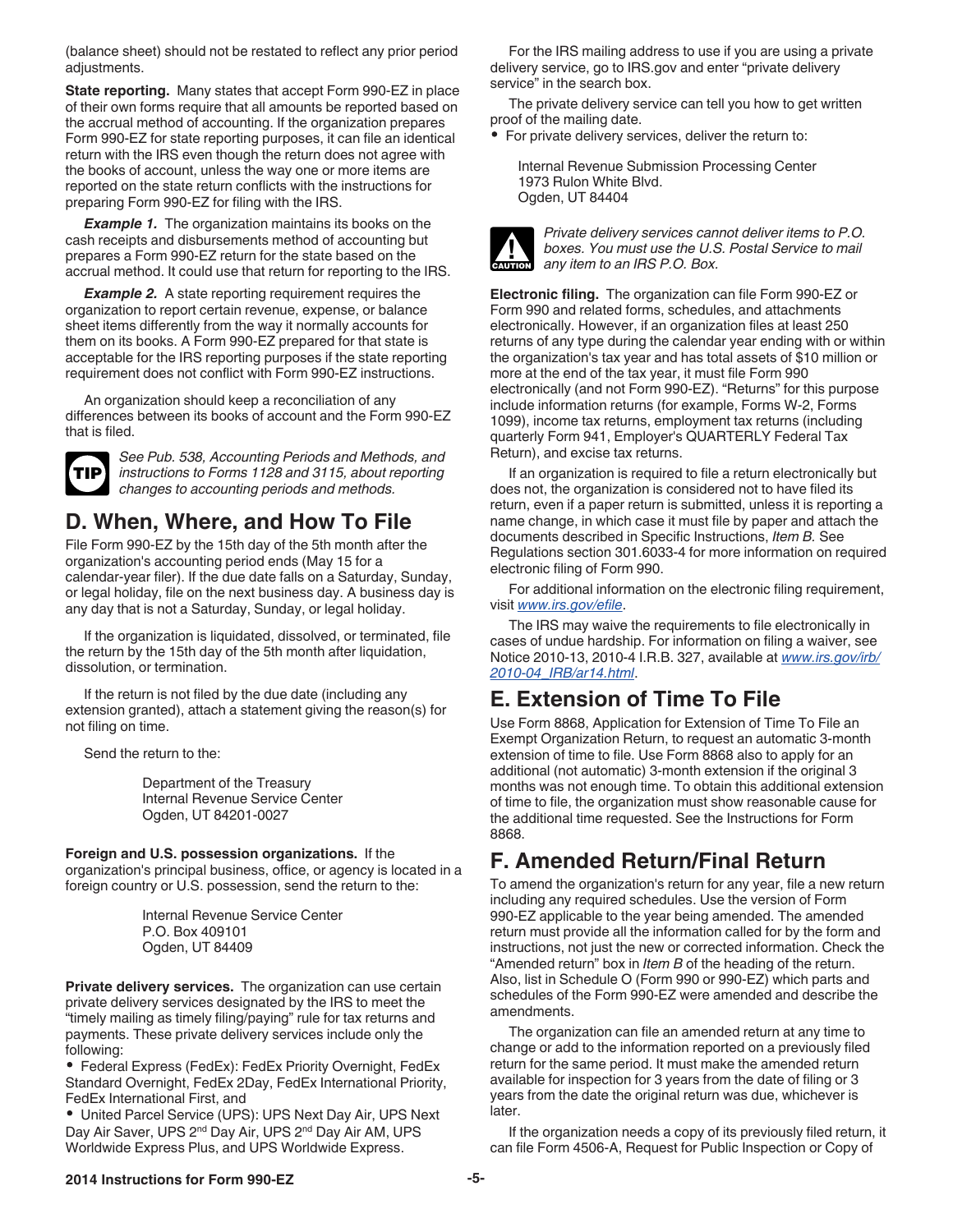<span id="page-5-0"></span>Exempt or Political Organization IRS Form. See IRS.gov for information on getting blank tax forms.

If the return is a final return, the organization must check the "Final return/terminated" box in *Item B* of the heading of the return and complete Schedule N (Form 990 or 990-EZ), Liquidation, Termination, Dissolution, or Significant Disposition of Assets.

**Amended returns and state filing considerations.** State law can require that the organization send a copy of an amended Form 990-EZ return (or information provided to the IRS supplementing the return) to the state with which it filed a copy of Form 990-EZ originally to meet that state's filing requirement. A state can require an organization to file an amended Form 990-EZ to satisfy state reporting requirements, even if the original return was accepted by the IRS.

## **G. Failure-To-File Penalties**

**Against the organization.** Under section 6652(c)(1)(A), a penalty of \$20 a day, not to exceed the smaller of \$10,000 or 5% of the gross receipts of the organization for the year, can be charged when a return is filed late, unless the organization can show that the late filing was due to reasonable cause. Organizations with annual gross receipts exceeding \$1 million are subject to a penalty of \$100 for each day failure continues (with a maximum penalty for any one return of \$50,000). The penalty applies on each day after the due date that the return is not filed.

Tax-exempt organizations which are required to file electronically but do not are deemed to have failed to file the return. This is true even if a paper return is submitted, unless the organization files by paper to report a name change.

The penalty can also be charged if the organization files an incomplete return, such as by failing to complete a required line item or a required part of a schedule. To avoid penalties and having to supply missing information later:

1. Complete all applicable line items;

2. Unless instructed to skip a line, answer each question on the return;

3. Make an entry (including a zero when appropriate) on all lines requiring an amount or other information to be reported; and

4. Provide required explanations as instructed.

Also, this penalty can be imposed if the organization's return contains incorrect information. For example, an organization that reports contributions net of related fundraising expenses may be subject to this penalty.

Use of a paid preparer does not relieve the organization of its responsibility to file a complete and accurate return.

**Against responsible person(s).** If the organization does not file a complete return or does not furnish correct information, the IRS will send the organization a letter that includes a fixed time to fulfill these requirements. After that period expires, the person failing to comply will be charged a penalty of \$10 a day. The maximum penalty on all persons for failures for any one return shall not exceed \$5,000.

There are also penalties (fines and imprisonment) for willfully not filing returns and for filing fraudulent returns and statements with the IRS (sections 7203, 7206, and 7207). States can impose additional penalties for failure to meet their separate filing requirements.

**Automatic revocation for nonfiling for three consecutive years.** The law requires most tax-exempt organizations, other than churches, to file an annual Form 990, 990-EZ, or 990-PF with the IRS, or to submit a Form 990-N to the IRS. If an

organization fails to file an annual return or submit an annual notice as required for 3 consecutive years, its tax-exempt status is automatically revoked on and after the due date for filing its third annual return or notice. Organizations that lose their exemption may need to file income tax returns and pay income tax, but may apply for reinstatement of exemption. For details, go to *[www.irs.gov/eo](http://www.irs.gov/eo)*.

## **H. Requirements for a Properly Completed Form 990-EZ**

All organizations filing Form 990-EZ must complete Parts I through V of the Form 990-EZ, and any required schedules and attachments. Section 501(c)(3) organizations must also complete Part VI. If an organization is not required to file Form 990-EZ but chooses to do so, it must file a complete return and provide all of the information requested, including the required schedules.

**Public inspection.** In general, all information the organization reports on or with its Form 990-EZ, including schedules and attachments, will be available for public inspection. Note, however, the special rules for Schedule B, a required schedule for certain organizations that file Form 990-EZ. Make sure the forms and schedules are clear enough to photocopy legibly. For more information on public inspection requirements, see *Appendix D* and Pub. 557, Tax-Exempt Status for Your Organization.

**Signature.** A Form 990-EZ is not complete without a proper signature. For details, see the instructions to the *Signature Block*, later.

**Recordkeeping.** The organization's records should be kept as long as they can be needed for the administration of any provision of the Internal Revenue Code. Usually, records that support an item of income, deduction, or credit must be kept a minimum of 3 years from the date the return is due or filed, whichever is later. Keep records that verify the organization's basis in property as long as they are needed to figure the basis of the original or replacement property. Applicable law and an organization's policies can require that the organization retain records longer than 3 years.

The organization should also keep copies of any returns it has filed. They help in preparing future returns and making computations when filing an amended return.

**Rounding off to whole dollars.** The organization must round off cents to whole dollars on the returns and schedules, unless otherwise noted for particular questions. To round, drop amounts under 50 cents and increase amounts from 50 to 99 cents to the next dollar. For example, \$1.49 becomes \$1 and \$2.50 becomes \$3. If the organization has to add two or more amounts to figure the amount to enter on a line, include cents when adding the amounts and round off only the total.

**Completing all lines.** Make an entry (including a -0- when appropriate) on all lines requiring an amount or other information to be reported. Do not leave any applicable lines blank, unless expressly instructed to skip that line. If answering a line is predicated on a "Yes" answer to the preceding line, and if the organization's answer to the preceding line was "No," then leave the "If Yes" line blank.

In general, answers can be explained or supplemented in Schedule O if the allotted space in the form or other schedule is insufficient, or if a "Yes" or "No" answer is required but the organization wishes to explain its answer.

Missing or incomplete parts of the form and/or required schedules may result in the IRS contacting you to obtain the missing information. Failure to supply the information may result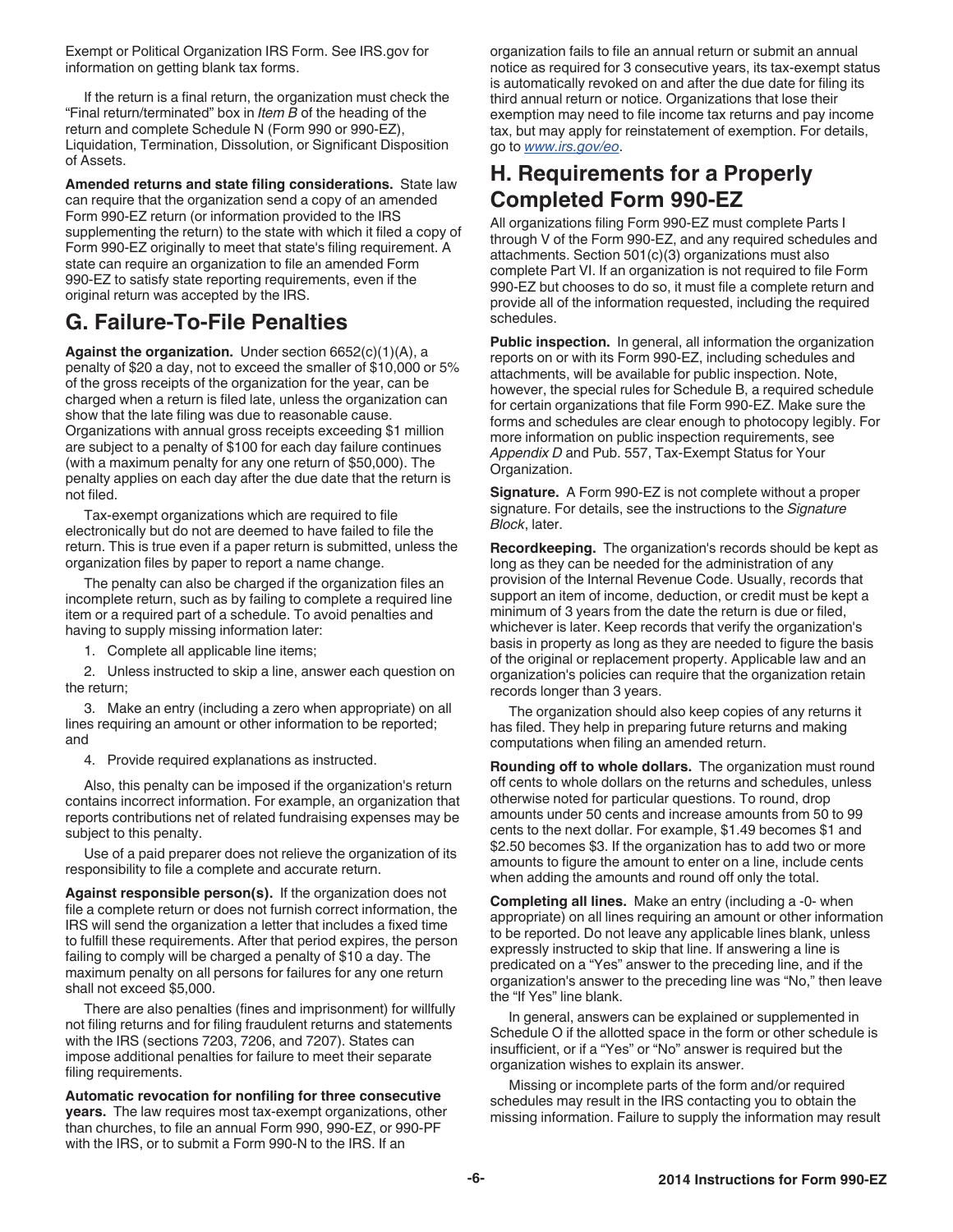<span id="page-6-0"></span>in a penalty being assessed to your account. For tips on filing complete returns, go to *[www.irs.gov/charities](http://www.irs.gov/charities)*.

**Reporting proper amounts.** Some lines request information reported on other forms filed by the organization, such as Forms W-2, 1099, and 990-T. If the organization is aware that the amount actually reported on the other form is incorrect, it must report on Form 990-EZ the information that should have been reported on the other form (in addition to filing an amended form with the proper amount).

In general, do not report negative numbers, but report -0- in lieu of a negative number, unless the instructions provide otherwise. Report revenue and expenses separately and do not net related items, unless otherwise provided.

**Inclusion of activities and items of disregarded entities and joint ventures.** An organization must report in its Form 990-EZ all of the revenues, expenses, assets, liabilities, and net assets or funds of a disregarded entity of which it is the sole member, and must report in its Form 990-EZ its share of all such items of a joint venture or other investment or arrangement treated as a partnership for federal income tax purposes. This includes passive investments. In addition, the organization generally must report the activities of a disregarded entity or a joint venture as its own activities in the appropriate parts and schedules of the Form 990-EZ.



*A disregarded entity generally must use the EIN of its sole member. An exception applies to employment taxes. For wages paid to employees of a disregarded entity, the disregarded entity must file separate employment tax returns and use its own EIN on such returns. See Regulations sections 301.6109-1(h) and 301.7701-2(c)(2)(iv).*

#### **List of required schedules and attachments.** An

organization may be required to file one or more of Schedules A, B, C, E, G, L, N, or O, or various other attachments as described in the form or instructions. The following is a list of the Form 990-EZ schedules that the organization may have to complete.

• Schedule A, Public Charity Status and Public Support. See *Part V, Other Information*.

Schedule B, Schedule of Contributors. See *General Instruction H, Requirements for a Properly Completed Form 990-EZ,* earlier.

• Schedule C, Political Campaign and Lobbying Activities, Part III. See *Line 35c (section 6033(e) notice and proxy tax requirements)*.

- Schedule C, Part I. See *Line 46 (political campaign activities)*.
- Schedule C, Part II. See *Line 47 (lobbying activities)*.

 $\bullet$ Schedule E, Schools. See *Line 48 (schools)*.

Schedule G, Supplemental Information Regarding  $\bullet$ Fundraising or Gaming Activities, Parts II and III. See *Lines 6a through 6d (gaming and fundraising events)*.

Schedule L, Transactions with Interested Persons, Part I. See *Line 40b (section 4958 excess benefit transactions)*.

Schedule L, Part II. See *Line 38 (loans to or from officers, directors, trustees, and key employees)*.

Schedule N, Liquidation, Termination, Dissolution, or Significant Disposition of Assets, Parts I (liquidation, termination, or dissolution) and II (significant disposition of net assets). See *Line 36 (liquidation, dissolution, termination, or significant disposition of net assets)*.

Schedule O, Supplemental Information to Form 990 or Form 990-EZ. See *Lines 8, 10, 16, 20, 24, 26, 31, 33, 34, 35, and 44*.

#### **Assembling Form 990-EZ, schedules, and attachments.**

Before filing the Form 990-EZ, assemble the package of forms, schedules, and attachments in the following order:

1. Core form with all parts completed (Parts I–V, Part VI by section 501(c)(3) organizations, Signature Block),

2. Schedules A, B, C, E, G, L, N, and/or O, completed as applicable, filed in alphabetical order, and

3. Attachments, completed as applicable. These include (a) name change amendment to organizing document required by *Item B* of the heading on page 1 of the return; (b) reasonable cause explanation for a late-filed return; and (c) articles of merger or dissolution, resolutions, and plans of liquidation or merger required by Schedule N (Form 990 or 990-EZ).

Do not attach materials not authorized in the instructions, or not otherwise authorized by the IRS.

*To facilitate the processing of your return, do not password protect or encrypt PDF attachments. Password protecting or encrypting a PDF file that is attached to an e-filed return prevents the IRS from opening the attachment.* **CAUTION !**

## **Specific Instructions for Form 990-EZ Completing the Heading of Form 990-EZ**

#### **Item A. Accounting Period**

File the 2014 return for calendar year 2014 and fiscal years that began in 2014 and ended in 2015. For a fiscal year return, fill in the tax year space at the top of page 1 of the return. See *General Instruction C, Accounting Periods and Methods* for additional information about accounting periods.

#### **Item B. Checkboxes**

*Address change.* Check this box if the organization changed its address and has not reported such a change on its most recently filed Form 990, 990-EZ, or 990-N, or in correspondence to the IRS.

*Name change.* Check this box if the organization changed its legal name (not its "doing business as" name) and has not reported such change on its most recently filed Form 990 or 990-EZ or in correspondence to the IRS. If the organization changed its name, file Form 990-EZ by paper and attach the following documents (see line 34 instructions):

| IF the organization is:       | <b>THEN attach:</b>                                                                                                                                                                                                            |
|-------------------------------|--------------------------------------------------------------------------------------------------------------------------------------------------------------------------------------------------------------------------------|
| A corporation                 | A copy of the amendment to the<br>articles of incorporation, and proof of<br>filing with the appropriate state<br>authority.                                                                                                   |
| A trust                       | A copy of the amendment to the trust<br>instrument, or a resolution to amend<br>the trust instrument, showing the<br>effective date of the change of name<br>and signed by at least one trustee.                               |
| An unincorporated association | A copy of the amendment to the<br>articles of association, constitution, or<br>other organizing document, showing<br>the effective date of the change of<br>name and signed by at least two<br>officers, trustees, or members. |

*Initial return.* Check this box if this is the first time the organization is filing a Form 990-EZ and it has not previously filed a Form 990, 990-PF, 990-T, or 990-N.

*Final return/terminated.* Check this box if the organization has terminated its existence or ceased to be a section 501(a) or section 527 organization and is filing its final return as an exempt organization or section 4947(a)(1) trust. See the instructions for line 36 that discuss liquidations, dissolutions, terminations, or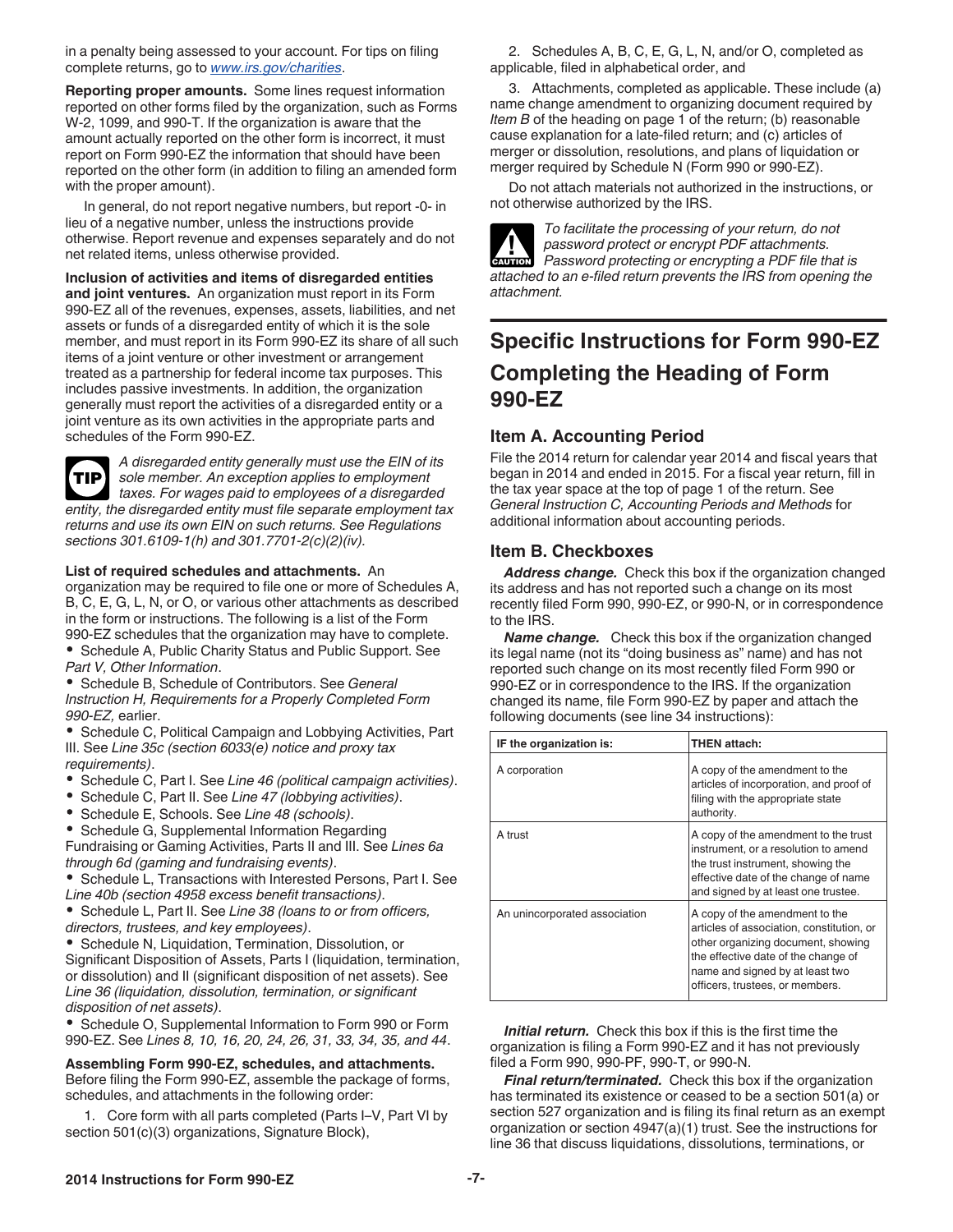<span id="page-7-0"></span>significant disposition of net assets. An organization that checks this box because it has liquidated, terminated, ceased operations, dissolved, merged into another organization, or has had its exemption revoked during the tax year must also attach Schedule N (Form 990 or 990-EZ).



*An organization must support any claim to have liquidated, terminated, dissolved, or merged by attaching a certified copy of its articles of dissolution or merger approved by the appropriate state authority. If a certified copy of its articles of dissolution or merger is not available, the organization may submit a copy of a resolution(s) of its governing body approving plans of liquidation, termination, dissolution, or merger.*

*Amended return.* Check this box if the organization previously filed a return with the IRS for the same tax year and is now filing another return for the same tax year to amend the previously filed return. Explain in Schedule O (Form 990 or 990-EZ) which parts, schedules, or attachments of the Form 990-EZ were amended and describe the amendments. See *General Instruction F, Amended Return/Final Return* for more information.

*Application pending.* Check this box if the organization either has filed a Form 1023, 1023-EZ, or 1024 with the IRS and is awaiting a response, or claims tax-exempt status under section 501(a) but has not filed Form 1023, 1023-EZ, or 1024 to be recognized as tax-exempt by the IRS. If this box is checked, the organization must complete all parts of the Form 990-EZ and any required schedules. An organization that is required to file an annual information return (Form 990 or 990-EZ) or submit an annual electronic notice (Form 990-N) for a given tax year (see *General Instruction A*) must do so even if it has not filed a Form 1023, 1023-EZ, or 1024 with the IRS, if it claims tax-exempt status.

To qualify for tax exemption retroactive to the date of its organization or formation, an organization claiming tax-exempt status under section 501(c)(3), 501(c)(9), or 501(c)(17) generally must file Form 1023, 1023-EZ, or 1024 within 27 months of the end of the month in which it was legally organized or formed.

#### **Item C. Name and Address**

Enter the organization's legal name in the "Name of organization" box. If the organization operates under a name different from its legal name, identify its alternate name, after the legal name, by writing "a.k.a." (also known as) and the alternate name of the organization. If multiple a.k.a. names will not fit in the box, list them in Schedule O. However, if the organization has changed its legal name, follow the instructions in *Item B* for reporting the name change.

Include the suite, room, or other unit number after the street address. If the Post Office does not deliver mail to the street address and the organization has a P.O. box, enter the box number instead of the street address.

If the organization receives its mail in care of a third party (such as an accountant or an attorney), enter on the street address line C/O followed by the third party's name and street address or P.O. box.

For foreign addresses, enter information in the following order: city or town, state or province, the name of the country, and the postal code. Please do not abbreviate the country name.

If a change of address occurs after the return is filed, use Form 8822-B, Change of Address or Responsible Party — Business, to notify the IRS of the new address.

## **Item D. Employer Identification Number (EIN)**

Use the employer identification number (EIN) provided to the organization for filing its Form 990-EZ and federal tax returns. The organization must have only one EIN. If the organization has more than one EIN and has not been advised which to use, notify the:

> Department of the Treasury Internal Revenue Service Center Ogden, UT 84201-0027

State what EINs the organization has, the name and address to which each number was assigned, and the address of the organization's principal office. The IRS will advise the organization which number to use.



*A subordinate organization in a group exemption that is filing an individual Form 990-EZ return must use its own EIN, not that of the central organization or of the group* 



*A section 501(c)(9) voluntary employees' beneficiary association must use its own EIN and not the EIN of its sponsor.*

## **Item E. Telephone Number**

Enter a telephone number of the organization that members of the public and government personnel can use during normal business hours to obtain information about the organization's finances and activities. If the organization does not have a telephone number, enter the telephone number of an organization official who can provide such information.

## **Item F. Group Exemption Number**

Enter the four-digit group exemption number if the organization is included in a group exemption. The group exemption number (GEN) is a number assigned by the IRS to the central/parent organization of a group that has a group exemption letter. Contact the central/parent organization to ascertain the GEN assigned.



*If the organization is covered by a group exemption letter as a subordinate organization, the organization*  **z** *should file Form 990-EZ only if the organization is not should file Form 990-EZ only if the organization is not included in a group return filed by the central/parent organization for the tax year.*



*The central/parent organization of a group ruling cannot file a group return with Form 990-EZ but must use Form 990.*

## **Item G. Accounting Method**

Indicate the method of accounting used in preparing this return. See *General Instruction C.*

#### **Item H. Schedule B**

Whether or not the organization enters any amount on line 1 of Form 990-EZ, the organization must either check the box in *Item H. Schedule B* or attach Schedule B (Form 990, 990-EZ, or 990-PF). Failure to either check the box in *Item H* or file Schedule B will result in a determination that the return is incomplete. Complete and file Schedule B if the organization met any of the following conditions during the tax year:

 $\bullet$  It is a section 501(c)(3) organization and met the 33 1/3% support test of the regulations under sections 509(a)(1) and 170(b)(1)(A)(vi), checks the box on Schedule A (Form 990 or 990-EZ), Part II, line 13, 16a, or 16b, and received from any one contributor, during the tax year, contributions of the greater of \$5,000 (in money or property) or 2% of the amount on Form 990-EZ, Part I, line 1 (contributions, gifts, grants, and similar amounts received). An organization filing Schedule B can limit the contributors it reports on Schedule B using this greater than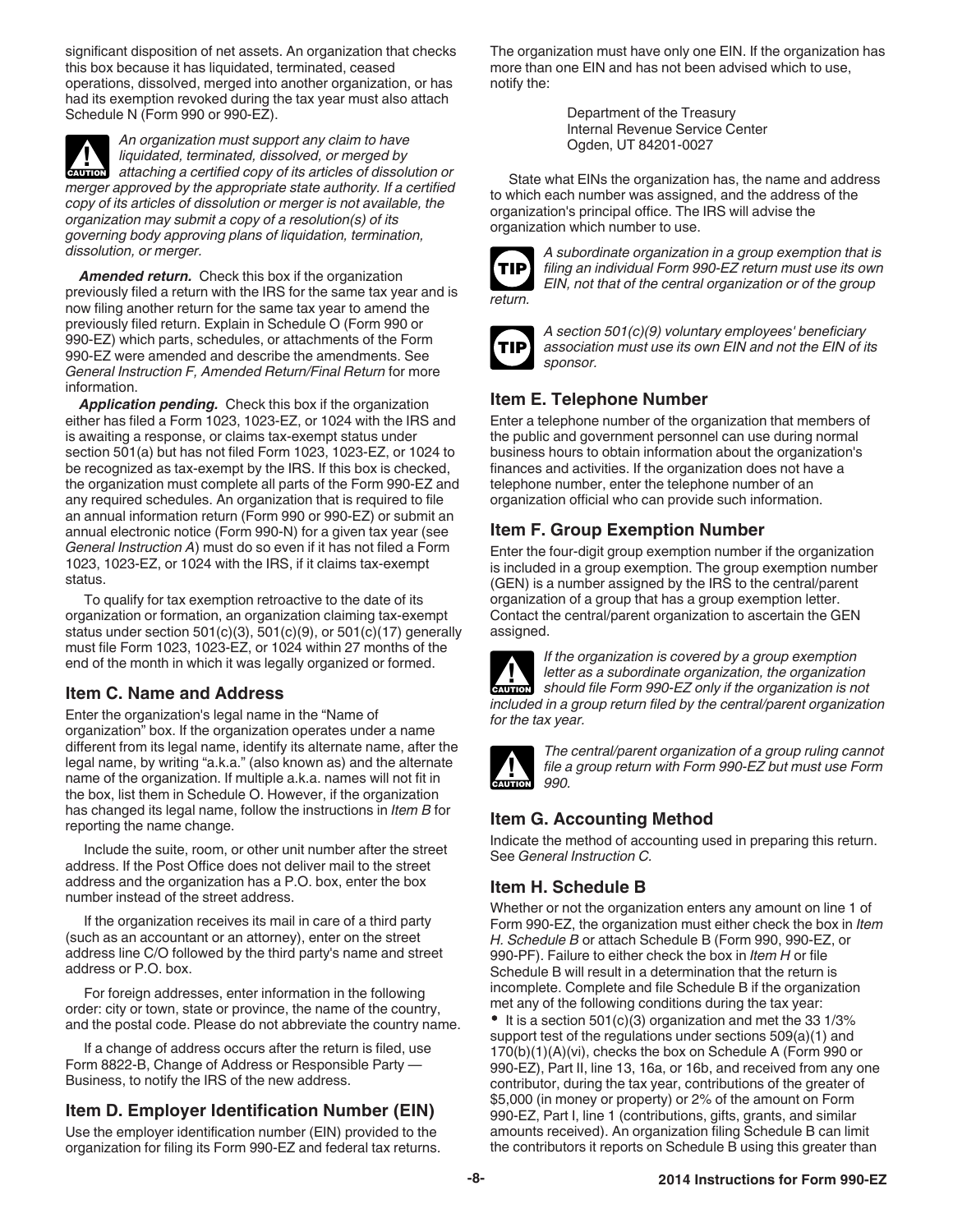<span id="page-8-0"></span>\$5,000 or 2% threshold only if it checks the box on Schedule A (Form 990 or 990-EZ), Part II, line 13, 16a, or 16b;

 It is a section 501(c)(3) organization that did not meet the 33 1/3% support test of the regulations under sections 509(a)(1) and 170(b)(1)(A)(vi), and received during the tax year contributions of \$5,000 or more from any one contributor;

 $\bullet$  It is a section 501(c)(7), 501(c)(8), or 501(c)(10) organization that received, during the tax year, (a) contributions of any amount for use exclusively for religious, charitable, scientific, literary, or educational purposes, or (b) contributions of \$5,000 or more not exclusively for such purposes from any one contributor; or

It is not a section 501(c)(3), 501(c)(7), 501(c)(8), or 501(c) (10) organization and it received during the tax year contributions of \$5,000 or more from any one contributor. See the instructions to Schedule B for more information.



*Do not attach substitutes for Schedule B. Parts I, II, and III of Schedule B may be photocopied as needed to provide adequate space for listing all contributors.*

*For purposes of Schedule B, contributors include individuals, fiduciaries, partnerships, corporations, associations, trusts, and exempt organizations. For organizations described in section 170(b)(1)(A)(iv) or (vi) or*  **TIP**

*section 509(a)(2), contributors also include governmental units.*

## **Guidelines for Meeting the Requirements of Schedule B**

## **Section 501(c)(3) Organization Meeting the <sup>3</sup>% Support Test of 170(b)(1)(A)(vi)**

| I support test of the regulations under section $509(a)(1)$ and $\Box$<br>Item K. Form of Organization<br>section 170(b)(1)(A)(vi) did not receive a contribution of<br>Check the box describing the organization's legal entity form or<br>the greater of \$5,000 or 2% of the amount on line 1 of<br>status under state law in its state of legal domicile. Legal entity<br>Form 990-EZ from any one contributor,*<br>forms include corporations, trusts, unincorporated associations,<br>The organization should check the box in <i>Item H</i> to certify<br>and other types of entities (for example, partnerships and limited<br>that it is not required to attach Schedule B.<br>'iability companies). |
|---------------------------------------------------------------------------------------------------------------------------------------------------------------------------------------------------------------------------------------------------------------------------------------------------------------------------------------------------------------------------------------------------------------------------------------------------------------------------------------------------------------------------------------------------------------------------------------------------------------------------------------------------------------------------------------------------------------|
|                                                                                                                                                                                                                                                                                                                                                                                                                                                                                                                                                                                                                                                                                                               |
| A section 501(c)(3) organization that met the 33 $\frac{1}{2}$ %                                                                                                                                                                                                                                                                                                                                                                                                                                                                                                                                                                                                                                              |

## **Section 501(c)(7), (8), or (10) Organizations**

| lf               | A section 501(c)(7), (8), or (10) organization received<br>neither (1) any contribution or bequest for use exclusively<br>for religious, charitable, scientific, literary, or educational<br>purposes, or the prevention of cruelty to children or<br>animals, nor (2) any contribution of \$5,000 or more not<br>exclusively for such purposes from any one contributor, |
|------------------|---------------------------------------------------------------------------------------------------------------------------------------------------------------------------------------------------------------------------------------------------------------------------------------------------------------------------------------------------------------------------|
| Then             | The organization should check the box in Item H to certify<br>that it is not required to attach Schedule B.                                                                                                                                                                                                                                                               |
| <b>Otherwise</b> | Complete and attach Schedule B.                                                                                                                                                                                                                                                                                                                                           |

### **All Other Form 990-EZ Organizations (General Rule)**

|                  | The organization did not receive a contribution of \$5,000<br>or more from any one contributor* (reportable on line 1 of<br>the Form 990-EZ), |
|------------------|-----------------------------------------------------------------------------------------------------------------------------------------------|
| Then             | The organization should check the box in <i>Item H</i> to certify<br>that it is not required to attach Schedule B.                            |
| <b>Otherwise</b> | Complete and attach Schedule B.                                                                                                               |

\* To determine if the organization received a contribution of \$5,000 or more from a contributor during the year, add all direct and indirect gifts, grants, or contributions of \$1,000 or more in cash or property that a contributor made to the organization during the year. Do not include smaller gifts, grants, or contributions. See Instructions for Schedule B for more information.

#### **Item I. Website**

Enter the organization's current address for its primary website, as of the date of filing this return. If the organization does not maintain a website, enter "N/A" (not applicable).

#### **Item J. Tax-Exempt Status**

 $33\frac{1}{2}$ % Support Test of  $170(b)(1)(A)(vi)$  includes organizations exempt under sections 501(e), (f), (k), Check the applicable box to show the organization's tax-exempt status. If the organization is exempt under section 501(c) (other than 501 (c)(3)), check the 501(c) box and insert the appropriate subsection number within the parentheses (for example,"4" for a 501(c)(4) organization). See the chart in *Appendix A: Exempt Organizations Reference Chart*. The term section 501(c)(3) and (n).

## **Item K. Form of Organization**



*Section 527 political organizations have different gross receipts thresholds for Form 990-EZ filing, and are not*  **PERITMENT ASSEMBLY A THE PROPERTY OF SUBMIT FORM 990-RZ filing, and an** *required to submit Form 990-N.* **See Section 527** political organizations *instructions, earlier, for more information.*



*Section 501(c)(7) and 501(c)(15) organizations use different definitions of gross receipts to determine whether they qualify for tax exemption for the year.*  Appendix C *defines gross receipts for the purpose of* 

*determining the exempt status of organizations described in sections 501(c)(7) and 501(c)(15). Do not use the definition of gross receipts in* Appendix C *to determine whether the organization's gross receipts are normally \$50,000 or less.*

## **Item L. Determining Gross Receipts**

Add lines 5b, 6c, and 7b to line 9 to determine gross receipts. See *Appendix B* and *Appendix C* for a discussion of gross receipts.

Only those organizations with gross receipts of less than \$200,000 and total assets of less than \$500,000 at the end of the tax year can use the Form 990-EZ. If the organization does not meet these requirements, it must file Form 990, unless excepted under *General Instruction B*.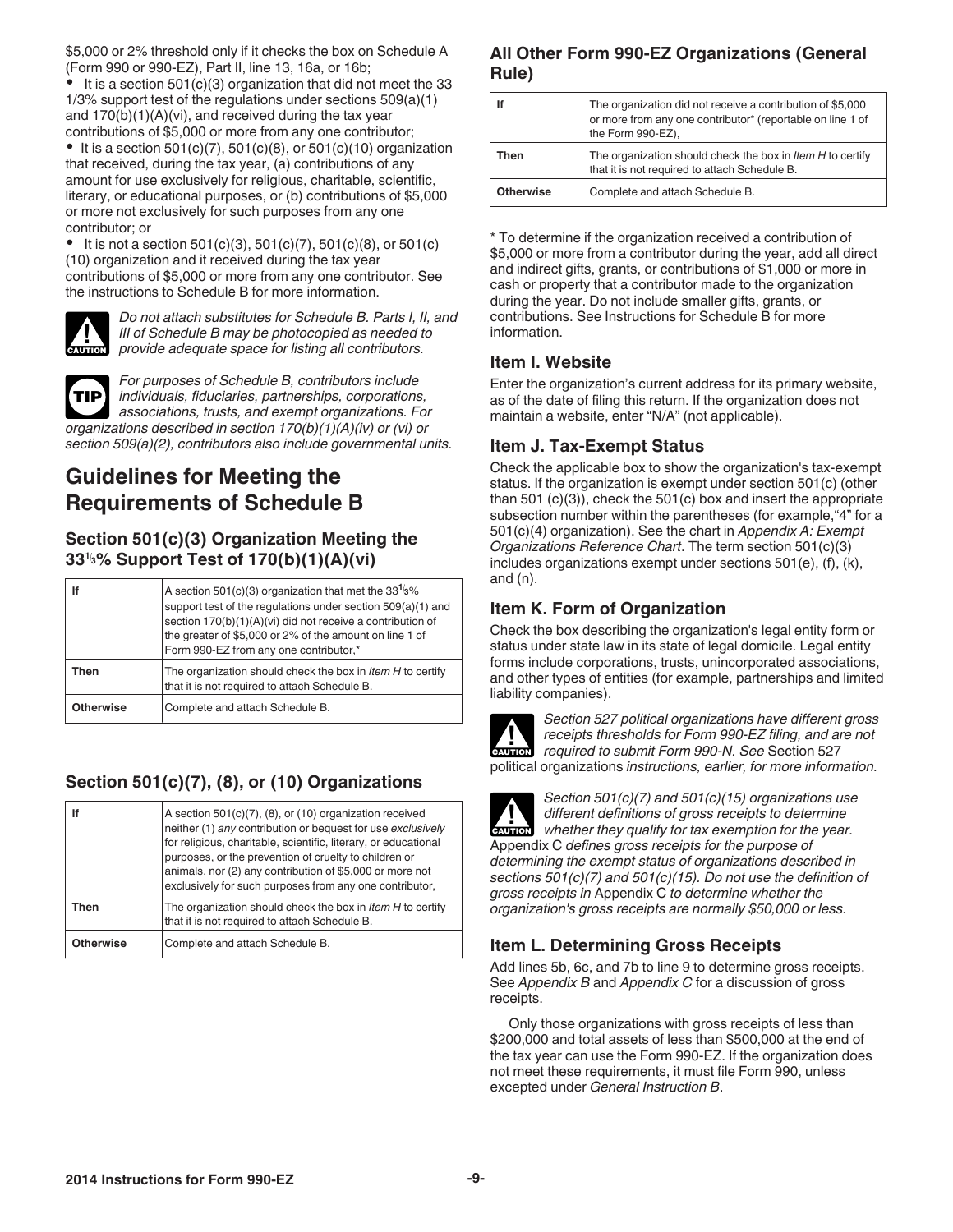<span id="page-9-0"></span>

*Do not use the definition of gross receipts for section 501(c)(7) or 501(c)(15) exemption purposes (discussed in* Appendix C*) to determine the amount to enter here.*

## **Part I. Revenue, Expenses, and Changes in Net Assets or Fund Balances**

All organizations filing Form 990-EZ with the IRS or any state must complete Part I. Some states that accept Form 990-EZ in place of their own forms may require additional information. See *Appendix G*.

Check the box in the heading of Part I if Schedule O (Form 990 or 990-EZ) contains any information pertaining to this part.

Neither Form 5500 nor Department of Labor (DOL) Forms LM-2 or LM-3 should be substituted for the Form 990-EZ, lines 1-17.

#### **Revenue:**

#### **Line 1. Contributions, Gifts, Grants, and Similar Amounts Received**

#### **A. What is included on line 1?**

Report amounts received as voluntary contributions; for example, payments, or the part of any payment, for which the payer (donor) does not receive fair market value (FMV) from the recipient (donee) organization. Contributions are reported on line 1 regardless of whether they are deductible by the contributor.

Enter the gross amounts of contributions, gifts, grants, and bequests that the organization received from individuals, trusts, corporations, estates, affiliates, foundations, public charities, and other exempt organizations, or raised by an outside professional fundraiser.

Report the value of noncash contributions at the time of the donation. For example, report the gross value of a donated car as of the time the car was received as a donation.

• Report all related expenses on lines 12 through 16. Enter on line 13 professional fundraising fees relating to the gross amounts of contributions collected in the charity's name by fundraisers.

Reporting line 1 amounts in accordance with SFAS 116 (ASC 958) generally is acceptable (though not required) for Form 990 and 990-EZ purposes, but the value of donated services or use of materials, equipment, or facilities may not be reported. However, state law may require it. An organization that receives a grant to be paid in future years should, according to SFAS 116 (ASC 958), report the grant's present value on line 1. Accruals of present value increments to the unpaid grant should also be reported on line 1 in future years.

The organization must report any contributions of conservation easements and other qualified conservation contributions consistently with how it reports revenue from such contributions in its books, records, and financial statements.

Report assets contributed to the organization by another entity in the course of the entity's liquidation, dissolution, or termination.

Do not net losses from uncollectible pledges, refunds of contributions and service revenue, or reversal of grant expenses on line 1. Rather, report any such items as *Other changes in net assets or fund balances* on Part I, line 20, and explain in Schedule O.

**A1. Contributions can arise from fundraising events when an excess payment is received for items offered.** Fundraising activities relate to soliciting and receiving contributions. However, fundraising activities such as dinners, door-to-door sales of merchandise, carnivals, and bingo games can produce both contributions and revenue. Report as a contribution, both on line 1 and on line 6b (within the parentheses), any amount received through such a fundraising event that is greater than the FMV (retail value) of the merchandise or services furnished by the organization to the contributor. Report all gross income from gaming activities on line 6a.

This situation usually occurs when organizations seek support from the public through solicitation programs that are in part fundraising events or activities and are in part solicitations for contributions. The primary purpose of such solicitations is to receive contributions and not to sell the merchandise at its retail value, even though this might produce a profit.

**Example.** An organization holds a dinner, charging \$400 per person for the meal. The dinner has a retail value of \$160. A person who purchases a ticket is really purchasing the dinner for \$160 and making a contribution of \$240. The contribution of \$240, which is the difference between the buyer's payment and the retail value of the dinner, is reported on line 1 and again on line 6b (within the parentheses). The revenue received (\$160 retail value of the dinner) is reported on line 6b. Expenses directly related to the dinner are reported on line 6c. Fundraising expenses relating to the contribution of \$240 are reported on lines 12 through 16.

If a contributor gives more than \$160, that person would be making a contribution of the difference between the dinner's retail value of \$160 and the amount actually given. Rev. Rul. 67-246, 1967-2 C.B. 104, as distinguished from Rev. Rul. 74-348 1974-2 C.B. 80, explains this principle in detail. See also the instructions for line 6 and Pub. 526, Charitable Contributions.



*At the time of any solicitation or payment, organizations that are eligible to receive tax-deductible contributions should advise patrons of the amount deductible for federal tax purposes. See* Pub. 1771, Charitable Contributions - Substantiation and Disclosure Requirements.

**A2. Contributions can arise from fundraising events when items of only nominal or insubstantial value are given or offered.** If an organization offers goods or services of only nominal or insubstantial value through a fundraising event, or distributes free, unordered, low-cost items to patrons, report the entire amount received for such benefits as a contribution on line 1. See also the instruction for *Line 6b. B1,* later, regarding nominal or insubstantial value. Report all related expenses on lines 12 through 16.

Benefits have a nominal or insubstantial value if the organization informs patrons how much of their payment is a deductible contribution, and either:

1. The FMV of all of the benefits received in connection with the payment is not more than 2% of the payment or \$104, whichever is less, or

2. The payment is \$52 or more and the only benefits received in connection with the payment are token items (bookmarks, calendars, key chains, mugs, posters, T-shirts, etc.) bearing the organization's name or logo. The cost to the organization (as opposed to FMV) of all benefits received by a donor must, in the aggregate, be \$10.40 or less.

**A3. Contributions in the form of membership dues.** Include on line 1 membership dues and assessments to the extent they are contributions and not payments for benefits received. (See the instruction for *Line 3. C1*, later.)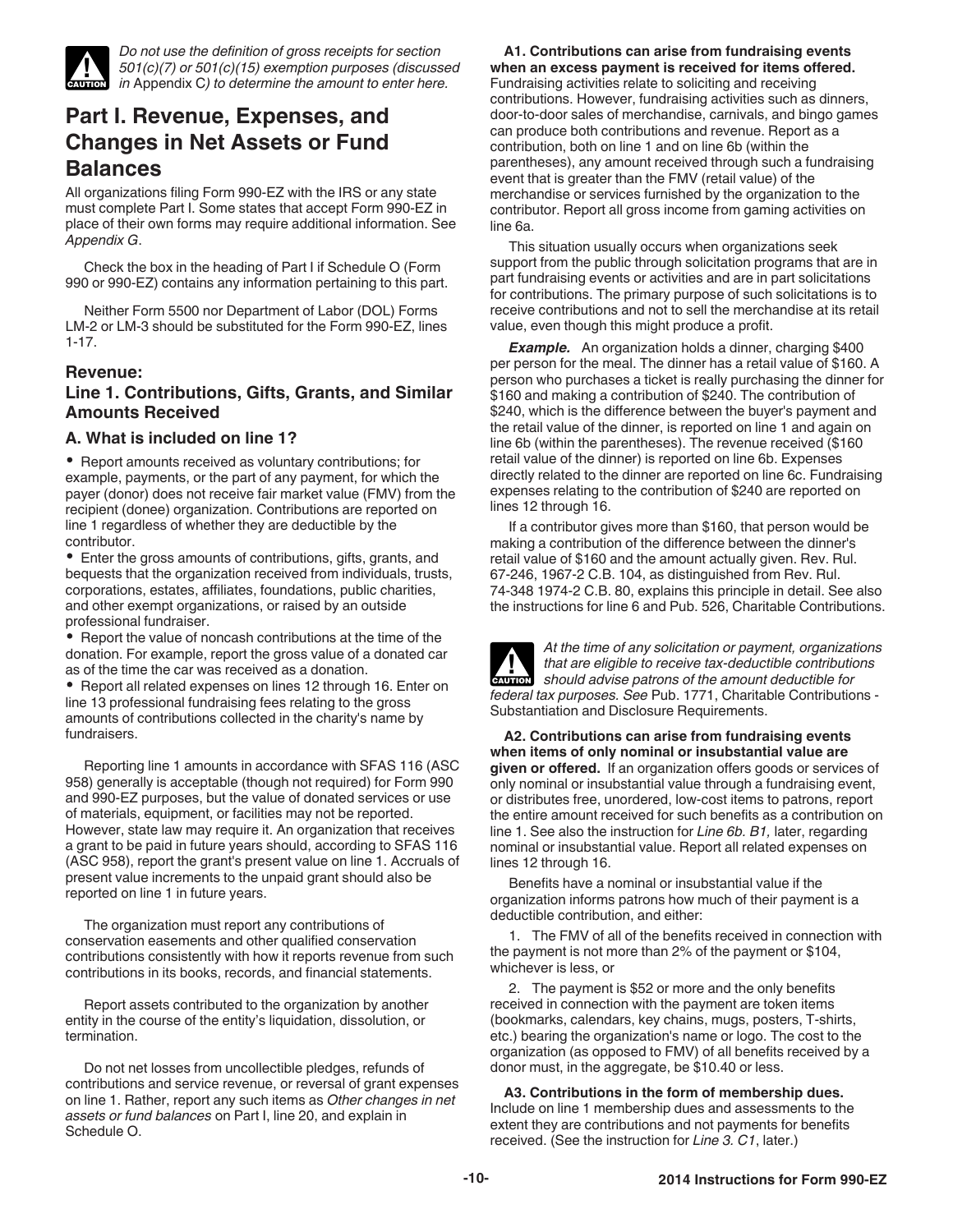<span id="page-10-0"></span>**A4. Grants equivalent to contributions.** Grants made to encourage an organization receiving the grant to carry on programs or activities that further the grant recipient's exempt purposes are grants that are equivalent to contributions. Report them on line 1. The grantor can specify which of the recipient's activities the grant may be used for, such as an adoption program or a disaster relief project.

A grant is still equivalent to a contribution if the grant recipient performs a service, or produces a work product, that benefits the grantor incidentally (but see the instruction for *Line 1. B1*, later).

**A5. Contributions or grants from governmental units.**  Whether a payment from a governmental unit is labeled a "grant" or a "contract" does not determine whether the payment should be reported on line 1. Rather, a grant or other payment from a government unit is treated as a grant equivalent to a contribution if its primary purpose is to enable the recipient to provide a service to, or maintain a facility for, the direct benefit of the public rather than to serve the direct and immediate needs of the grantor (even if the public pays part of the expense of providing the service or facility). (See the instruction for *Line 2. D*, later.)

The following are examples of governmental grants and other payments that are treated as contributions and reported on line 1:

• Payments by a governmental unit for the construction or maintenance of library or museum facilities open to the public,

• Payments by a governmental unit to nursing homes to provide health care to their residents (but not Medicare, Medicaid, and other similar payments on behalf of specific individuals under the line 2 instructions), and

• Payments by a governmental unit to child placement or child guidance organizations under government programs to better serve children in the community.

The following examples illustrate the distinction between government payments reportable on lines 1 and 2.

A payment by a governmental agency to a medical clinic to provide vaccinations to the general public is a contribution reported on line 1. A payment by a governmental agency to a medical clinic to provide vaccinations to employees of the agency is program service revenue reported on line 2.

A payment by a governmental agency to an organization to provide job training and placement for disabled individuals is a contribution reported on line 1. A payment by a governmental agency to the same organization to operate the agency's internal mail delivery system is program service revenue reported on line 2.

**A6. Contributions received through other fundraising organizations.** Contributions received indirectly from the public through solicitation campaigns of federated fundraising agencies (United Way) are included on line 1.

**A7. Contributions received from associated organizations.** Include on line 1 amounts contributed by other organizations closely associated with the filing organization. This includes contributions received from a parent organization, subordinate, or another organization having the same parent.

**A8. Contributions from a commercial co-venture.** Include amounts contributed by a commercial co-venture on line 1. These contributions are amounts received by the organization for allowing an outside organization (donor) or individual to use the recipient organization's name in a sales promotion campaign, such as where the outside organization agrees to contribute 2% of all sales proceeds to the organization.

#### **B. What is not included on line 1?**

**B1. Grants that are payments for services are not contributions.** A grant is a payment for services, and not a contribution, when the terms of the grant provide the grantor with a specific service, facility, or product, rather than providing a

benefit to the general public or that part of the public served by the grant recipient. The recipient organization would report such a grant as income on line 2 (program service revenue).

**B2. Donations of services or use of property.** Do not include the value of services donated to the organization (such as the value of donated advertising space, broadcast air time (including donated public service announcements), or discounts on services), or of the free use of property (materials, equipment, or facilities) as contributions on line 1. However, for the optional reporting of those amounts, see the instructions for donated services in Part III.

**B3. Unreimbursed expenses.** Any unreimbursed expenses of officers, employees, or volunteers do not belong on the Form 990-EZ. See the explanations of charitable contributions and employee business expenses in Pub. 526, and Pub. 463, Travel, Entertainment, Gift, and Car Expenses.

**B4. Section 501(c)(9), (17), and (18) organizations.**  Section 501(c)(9) organizations provide participants with life, sick, accident, or other similar benefits. Section 501(c)(17) organizations provide participants with supplemental unemployment benefits, and sickness and accident benefits subordinate to supplemental unemployment benefits. Section 501(c)(18) organizations provide participants with pension(s) and similar benefits. When such an organization receives payments from participants, or their employers, to provide these benefits, report the payments on line 2 as program service revenue, rather than on line 1 as contributions.

**C. How to value noncash contributions.** Report noncash contributions on line 1 at FMV. If FMV cannot be readily determined, use an appraised or estimated value. See also the instructions for Part II of Schedule B.

**D. Schedule of contributors.** Attach Schedule B if required. See the instructions for *Item H*.

*The information on Form 1099-K, Payment Card and Third Party Network Transactions, may be useful in helping you to prepare your return but you are not required to report the information on any specific line of your return. An organization that receives a Form 1099-K reporting a gross amount of payment card or third party network payments received in the tax year should consider these amounts when reporting contributions and revenue on lines 1 through 8, according to the instructions for preparing the return. You should retain all Forms 1099-K with your other records.* **TIP**



*Section 501(c)(3) organizations must figure the amount of contributions according to the above instructions in preparing the support schedule in Part II or III of*  Schedule A (Form 990 or 990-EZ)*.*

#### **Line 2. Program Service Revenue Including Government Fees and Contracts**

Enter the total program service revenue (exempt function income). Program services are primarily those that form the basis of an organization's exemption from tax.

**A. Examples.** A clinic would include on line 2 all of its charges for medical services (whether to be paid directly by the patients or through Medicare, Medicaid, or other third-party reimbursement), laboratory fees, and related charges for services.

Program service revenue also includes tuition received by a school; revenue from admissions to a concert or other performing arts event or to a museum; royalties received as author of an educational publication distributed by a commercial publisher; payments received by a section 501(c)(9) organization from participants or employers of participants for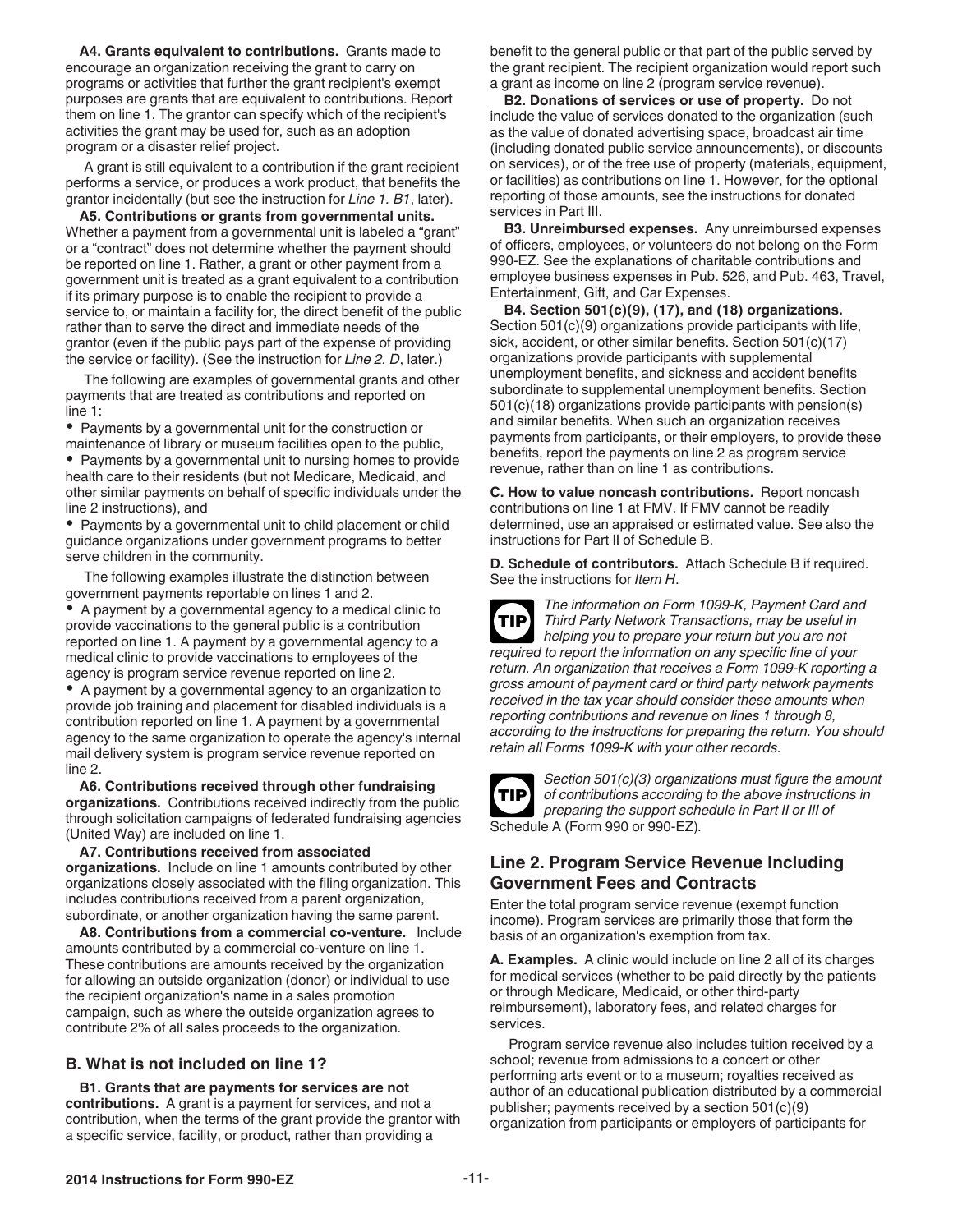<span id="page-11-0"></span>health and welfare benefits coverage; and registration fees received in connection with a meeting or convention.

**B. Program-related investment income.** Program service revenue also includes income from program-related investments. These investments are made primarily to accomplish an exempt purpose of the investing organization rather than to produce income. Examples of program-related investments are scholarship loans and low-interest loans to charitable organizations, indigents, or victims of a disaster. See also the instructions for line 4.

Rental income received from an exempt function is another example of program-related investment income (below-market rents from housing leased to low-income persons). For purposes of this return, report all rental income from an affiliated organization on line 2.

**C. Unrelated trade or business activities.** Unrelated trade or business activities (other than fundraising activities that are not regularly carried on) that generate fees for services can also be program service activities. A social club, for example, should report as program service revenue the fees it charges both members and nonmembers for the use of its tennis courts and golf course.

**D. Government fees and contracts.** Program service revenue includes income earned by the organization for providing a government agency with a service, facility, or product that benefited that government agency directly rather than benefiting the public as a whole. See line 1, instruction A5, for reporting guidelines when payments are received from a government agency for providing a service, facility, or product for the primary benefit of the general public.

#### **Line 3. Membership Dues and Assessments**

Enter members' and affiliates' dues and assessments that are not contributions.

#### **A. What is included on line 3?**

**A1. Dues and assessments received that compare reasonably with the benefits of membership.** When the organization receives dues and assessments the value of which compare reasonably with the value of benefits provided to members (whether or not the membership benefits are used by the members), report such dues and assessments on line 3.

**A2. Organizations that generally match dues and benefits.** Organizations described in section 501(c)(5), (6), or (7) generally provide benefits with a reasonable relationship to dues, although benefits to members can be indirect.

**B. Examples of membership benefits.** These include subscriptions to publications; newsletters (other than one about the organization's activities only); free or reduced-rate admissions to events sponsored by the organization; use of the organization's facilities; and discounts on articles or services that both members and nonmembers can buy. In figuring the value of membership benefits, disregard such intangible benefits as the right to attend meetings, vote, or hold office in the organization, and the distinction of being a member of the organization.

#### **C. What is not included on line 3?**

**C1. Dues or assessments received that exceed the value of available membership benefits.** Dues received by an organization, to the extent they exceed the monetary value of the membership benefits available to the dues payer, are a contribution that should be reported on line 1.

**C2. Dues received primarily for the organization's support.** If a member pays dues primarily to support the organization's activities, and not to obtain benefits of more than nominal or insubstantial monetary value, those dues are a contribution to the organization includible on line 1.

**Example.** M is an organization whose primary purpose is to support the local symphony orchestra. Members have the privilege of purchasing subscriptions to the symphony's annual concert series before they go on sale to the general public, but must pay the same price as any other member of the public. They also are entitled to attend a number of rehearsals each season without charge. Under these circumstances, M's receipts from members are contributions reported on line 1.

#### **Line 4. Investment Income**

#### **A. What is included on line 4?**

**A1. Interest on savings and temporary cash investments.** Include the amount of interest received from interest-bearing checking accounts, savings, and temporary cash investments, such as money market funds, commercial paper, certificates of deposit, and U.S. Treasury bills or other governmental obligations that mature in less than one year. So-called dividends or earnings received from mutual savings banks, money market funds, etc., are actually interest and should be included on this line.

**A2. Dividends and interest from securities.** Include dividends from equity securities (stocks), and interest income from debt securities and notes and loans receivable, other than program-related investments. Include amounts received from payments on securities loans, as defined in section 512(a)(5).

**A3. Gross rents.** Include gross rental income received during the year from investment property and any other real property rented by the organization (other than program-related investments reported on line 2).

**A4. Other investment income.** Include, for example, the organization's share of investment income from a joint venture, limited liability company, or other entity treated as a partnership for federal tax purposes. Also include royalties received by the organization from licensing the ongoing use of its property to others (other than royalties generated as part of the organization's exempt function, such as royalties received from a publisher for an educational work authored by the organization, which should be reported on line 2 as program service revenue). Typically royalties are received for the use of intellectual property (copyrights, patents, and trademarks). Royalties also include payments to the owner of property for the right to exploit natural resources on the property, such as oil, natural gas, or minerals.

Do not deduct investment management fees from the amount of investment income reported on this line, but report these fees on line 13.

#### **B. What is not included on line 4?**

**B1. Capital gains dividends and unrealized gains and losses.** Do not include on this line any capital gains dividends. They are reported on line 5. Also do not include unrealized gains and losses on investments carried at market value. See the instructions for line 20.

**B2. Exempt function revenue (program service).** Do not include on line 4 amounts that represent income from an exempt function (program service). Report these amounts on line 2 as program service revenue. Report expenses related to this income on lines 12 through 16.

**Exempt function rental income.** An organization whose exempt purpose is to provide low-rental housing to persons with low income receives exempt function income from such rentals. An organization receives exempt function income if it rents or sublets rental space to a tenant whose activities are related to the filing organization's exempt purpose. Report rental income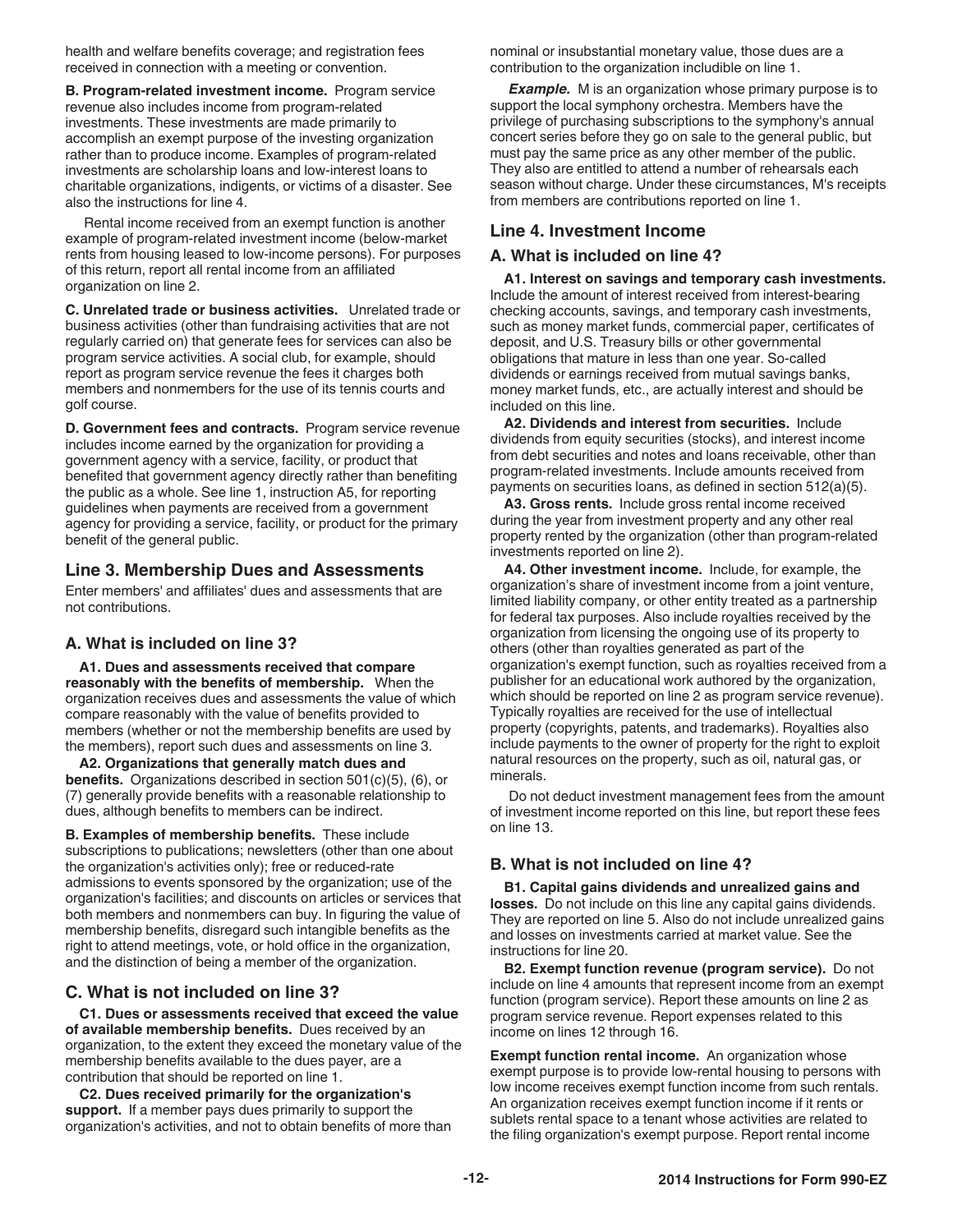<span id="page-12-0"></span>received in these instances on line 2 and not on line 4. Only for purposes of completing this return, treat income from renting property to affiliated exempt organizations as exempt function income and include that income on line 2 as program service revenue.

**Other program-related investments.** Investment income from program-related investments should be reported on line 2. See the line 2 instructions for a discussion of program-related investments. Gains or losses from the sale of program-related investment assets are reported on line 5.

#### **Lines 5a through 5c. Gains (or Losses) From Sale of Assets Other Than Inventory**

#### **A. What is included on line 5?**

Report on line 5a all sales of securities and sales of all other types of investments (real estate, royalty interests, or partnership interests) as well as sales of all other non-inventory assets (program-related investments and fixed assets used by the organization in its related and unrelated activities). Also report capital gains dividends, the organization's share of capital gains and losses from a joint venture, limited liability company, or other entity treated as a partnership for federal tax purposes, and capital gains distributions from trusts.

Total the cost or other basis (less depreciation) and selling expenses and enter the result on line 5b. On line 5c, enter the net gain or loss.

For reporting sales of securities on Form 990-EZ, the organization can use the more convenient way to figure the organization's gain or loss from sales of securities by subtracting from the sales price the average-cost basis of the particular security sold. However, the average-cost basis is not used to figure the gain or loss from sales of securities reportable on Form 990-T.

#### **B. What is not included on line 5?**

Do not include on line 5 any unrealized gains or losses on securities that are carried in the books of account at market value. See the instructions for line 20.

#### **C. Books and records**

The organization should maintain books and records to substantiate information regarding any securities or other assets sold for which market quotations were not published or were not readily available. The recorded information should include:

- A description of the asset,
- $\bullet$ Date acquired,
- Whether acquired by donation or purchase,
- $\bullet$ Date sold and to whom sold,
- $\bullet$ Gross sales price,
- Cost, other basis, or if donated, value at time acquired,
- $\bullet$ Expense of sale and cost of improvements made after acquisition, and
- Depreciation since acquisition, if depreciable property.

#### **Line 6a. Gaming**

Report gross income from gaming in line 6a if the organization conducted directly, or through a promoter, any amount of gaming during the year. Report the gross income from all gaming activities (other than gaming that is incidental to a fundraising event such as a dinner/dance), whether or not regularly carried on, in line 6a.

Gaming includes (but is not limited to) bingo, pull tabs, instant bingo (including satellite and progressive bingo), Texas Hold-Em Poker and other card games, raffles, scratch-offs, charitable gaming tickets, break-opens, hard cards, banded tickets, jar tickets, pickle cards, Lucky Seven cards, Nevada Club tickets, casino nights/Las Vegas nights (other than events not regularly carried on in which participants can play casino-style games but the only prizes or auction items provided to participants are noncash items that were donated to the organization, which events are fundraising events), and coin-operated gambling devices. Coin-operated gambling devices include slot machines, electronic video slot or line games, video poker, video blackjack, video keno, video bingo, video pull tab games, etc.

Many games of chance are taxable. Income from bingo games is generally not subject to the tax on unrelated business income if the games meet the legal definition of bingo. For a bingo game to meet the legal definition of bingo, wagers must be placed, winners must be determined, and prizes or other property must be distributed in the presence of all persons placing wagers in that game.

A wagering game that does not meet the legal definition of bingo does not qualify for the exclusion from unrelated business income, regardless of its name. For example, "instant bingo," in which a player buys a pre-packaged bingo card with pull-tabs that the player removes to determine if he or she is a winner, does not qualify. See Pub. 598, Tax on Unrelated Business Income of Exempt Organizations; Pub. 3079, Tax-Exempt Organizations and Gaming; and Form 990-T.

**Line 6b. Fundraising events.** Enter the gross income from all fundraising events and activities, such as dinners, dances, carnivals, concerts, sports events, auctions, and door-to-door sales of merchandise.

Fundraising events and activities only incidentally accomplish an exempt purpose. Their sole or primary purpose is to raise funds to finance the organization's exempt activities. They do not include events or activities that substantially further the organization's exempt purpose even if they also raise funds. They do not include activities regularly carried on. Fundraising events do not include gaming, gross income from which is reported on line 6a.

**Example.** An organization formed to promote and preserve folk music and related cultural traditions holds an annual folk music festival featuring concerts, handicraft demonstrations, and similar activities. Because the festival directly furthers the organization's exempt purpose, income from ticket sales should be reported on line 2 as program service revenue.

Fundraising events and activities raise funds by offering goods or services that have more than a nominal or insubstantial value (compared to the price charged) for a payment that is more than the direct cost of those goods or services. See instructions for *Line 1. A1* and *A2* earlier for a discussion on contributions reportable on line 1 and revenue reportable on line 6b.

The fact that tickets, advertising, or solicitation materials refer to a required payment as a donation or contribution does not control how these payments should be reported on Form 990-EZ.

The gross income from fundraising events must be reported in the right-hand column on line 6b without reduction for cash or noncash prizes, cost of goods sold, compensation, fees, or other expenses.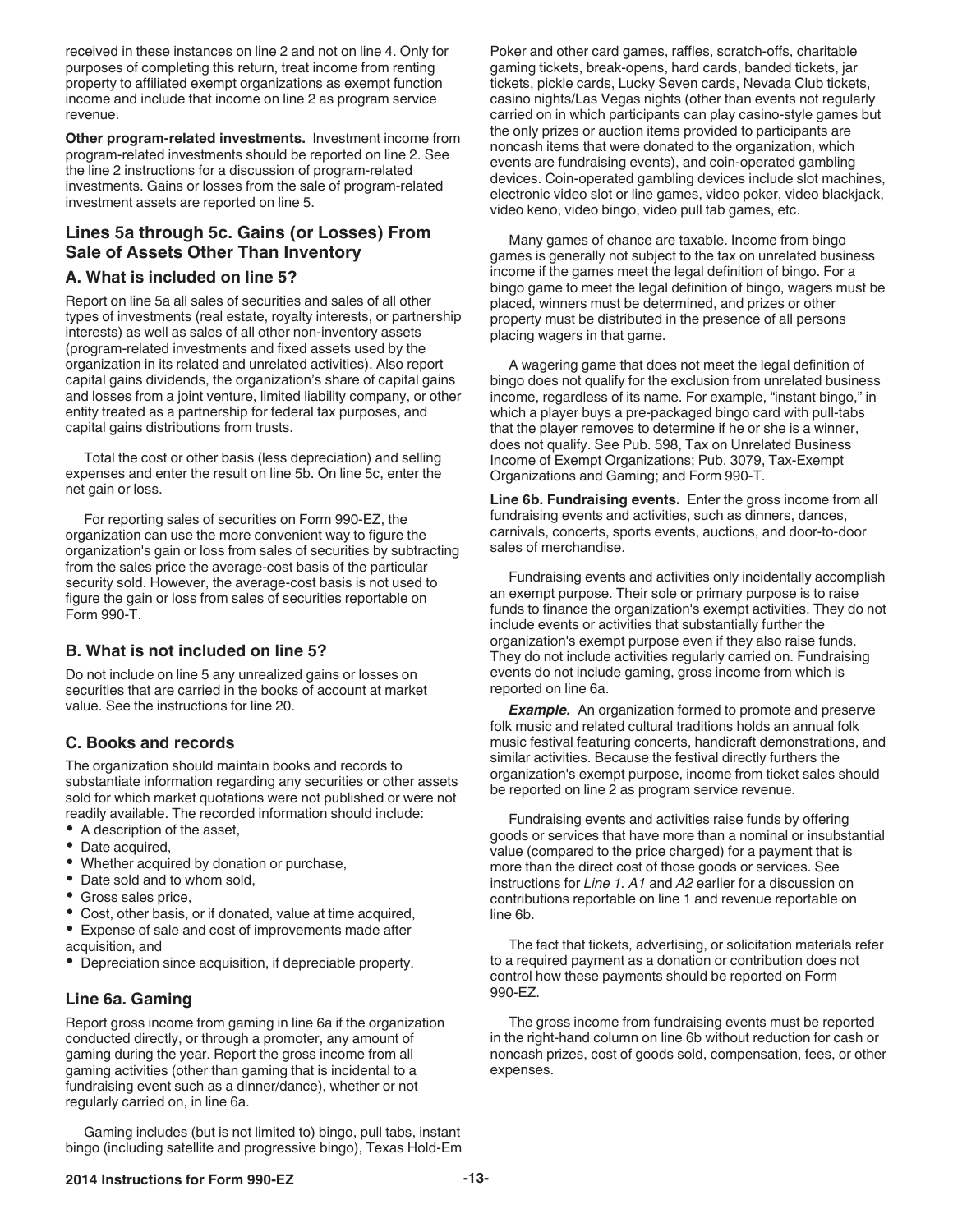#### <span id="page-13-0"></span>**A. What is included on line 6b?**

**Gross revenue/contributions.** When an organization receives payments for goods or services offered through a fundraising event, enter:

1. As gross revenue, on line 6b (in the right-hand column), the retail value of the goods or services,

2. As a contribution, on both line 1 and line 6b (within the parentheses), any amount received that exceeds the retail value of the goods or services given.

**Example.** At a fundraising event, an organization received \$100 in gross receipts for goods valued at \$40. The organization entered gross revenue of \$40 on line 6b and entered a contribution of \$60 on both line 1 and within the parentheses on line 6b. The contribution was the difference between the gross revenue of \$40 and the gross receipts of \$100.

#### **B. What is not included on line 6b?**

**B1. Sales or gifts of goods or services of only nominal or insubstantial value.** If the goods or services offered at the fundraising event have only nominal or insubstantial value, include all of the receipts as contributions on line 1 and all of the related expenses on lines 12 through 16.

**B2. Sweepstakes, raffles, and lotteries.** Report gross income from gaming on line 6a. Report as a contribution, on line 1, the proceeds of solicitation campaigns in which the names of contributors and other respondents (who were not required to make a minimum payment) are entered in a drawing for prizes.

Where a minimum payment is required for each raffle or lottery entry and prizes of only nominal or insubstantial value are awarded, report any amount received as a contribution. Report the related expenses on lines 12 through 16.

**B3. Activities that generate only contributions are not fundraising events.** An activity that generates only contributions, such as a solicitation campaign by mail, is not a fundraising event. Any amount received should be included on line 1 as a contribution. Related expenses are reportable on lines 12 through 16.

#### **C. Attach Schedule G, Parts II and III**

If the organization reports more than \$15,000 on line 6a, then it must complete Part III (Gaming) of Schedule G (Form 990 or 990-EZ). If the sum of the organization's gross income and contributions from fundraising events (including the amounts reported on line 6b and in the parentheses for line 6b) is greater than \$15,000, then it must complete Schedule G, Part II (Fundraising Events). Organizations filing Form 990-EZ are not required to complete Schedule G, Part I (Fundraising Activities).

**Lines 6c-d. Direct expenses and net income or (loss) from gaming and fundraising events.** Report on line 6c direct expenses related to gaming activities and direct expenses attributable to the organization's provision of goods or services from which it derived gross income at a fundraising event. Do not report fundraising expenses attributable to contributions reported on line 1. These expenses are reportable on lines 12 through 16. If an expense is included on line 6c, do not report it again on line 7b.

To calculate net income or (loss) on line 6d, add lines 6a and 6b, then subtract line 6c.

#### **Lines 7a through 7c. Gross Sales of Inventory**

**Line 7a. Sales of inventory.** Include on line 7a the gross sales (less returns and allowances) of inventory items, whether the sales activity is an exempt function or an unrelated trade or

business. Inventory items are goods the organization makes to sell to others, or that it buys for resale. Include all inventory sales except sales of goods at fundraising events, which are reportable on line 6. Do not include on line 7 sales of investments on which the organization expected to profit by appreciation and sale; report sales of these investments on line 5.

**Line 7b. Cost of goods sold.** On line 7b, report the cost of goods sold related to sales of such inventory. The usual items included in cost of goods sold are direct and indirect labor, materials and supplies consumed, freight-in, and a proportion of overhead expenses. For purposes of Part I, the organization may include as cost of donated goods their fair market value at the time of acquisition. Marketing and distribution expenses are not includible in cost of goods sold but are reported on lines 12 through 16.

#### **Line 8. Other Revenue**

Enter the total income from all sources not covered by lines 1 through 7. Examples of line 8 income are interest on notes receivable not held as investments or as program-related investments (defined in the line 2 instructions); interest on loans to officers, directors, trustees, key employees, and other employees; and royalties that are not investment income or program service revenue.

#### **Expenses: Line 10. Grants and Similar Amounts Paid**

#### **A. What is included on line 10?**

Enter the amount of actual grants and similar amounts paid to individuals and organizations selected by the filing organization. Include scholarship, fellowship, and research grants to individuals.

**A1. Specific assistance to individuals.** Include on this line the amount of payments to, or for the benefit of, particular clients or patients, including assistance by others at the organization's expense.

**A2. Payments, voluntary awards, or grants to affiliates.** Include on line 10 certain types of payments to organizations affiliated with (closely related to) the filing organization. These payments include predetermined quota support and dues payments by local organizations to their state or national organizations.



*If the organization uses Form 990-EZ for state reporting purposes, distinguish on Schedule O between payments to affiliates and awards and grants. See* 

#### **B. What is not included on line 10?**

**B1. Administrative expenses.** Do not include on this line expenses made in selecting recipients or monitoring compliance with the terms of a grant or award. Enter those expenses on lines 12 through 16.

**B2. Purchases of goods or services from affiliates.** Do not report the cost of goods or services purchased from affiliates on line 10. Report these expenses on lines 12 through 16.

**B3. Membership dues paid to another organization.**  Report membership dues that the organization pays to another organization (other than an affiliated organization) for general membership benefits, such as regular services, publications, and materials, on line 16.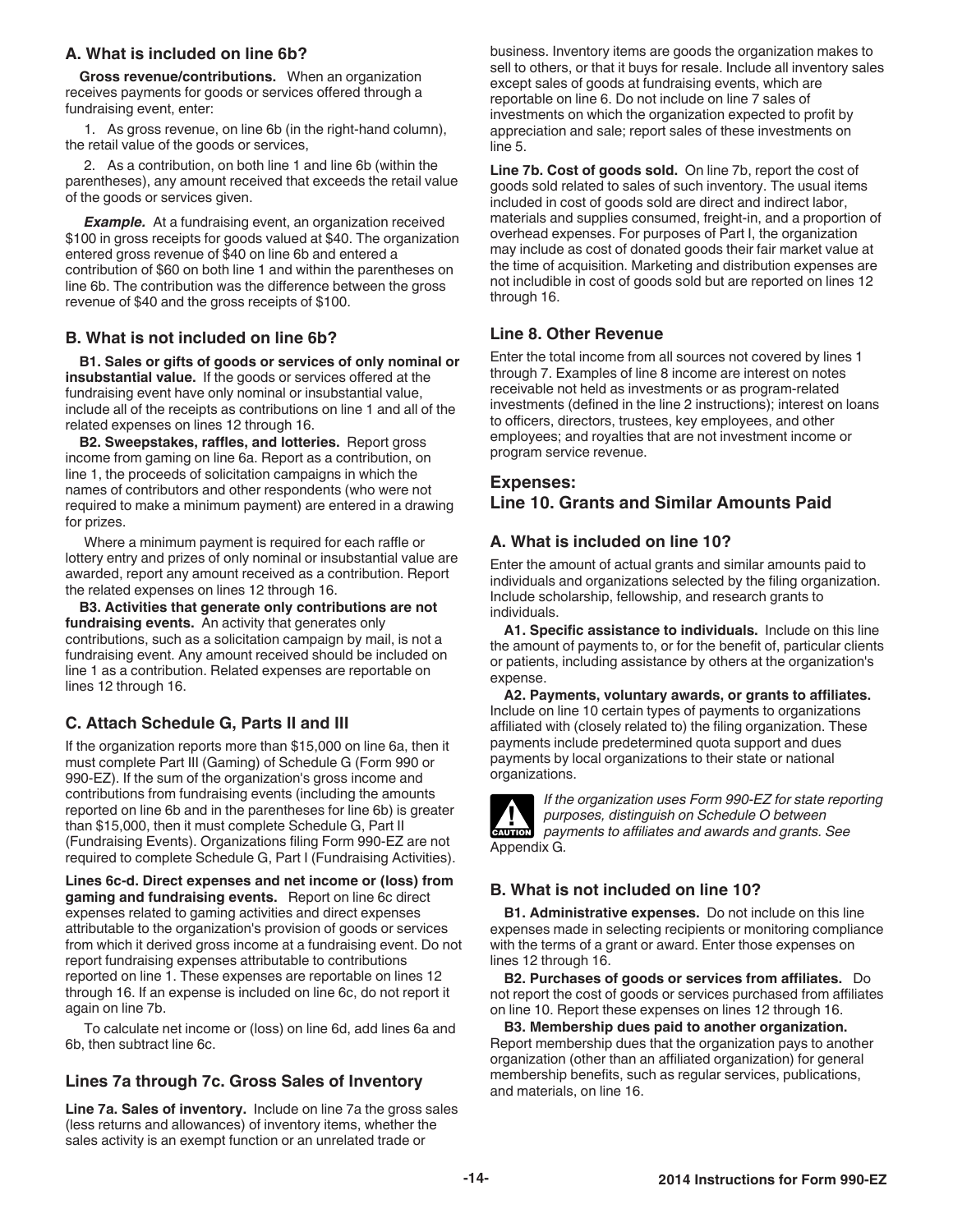#### <span id="page-14-0"></span>**C. Grantee list on Schedule O**

List on Schedule O each grantee organization or individual to whom the organization made grants (or paid similar amounts) in excess of \$5,000 during the organization's tax year. For each grantee, list:

Each class of activity,

The grantee's name and address (for grantee organizations, not grantee individuals),

The amount given (aggregate amount of grants and payments to or for the benefit of the grantee during the organization's tax year), and

The relationship of the grantee (for grants to individuals), if the relationship is by blood, marriage, adoption, or employment (including employees' children), control, or ownership, to any person or corporation with an interest in the organization, such as a creator, donor, director, trustee, officer, key employee, related organization, etc.

**!**

*If the individual grantee is related to a grantor or contributor to the organization, then do not provide the name of the grantor or contributor. Instead, identify such persons generically as "grantee" and as "grantor" or "contributor."* **CAUTION**

If any related organization (see line 49 instructions for definition of "related organization") received a payment reported on line 10, then so indicate, and specify the purpose of the payment.

Classify activities on this schedule in more detail than by using broad terms such as charitable, educational, religious, or scientific. For example, identify payments to affiliates; payments for nursing services; fellowships; and payments for food, shelter, or medical services for indigents or disaster victims.

Colleges, universities, and primary and secondary schools reporting scholarships or other financial assistance can instead include a statement in Schedule O that (a) groups each type of financial aid provided; (b) indicates the number of individuals who received the aid; and (c) specifies the aggregate dollar amount.

If an organization gives property other than cash and measures an award or grant by the property's FMV, also show on this schedule:

- A description of the property,
- The book value of the property,
- How the book value was determined,
- How the FMV was determined, and
- The date of the gift.

Any difference between a property's FMV and book value should be recorded in the organization's books of account and on line 20.

#### **Line 11. Benefits Paid to or for Members**

For an organization that gives benefits to members or dependents (such as organizations exempt under section 501(c) (8), (9), or (17)), enter the amounts paid for or paid to obtain insurance that provides:

- Death, sickness, hospitalization, or disability benefits;
- Unemployment compensation benefits; and
- Other benefits, including patronage dividends paid by 501(c)
- (12) organizations to their members.

Report on line 12, rather than line 11, the cost of employment-related benefits (such as health insurance) that the organization gives its officers and employees.

#### **Line 12. Salaries, Other Compensation, and Employee Benefits**

Enter the total salaries and wages paid to all officers and employees and payments made to directors and trustees, including compensation reported on Forms W-2 and 1099. Include all other forms of income and benefits received from the organization during the year, such as the employer's share of deferrals (for unfunded plans) and contributions the organization paid to qualified and nonqualified pension and deferred compensation plans, and the employer's share of contributions to employee benefit programs (such as insurance, health, and welfare programs) that are not an incidental part of a pension plan.



*Complete Form 5500 if the organization is required to file it.*

Also include in the total on line 12 the amount of federal, state, and local payroll taxes for the year that are imposed on the organization as an employer. This includes the employer's share of social security and Medicare taxes, Federal unemployment tax (FUTA), state unemployment compensation tax, and other state and local payroll taxes. Taxes withheld from employees' salaries and paid over to the various governmental units (such as Federal and state income taxes and the employees' share of social security and Medicare taxes) are part of the employees' salaries included on line 12. Report expenses paid or incurred for employee events such as a picnic or holiday party on this line.

|     | Compensation for line 12 is reported based on the              |
|-----|----------------------------------------------------------------|
| [1] | accounting method and tax year used by the                     |
|     | organization, whereas compensation for Part IV, List of        |
|     | Officers, Directors, Trustees, and Key Employees, and Part VI, |
|     | lines 50 and 51 (compensation of highest compensated           |
|     |                                                                |

*lines 50 and 51 (compensation of highest compensated employees and independent contractors), is reported for the calendar year ending with or within the organization's fiscal year.*

#### **Line 13. Professional Fees and Other Payments to Independent Contractors**

Enter the total amount of legal, accounting, auditing, other professional fees (such as fees for fundraising or investment services) and related expenses charged by outside firms and individuals who are not employees of the organization.

Do not include any penalties, fines, or judgments imposed on the organization as a result of legal proceedings; report and identify those expenses on line 16. Report on line 12 fees paid to directors and trustees. Also report on line 12 compensation to employees that provide fundraising, legal, accounting, or other professional services as part of their employment. Report broker fees/commissions as sales expenses on line 5b.

If the organization is able to distinguish between fees paid for independent contractor services and expense payments or reimbursements to the contractor(s), report the fees paid for services on line 13 and the expense payments or reimbursements on lines 14-16, as applicable. If the organization is unable to distinguish between service fees and expense payments or reimbursements to independent contractors, report all such amounts on line 13.



*In some cases the organization can be required to report payments to an independent contractor on Form 1099-MISC, Miscellaneous Income.*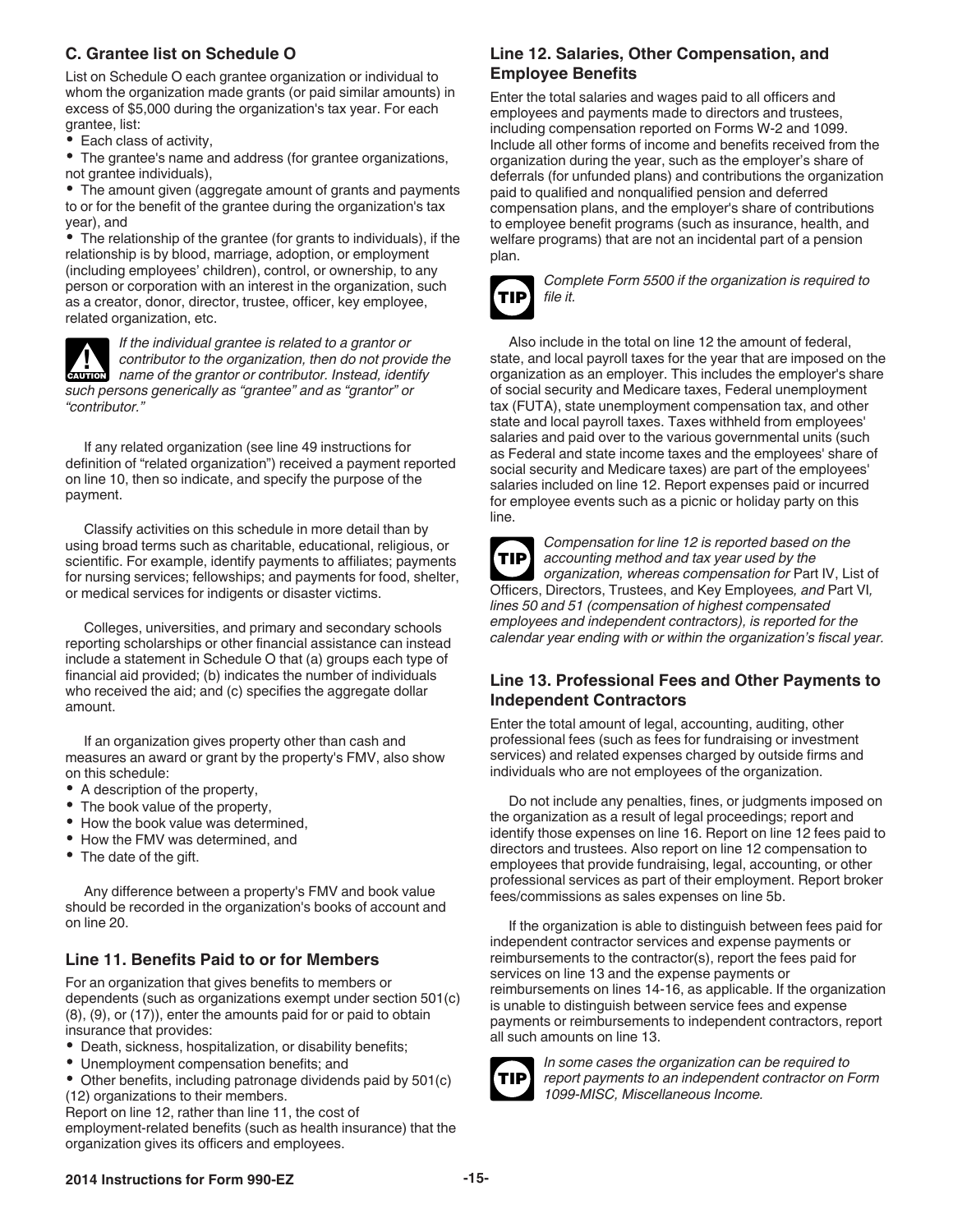#### <span id="page-15-0"></span>**Line 14. Occupancy, Rent, Utilities, and Maintenance**

Enter the total amount paid or incurred for the use of office space or other facilities, including rent; mortgage interest; heat, light, power, and other utilities; outside janitorial services; real estate taxes and property insurance attributable to rental property; and similar expenses.

These expenses relate to real property actually occupied by the organization, whether as tenant or owner, or used in the conduct of exempt functions (such as low-income rental housing). Report on line 16 expenses relating to real property used for investment purposes. If the organization occupies part of the property and leases a part to others, then expenses must be reasonably allocated between occupancy-related and investment-related expenses, and reported accordingly on lines 14 and 16.

If the organization records depreciation on property it occupies, enter the total for the year. For an explanation of acceptable methods for computing depreciation, see Pub. 946, How To Depreciate Property.

Report on line 14 or 16 rental expenses for rental income reported on lines 2 and 4. Do not decrease rental expenses reported on line 14 or 16 by any rental income received from renting or subletting rented space. See the instructions for lines 2 and 4 to determine if the income is reportable as exempt function income or investment income.

#### **Line 15. Printing, Publications, Postage, and Shipping**

Enter the printing and related costs of producing the filing organization's own newsletters, leaflets, films, and other informational materials as well as the cost of outside mailing services on line 15. Also include the cost of any purchased publications as well as postage and shipping costs not reportable on line 5b, 6c, or 7b. Do not include any expenses, such as salaries, for which a separate line is provided.

#### **Line 16. Other Expenses**

Report expenses here that are not reportable on lines 10 through 15. Include here such expenses as penalties, fines, and judgments; unrelated business income taxes; insurance, interest, depreciation, and real estate taxes not reported as occupancy expenses; travel and transportation costs; and expenses for conferences, conventions, and meetings. Do not report on this line payments made by organizations exempt under section 501(c)(8), (9), or (17) to obtain insurance benefits for members. Report those expenses on line 11.

Some states that accept Form 990-EZ in satisfaction of their filing requirements may require that certain types of miscellaneous expenses be itemized. See *Appendix G*.

#### **Net Assets:**

#### **Line 18. Excess or (Deficit) for the Year**

Enter the difference between lines 9 and 17. If line 17 is more than line 9, enter the difference in parentheses or as a negative number with a minus sign.

#### **Line 19. Net Assets or Fund Balances at Beginning of Year**

Enter on line 19 the end-of-year amount from the balance sheet on the prior year's return.

#### **Line 20. Other Changes in Net Assets or Fund Balances**

Explain in Schedule O any changes in net assets or fund balances between the beginning and end of the organization's tax year that are not accounted for by the amount on line 18. Include items here such as:

Adjustments of earlier years' activity (such as losses on uncollectible pledges, refunds of contributions and program service revenue, and reversal of grant expenses);

Unrealized gains and losses on investments carried at market value;

Any difference between FMV and book value of property given as an award or grant.

See *General Instruction C* regarding the reporting of a section 481(a) adjustment to conform to SFAS 116 (ASC 958).

## **Part II. Balance Sheets**

Every organization that files Form 990-EZ must complete columns (A) and (B) of Part II of the return and cannot submit a substitute balance sheet. Failure to complete Part II can result in penalties for filing an incomplete return. If there is no amount to report in column (A), *Beginning of year*, enter a zero in that column.

Check the box in the heading of Part II if Schedule O (Form 990 or 990-EZ) contains any information pertaining to this part.

Some states require more information. See *Appendix G* for more information about completing a Form 990-EZ to be filed with any state or local government agency.

#### **Line 22. Cash, Savings, and Investments**

Include all interest and non-interest bearing accounts (petty cash funds, checking accounts, savings accounts, money market funds, commercial paper, certificates of deposit, U.S. Treasury bills, and other government obligations). Also include the book value of securities held as investments, and all other investment holdings including land and buildings held for investment. Report the income from these investments on line 4; report income from program-related investments on line 2.

#### **Line 23. Land and Buildings**

Enter the book value (cost or other basis less accumulated depreciation) of all land and buildings owned by the organization and not held for investment.

#### **Line 24. Other Assets**

Enter total of other assets such as accounts receivable, inventories, prepaid expenses, and the organization's share of assets in any joint ventures, limited liability companies, and other entities treated as a partnership for federal tax purposes. Also, include a description of the assets in Schedule O.

#### **Line 25. Total Assets**

Enter amount of total assets. If the end-of-year total assets entered in column (B) are \$500,000 or more, Form 990 must be filed instead of Form 990-EZ.

#### **Line 26. Total Liabilities**

Liabilities include such items as accounts payable, grants payable, mortgages or other loans payable, and deferred revenue (revenue received but not yet earned).

#### **Line 27. Net Assets or Fund Balances**

Subtract line 26 (total liabilities) from line 25 (total assets) to determine net assets. Enter this net asset amount on line 27.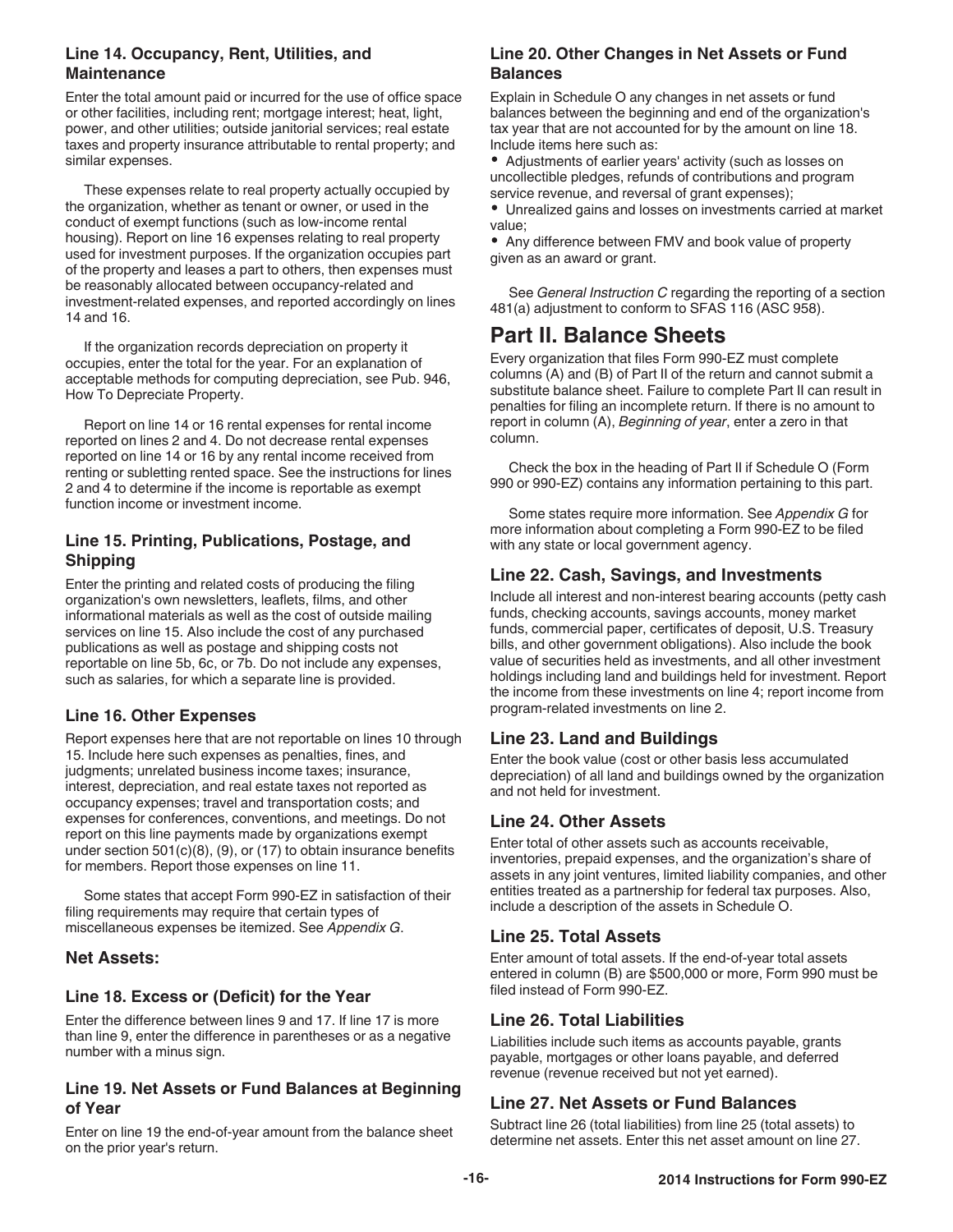<span id="page-16-0"></span>The amount entered in column (B) must agree with the net asset or fund balance amount on line 21.

States that accept Form 990-EZ as their basic report form may require a separate statement of changes in net assets. See *Appendix G*.

## **Part III. Statement of Program Service Accomplishments**

Check the box in the heading of Part III if Schedule O (Form 990 or 990-EZ) contains any information relating to this part.

A program service is a major (usually ongoing) objective of an organization, such as adoptions, recreation for the elderly, rehabilitation, or publication of journals or newsletters.

#### **Step Action**

- **1** Enter the organization's primary exempt purpose.
- **2** All organizations must describe their program service accomplishments for each of their three largest program services (as measured by total expenses incurred).
	- **•** Describe program service accomplishments through measurements such as clients served, days of care, number of sessions or events held, or publications issued.
	- **•** Describe the activity's objective, for both this time period and the longer-term goal, if the output is intangible, such as in a research activity.
	- **•** Give reasonable estimates for any statistical information if exact figures are not readily available. Indicate that this information is estimated.
	- **•** Be clear, concise, and complete in the description. Avoid attaching brochures, newsletters, newspaper articles about the organization, etc.
- **3 Public interest law firm.** A public interest law firm exempt under section 501(c)(3) or 501(c)(4) must list in Schedule O all the cases in litigation or that have been litigated during the year. For each case, describe the matter in dispute and explain how the litigation will benefit the public generally. Also enter the fees sought and recovered in each case. See Rev. Proc. 92-59, 1992-2 C.B. 411.
- **4 Expenses and grants.** For each program service reported on lines  $28-31$ , section  $501(c)(3)$  and  $501(c)(4)$ organizations must enter, in the "Expenses" column, the total expenses included on line 17 for that program service. These organizations also must enter, in the "Grants" space for each program service, the total grants and similar amounts reported on line 10 for that program service. If the amount of grants entered includes foreign grants, check the box to the left of the "Expenses" column. For all other organizations, entering expenses and grants and checking the foreign grants box is optional.
- **5** Describe in Schedule O the organization's other program services.
	- **•** The detailed information required for the three largest services is not necessary for this schedule.
	- **•** However, section 501(c)(3) and (4) organizations must show the expenses and grants attributable to their program services.

#### **Step Action**

- **6** The organization can report the amount of any donated services, or any donated use of materials, equipment, or facilities it received or utilized for a specific program service.
	- **•** Disclose the applicable amounts of any donated services, etc., on the lines for the narrative description of the appropriate program service.
	- **•** Do not include these amounts in the expense column in Part III.
	- **•** See the instruction for *Line 1. B2*, regarding donations of services or use of property.

## **Part IV. List of Officers, Directors, Trustees, and Key Employees**

Check the box in the heading of Part IV if Schedule O (Form 990 or 990-EZ) contains any information relating to this part.

List each person who was an officer, director, trustee, or key employee (defined below) of the organization at any time during the organization's tax year, even if they did not receive any compensation from the organization.

**Officer.** An officer is a person elected or appointed to manage the organization's daily operations, such as a president, vice-president, secretary, or treasurer. The officers of an organization are determined by reference to its organizing document, bylaws, or resolutions of its governing body, but at a minimum include those officers required by applicable state law.

**Director or trustee.** A director or trustee is a member of the organization's governing body, but only if the member has voting rights. The governing body is the group of persons authorized under state law to make governance decisions on behalf of the organization and its shareholders or members, if applicable. The governing body is, generally speaking, the board of directors (sometimes referred to as board of trustees) of a corporation or association, or the board of trustees of a trust (sometimes referred to simply as the trustees, or trustee, if only one trustee).

**Key employee.** A key employee is any person having responsibilities or powers similar to those of officers, directors, or trustees. The term includes the chief management and administrative officials of an organization (such as an executive director or chancellor). A chief financial officer and the officer in charge of the administration or program operations are both key employees if they have the authority to control the organization's activities, its finances, or both.

Enter a zero in columns (c), (d), and (e) if no reportable compensation or other compensation was paid during the year or deferred for payment to a future year.

Enter all forms of cash and noncash compensation received by each listed officer, director, trustee, and key employee, whether paid currently or deferred.

If the organization pays any other person, such as a management services company, for the services provided by any of the organization's officers, directors, trustees, or key employees, report the compensation and other items in Part IV as if the organization had paid the officers, directors, trustees, and key employees directly.

A failure to fully complete Part IV can subject both the organization and the individuals responsible for such failure to penalties for filing an incomplete return. See *General Instruction G*. In particular, entering the phrase on Part IV, "Information available upon request," or a similar phrase, is not acceptable.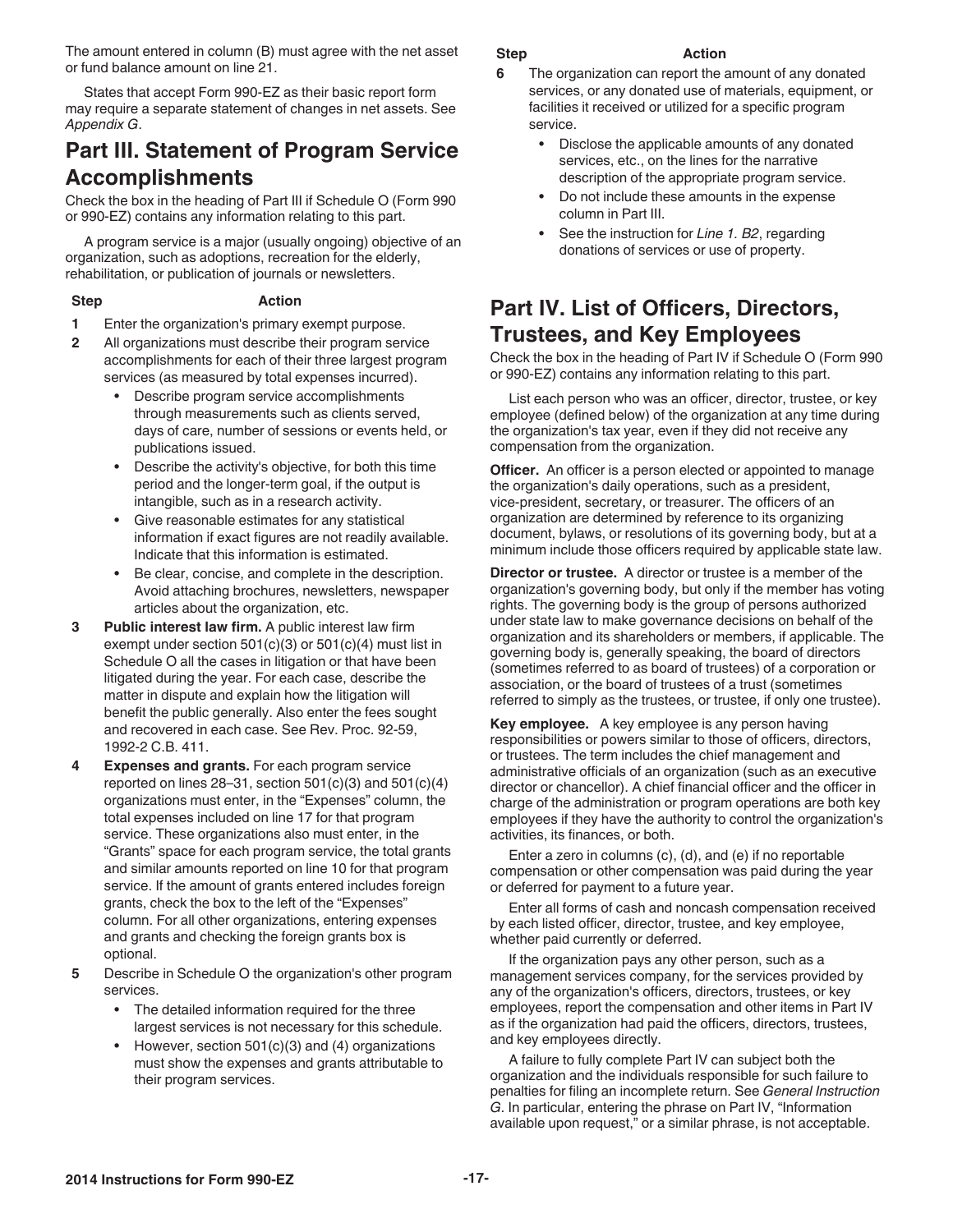<span id="page-17-0"></span>Form 941 must be filed to report income tax withholding and social security and Medicare taxes. The organization must also file Form 940, Employer's Annual Federal Unemployment (FUTA) Tax Return, to report Federal unemployment tax, unless the organization is not subject to these taxes. See Pub. 15 (Circular E), Employer's Tax Guide for more information.

**Amounts paid or accrued by certain other organizations treated as paid or accrued by the filing organization.** Treat as paid, accrued, or held directly by the organization any amounts paid or accrued under a deferred compensation plan, or held by a deferred compensation trust, that is established, sponsored, or maintained by the organization.

*Common paymaster or payroll/reporting agent.* Treat amounts paid by a common paymaster (as defined in Regulations section 31.3121(s)-1(b)(2)) or a payroll or reporting agent (which is or should be appointed by the organization on Form 2678, Employer/Payer Appointment of Agent, or authorized by the organization on Form 8655, Reporting Agent Authorization, to perform certain employment tax services on behalf of the organization) for services performed for the organization as if the organization had paid such amounts directly, and report these amounts in the appropriate columns in Part IV.

#### **Column (a)**

For each person required to be listed, enter the name in the top of each row and the person's title or position with the organization in the bottom of the row. If the person had more than one title or position, list all (for instance, president and director). List persons in the following order: individual trustees or directors, institutional trustees, officers, and key employees.

Up to 12 persons can be reported on the Form 990-EZ, Part IV table. If more space is needed to enter additional persons, use as many duplicates of the Part IV table as are needed.

#### **Column (b)**

For each person listed in column (a), report an estimate of the average hours per week the person devoted to the organization during the year. Entry of a specific number of hours per week is required for a complete answer. Enter "-0-" if applicable. Do not include statements such as "as needed," "as required," or "40+." If the average is less than one hour per week, then the organization can enter a decimal rounded to the nearest tenth (for example, 0.2 hours per week).

#### **Columns (c)–(e)**

All compensation reporting is based on the calendar year ending with or within the organization's tax year. For example, if a fiscal-year organization's tax year is the 12-month period beginning July 1, 2014, and ending June 30, 2015, the organization must report compensation for the calendar year ending December 31, 2014.

**Note**. Do not report the same item of compensation in more than one column of Part IV for the calendar year ending with or within the tax year.

*Column (c).* Enter the person's reportable compensation. Reportable compensation is:

For officers and other key employees – amounts required to be reported in box 1 or 5 of Form W-2 (whichever amount is greater);

For directors and individual trustees – amounts required to be reported in box 7 of Form 1099-MISC for director services and other independent contractor services to the organization, plus box 1 or 5 of Form W-2 (whichever amount is greater) if also compensated as an officer or employee; and

For institutional trustees (such as banks or trust companies) – fees for services paid under a contractual agreement or statutory entitlement.

If the organization did not file a Form 1099-MISC because the amounts paid were below the threshold reporting requirement, then include and report the amount actually paid.

*Corporate officers are considered employees for purposes of Form W-2 reporting, unless they perform no services as officers, or perform only minor services and neither receive nor are entitled to receive, directly or indirectly, any compensation. Corporate directors are considered independent contractors, not employees, and director compensation, if any, generally is required to be reported on Form 1099-MISC. See Regulations section 31.3401(c)-1(f).* **TIP**

For employees, such as certain members of the clergy and religious workers who are not subject to social security and Medicare taxes as employees, box 5 of Form W-2 can be zero or less than the amount in Form W-2, box 1. In those cases, the amount required to be reported in box 1 of Form W-2 must be reported as reportable compensation in column (c).

*Column (d).* Report the following deferred compensation and benefits:

1. Tax-deferred contributions by the employer to a qualified defined-contribution retirement plan;

2. The annual increase or decrease in actuarial value of a qualified defined benefit plan, whether or not funded or vested;

3. The value of health benefits provided by the employer, or paid by the employee with pre-tax dollars, that is not included in reportable compensation, including the value of:

- Payments of health benefit plan premiums,
- Medical reimbursement and flexible spending programs, and

• Health coverage (rather than actual benefits paid) provided by an employer's self-insured or self-funded arrangement.

Health benefits include medical, dental, optical, drug, and medical equipment benefits. They do not include disability or long-term care insurance premiums or allocated benefits for this purpose;

4. Tax-deferred contributions by the employer and employee to a funded nonqualified defined contribution plan, and deferrals under an unfunded nonqualified defined contribution plan, whether or not such plans are vested or subject to a substantial risk of forfeiture; and

5. The annual increase or decrease in actuarial value of a non-qualified defined benefit plan, whether or not funded, vested, or subject to a substantial risk of forfeiture.

Reasonable estimates can be used if precise cost figures are not readily available to determine column (d) amounts.

*Column (e).* Enter both taxable and nontaxable fringe benefits, but do not include compensation reported in columns (c) or (d) or the following:

1. Working condition fringe benefits described in section 132(d),

2. Expense reimbursements and allowances under an accountable plan described in Regulations section 1.62-2(c)(2), and

3. De minimis fringe benefits described in section 132(e).

Include amounts that the recipients must report as income on their separate income tax returns. Examples include amounts for which the recipient did not account to the organization or allowances that were more than the payee spent on serving the organization. Include payments made under indemnification arrangements, the value of the personal use of housing, automobiles, or other assets owned or leased by the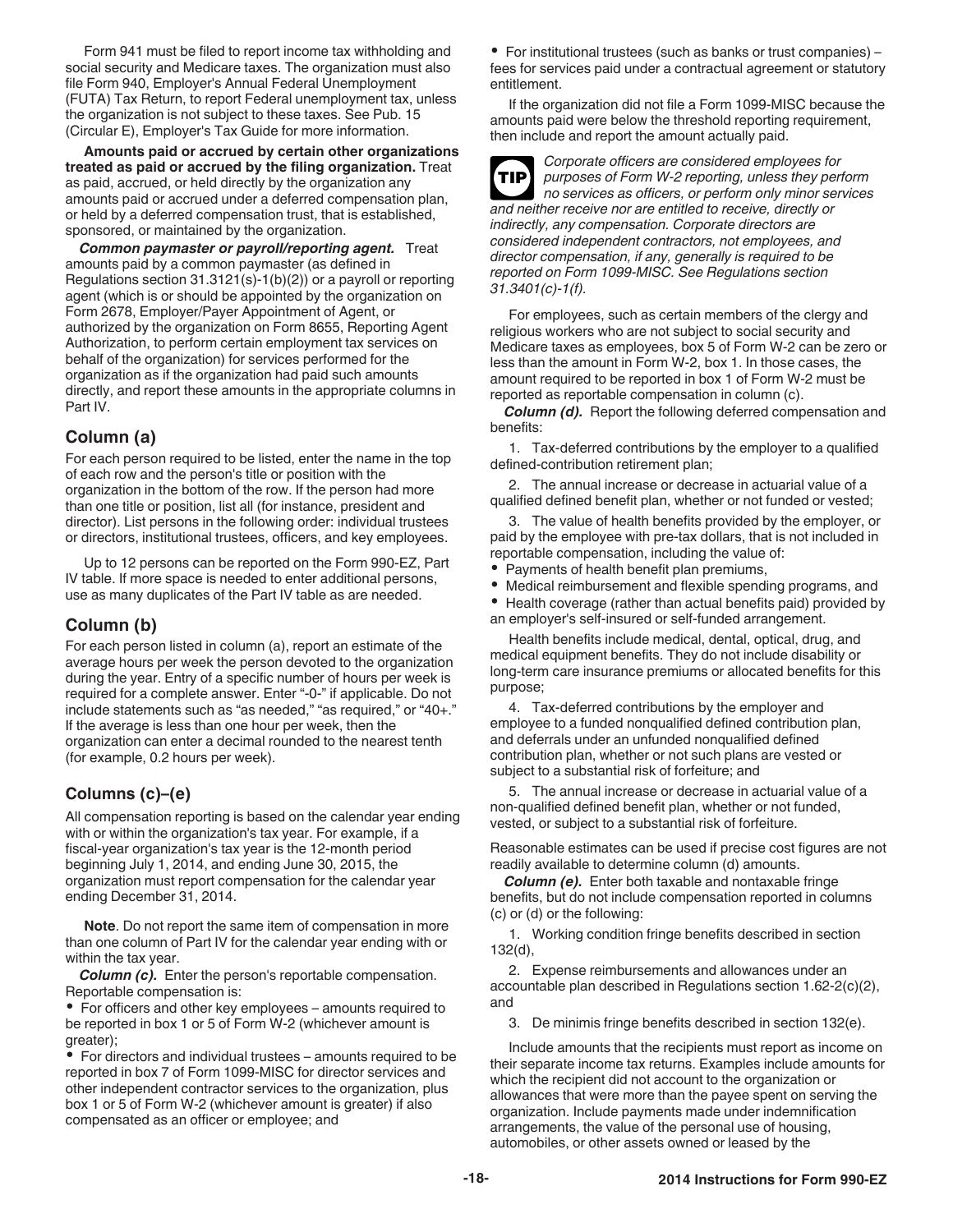<span id="page-18-0"></span>organization (or provided for the organization's use without charge), as well as any other taxable and nontaxable fringe benefits. See Pub. 525, Taxable and Nontaxable Income, for more information.

*\$10,000-per-item exception.* The organization may exclude from reporting in column (e) any item of "other compensation" given to a person listed in Part IV if its total value is less than \$10,000 for the calendar year ending with or within the organization's tax year.

**Short year and final returns.** For a short year return in which there is no calendar year that ends with or within the short year, leave columns (c), (d), and (e) blank and do not report any highest compensated employees or highest compensated independent contractors (because such persons are determined according to compensation received in the calendar year ending with or within the tax year for which the return is filed), unless the return is a final return. If the return is a final return, report in column (c) the compensation that is reportable compensation on Forms W-2 and Forms 1099 for the short year, from both the filing organization and related organizations, whether or not Forms W-2 or Forms 1099 have been filed yet to report such compensation. Report health benefits, contributions to employee benefit plans, and other deferred compensation for the short year in column (d), and other compensation for the short year in column (e).

## **Part V. Other Information**

#### **Required Statements**

1. **Schedule A.** Section 501(c)(3) organizations must complete and attach Schedule A (Form 990 or Form 990-EZ).

2. **Statement regarding personal benefit contract.** If, in connection with a transfer to or for the use of the organization, the organization directly or indirectly pays premiums on any *personal benefit contract*, or there is an understanding or expectation that any person will directly or indirectly pay such premiums, the organization must do the following:

Attach a statement describing the organization's involvement with the *personal benefit contract(s)*;

Report on Form 8870, Information Return for Transfers Associated With Certain Personal Benefit Contracts, the premiums that the organization paid, and the premiums paid by others but treated as paid by the organization; and

• Report and pay an excise tax, equal to premiums paid, on Form 4720, Return of Certain Excise Taxes Under Chapters 41 and 42 of the Internal Revenue Code.

A *personal benefit contract* is generally any life insurance, annuity, or endowment contract that benefits, directly or indirectly, the transferor, a member of the transferor's family, or any other person designated by the transferor (other than an organization described in section 170(c)). See section 170(f) (10); Notice 2000-24, 2000-1 C.B. 952; and Announcement 2000-82, 2000-2 C.B. 385.

#### **Line 33. Change in Activities**

Describe in Schedule O any significant activities that the organization conducted prior to the end of the tax year that it has not previously reported to the IRS on Form 990-EZ or Form 990. Also describe significant activities that were discontinued. If the organization has never filed a Form 990 or 990-EZ, answer "No."

*An organization must report new, significant program services or significant changes in how it conducts program services in Part III of Form 990-EZ and in Schedule O (Form 990 or 990-EZ), rather than in a letter to the IRS Exempt Organization Determinations Office ("EO Determinations"). EO Determinations no longer issues letters confirming the tax-exempt status of organizations that report such new services or significant changes.* **TIP**

#### **Line 34. Changes in Organizing or Governing Documents**

The organization must report significant changes to its organizing or enabling document by which it was created (articles of incorporation, association, or organization; trust instrument; constitution; or similar document), and to its rules governing its affairs (bylaws, regulations, operating agreement, or similar document). Report changes made since the prior Form 990-EZ was filed, or that were not reported on any prior Form 990, and that were made before the end of the tax year.

Examples of significant changes to the organizing or governing documents include changes to:

- The organization's name;
- $\bullet$ The organization's exempt purposes or mission;
- The number, composition, qualifications, authority, or duties of the governing body's voting members;

The number, composition, qualifications, authority, or duties of the organization's officers or key employees;

- The role of the organization's members in governance;
- The distribution of assets upon dissolution;

The provisions to amend the organizing or enabling document or bylaws;

The quorum, voting rights, or voting approval requirements of the governing body members or the organization's stockholders or membership;

The policies or procedures contained within the organizing documents or bylaws regarding compensation of officers, directors, trustees, or key employees, conflicts of interest, whistleblowers, or document retention or destruction; and

The composition or procedures of an audit committee contained within the organizing document or bylaws.

Examples of insignificant changes made to organizing or governing documents that are not required to be reported here include changes to the organization's registered agent with the state and to the required or permitted number or frequency of governing body or member meetings.

Describe significant changes on Schedule O (Form 990 or 990-EZ), but do not attach a copy of the amendments or amended document to Form 990-EZ (or recite the entire amended document verbatim), unless such amended documents reflect a change in the organization's name. See the instructions for *Item B*, earlier, regarding attachments required in the event of a change in the organization's name, which attachments must be conformed copies of the original documents.

A conformed copy is one that agrees with the original document and all amendments to it. If the copies are not signed, they must be accompanied by a written declaration signed by an officer authorized to sign for the organization, certifying that they are complete and accurate copies of the original documents. Photocopies of articles of incorporation showing the certification of an appropriate state official need not be accompanied by such a declaration. See Rev. Proc. 68-14, 1968-1 C.B. 768, for details.

If the exempt organization changes its legal structure, such as from a trust to a corporation, the new legal entity must file a new exemption application to establish that it qualifies for exemption.

#### **Lines 35 a–b. Unrelated Business Income**

#### **Unrelated Business Income**

Political organizations described in section 527 are not required to answer this question.

Check "Yes" on line 35a if the organization's total gross income from all of its unrelated trades and businesses is \$1,000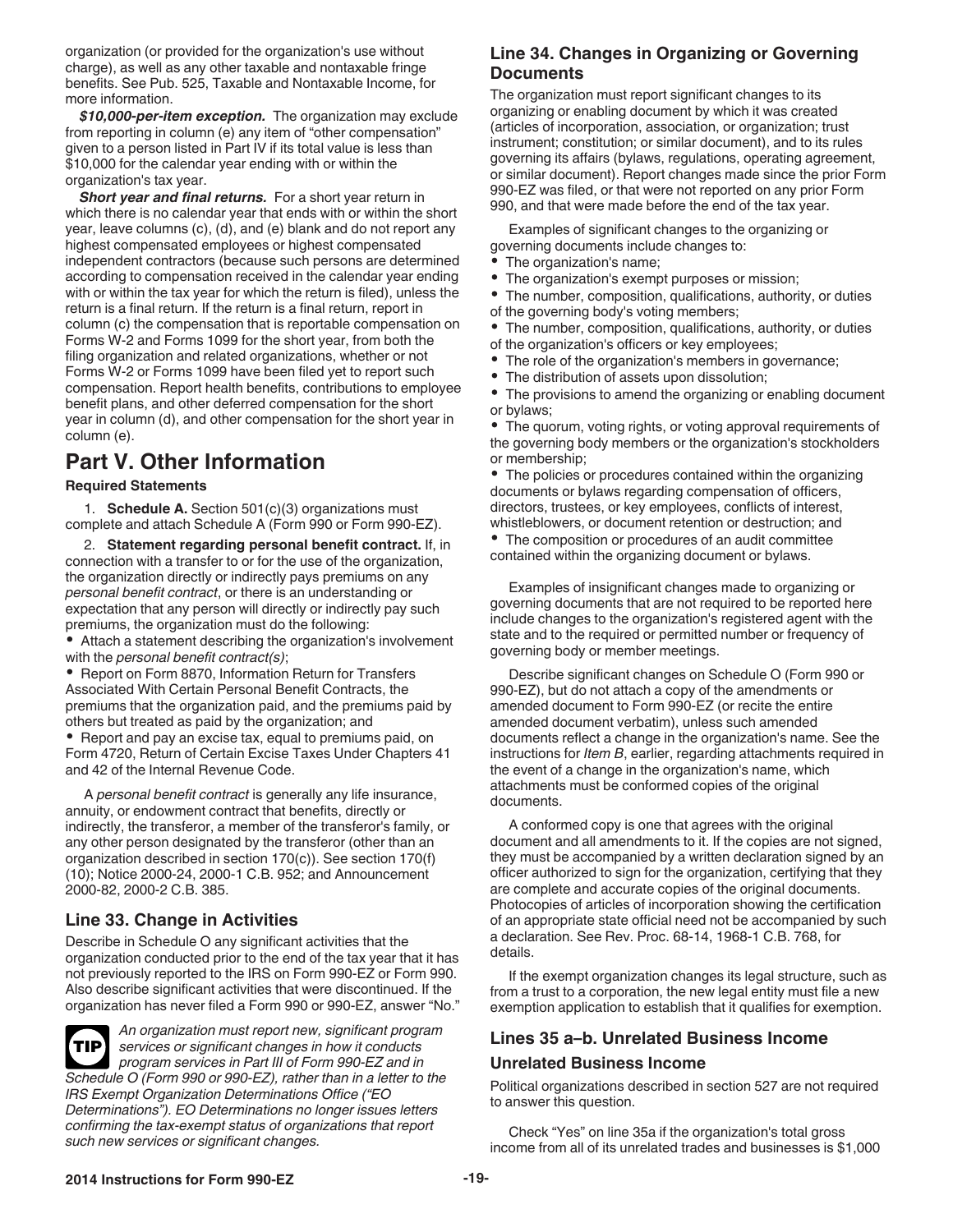<span id="page-19-0"></span>or more for the tax year. See Pub. 598 for a description of unrelated business income, and see Instructions for the Form 990-T for the filing requirements of Form 990-T.

If the organization answered "Yes" to line 35a but answered "No" to line 35b because it did not file a Form 990-T for the tax year, then explain in Schedule O why the organization did not file a Form 990-T.

If the organization had income from business activities, such as those reported on lines 2, 6a, and 7a (among others), but not reported on Form 990-T, explain in Schedule O the reasons for not reporting the income on Form 990-T.

Neither Form 990-T nor Form 990-EZ is a substitute for the other. Items of income and expense reported on Form 990-T must also be reported on Form 990-EZ (and vice versa) when the organization is required to file both forms.

*All tax-exempt organizations must pay estimated taxes on their unrelated business income if they expect their*  **z** on their unrelated business income if they expect tax liability to be \$500 or more. Use Form 990-W, *Estimated Tax on Unrelated Business Taxable Income for Tax-Exempt Organizations, to compute these amounts.*

#### **Line 35c. Section 6033(e) Tax for Lobbying Expenditures**

If the organization checks "No" to line 35c, it is certifying that it was not subject to the notice and reporting requirements of section 6033(e) and that the organization had no lobbying and political expenditures potentially subject to the proxy tax.

#### **Section 6033(e) notice and reporting requirements and**

**proxy tax.** Section 6033(e) requires certain section 501(c)(4), 501(c)(5), and 501(c)(6) organizations to tell their members the portion of their membership dues that were allocable to the political or lobbying activities of the organization. If an organization does not give its members this information, then the organization is subject to a proxy tax. The tax is reported on Form 990-T.

If the organization checks "Yes" on line 35c to declare that it had reportable section 6033(e) lobbying and political expenses in the tax year (and potential liability for the proxy tax):

1. Complete Part III of Schedule C (Form 990 or 990-EZ) (see instructions); and

2. Attach this schedule to Form 990-EZ.

Only the following tax-exempt organizations are subject to the section 6033(e) notice and reporting requirements, and a potential proxy tax:

Section 501(c)(4) social welfare organizations,

Section 501(c)(5) agricultural and horticultural organizations, and

Section 501(c)(6) organizations.

#### **If the organization is not tax-exempt under sections 501(c)(4), 501(c)(5), or 501(c)(6), check "No" on line 35c.**

If the organization meets *Exception 1* or *2* next, it is excluded from the notice, reporting, and proxy tax requirements of section 6033(e), and it should check "No" to line 35c. See also Rev. Proc. 98-19, 1998-1 C.B. 547.

#### **Exception 1. Section 6033(e)(3) exception for nondeductible dues.**

1. All organizations exempt from tax under section 501(a), other than section 501(c)(4), 501(c)(5), and 501(c)(6) organizations;

2. Local associations of employees' and veterans' organizations described in section 501(c)(4), but not section 501(c)(4) social welfare organizations;

3. Labor unions and other labor organizations described in section 501(c)(5), but not section 501(c)(5) agricultural and horticultural organizations;

4. Section 501(c)(4), 501(c)(5), and 501(c)(6) organizations that receive more than 90% of their dues from:

a. Section 501(c)(3) organizations,

b. State or local governments,

c. Entities whose income is exempt from tax under section 115, or

d. Organizations described in 1 through 3, previously;

5. Section 501(c)(4) and (5) organizations that receive more than 90% of their annual dues from:

- a. Persons,
- b. Families, or
- c. Entities

that each paid annual dues of \$110 or less in 2014 (adjusted annually for inflation). See Rev. Proc. 2013-35, 2013-47 I.R.B. 537.

6. Any organization that receives a private letter ruling from the IRS stating that the organization satisfies the section 6033(e) (3) exception;

7. Any organization that keeps records to substantiate that 90% or more of its members cannot deduct their dues (or similar amounts) as business expenses whether or not any part of their dues are used for lobbying purposes; or

8. Any organization that is not a membership organization.



*Special rules treat affiliated social welfare organizations, agricultural and horticultural*  **CAUTION** *organizations, agricultural and horticultural*<br> *cautions organizations, and business leagues as parts of a* 

*single organization for purposes of meeting the nondeductible dues exception. See Rev. Proc. 98-19.*

**Exception 2. Section 6033(e)(1) \$2,000 in-house lobbying exception.** An organization satisfies the \$2,000 in-house lobbying exception if it:

1. Did not receive a waiver for proxy tax owed for the prior year;

2. Did not make any political expenditures or foreign lobbying expenditures during the current tax year; and

3. Incurred lobbying expenses during the current tax year consisting only of in-house direct lobbying expenses totaling \$2,000 or less, but excluding:

a. Any allocable overhead expenses, and

b. All direct lobbying expenses of any local council regarding legislation of direct interest to the organization or its members.

#### **Definitions**

*Grassroots lobbying.* Refers to attempts to influence any segment of the general public regarding legislative matters or referendums.

#### *Direct lobbying includes attempting to influence:*

Legislation through communication with legislators and other government officials, and

The official actions or positions of covered executive branch officials through direct communication.

*Direct lobbying does not include attempting to influence:* 

Any local council on legislation of direct interest to the organization or its members, and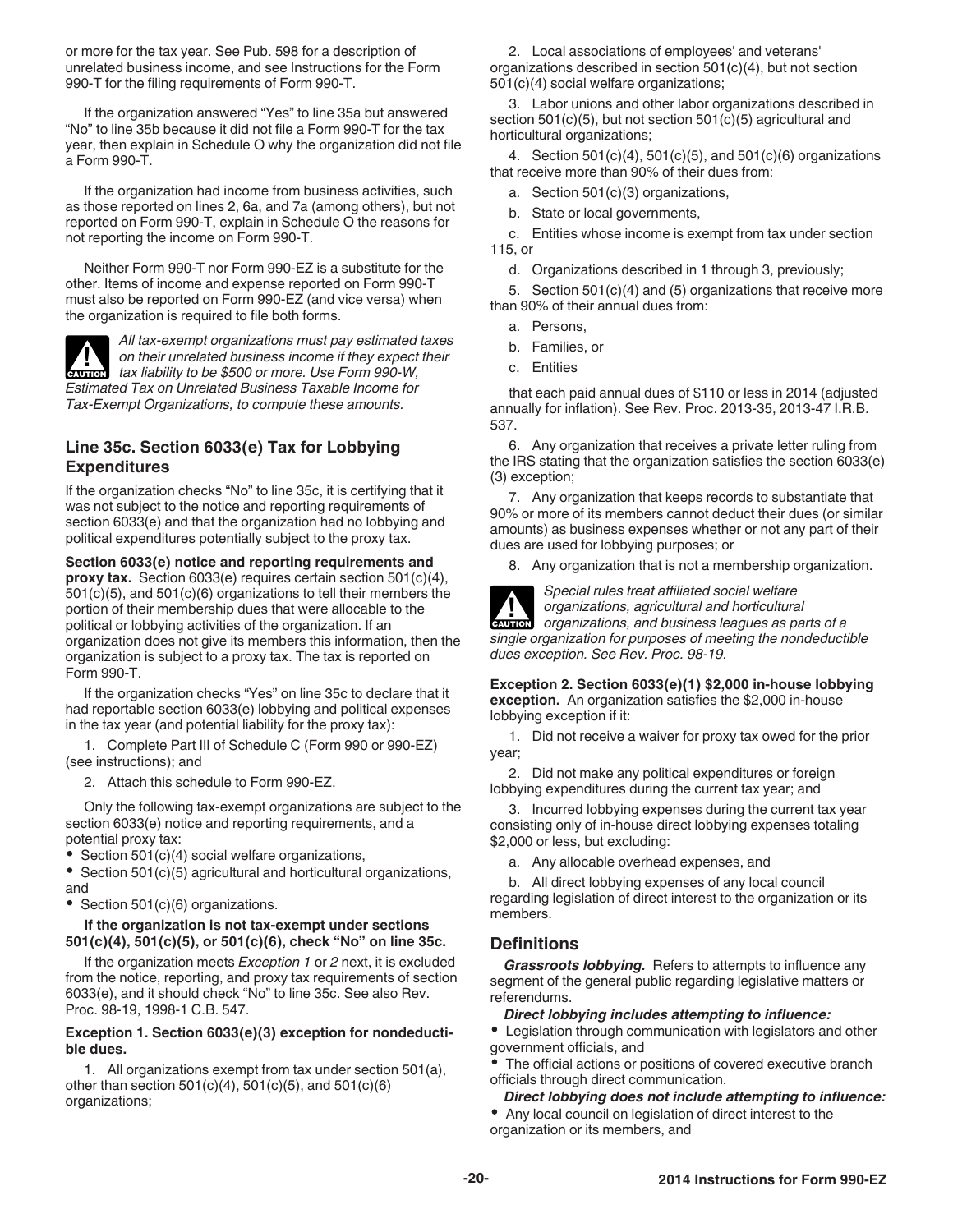#### <span id="page-20-0"></span>The general public regarding legislative matters (grassroots lobbying).

#### *Other lobbying includes:*

- Grassroots lobbying,
- Foreign lobbying,
- Third-party lobbying, and
- Dues paid to another organization that were used to lobby. *In-house expenditures include:*
- Salaries, and

Other expenses of the organization's officials and staff (including amounts paid or incurred for the planning of legislative activities).

#### *In-house expenditures do not include:*

Any payments to other taxpayers engaged in lobbying or political activities as a trade or business.

Any dues paid to another organization that are allocable to lobbying or political activities.

#### **Line 36. Liquidation, Dissolution, Termination, or Significant Disposition of Net Assets**

If there was a liquidation, dissolution, termination, or significant disposition of net assets, enter "Yes" and complete and attach the applicable parts of Schedule N (Form 990 or 990-EZ).

For a complete liquidation, dissolution, termination, or cessation of operations, also check the *Final return/terminated*  box in the heading of the return.

A *significant disposition of net assets* is a sale, exchange, disposition or other transfer of more than 25% of the FMV of the organization's net assets during the year, regardless of whether the organization received full or adequate consideration. A significant disposition of net assets may result from either an expansion or contraction of operations. A significant disposition of net assets involves:

1. One or more dispositions during the organization's tax year amounting to more than 25% of the FMV of the organization's assets as of the beginning of its tax year; or

2. One of a series of related dispositions or events commenced in a prior year, that when combined comprise more than 25% of the FMV of the organization's assets as of the beginning of the tax year when the first disposition of net assets occurred. Whether a series of related dispositions is a significant disposition of net assets depends on the facts and circumstances in each case.

Examples of the types of transactions that are *significant dispositions of net assets* required to be reported in Part II of Schedule N (Form 990 or 990-EZ) include:

Taxable or tax-free sales or exchanges of exempt assets for cash or other consideration (such as a social club described in section 501(c)(7) selling land, or an exempt organization selling assets it had used to further its exempt purposes);

• Sales, contributions, or other transfers of assets to establish or maintain a partnership, joint venture, or corporation (for-profit or nonprofit), regardless of whether such sales or transfers are governed by section 721 or section 351, whether or not the transferor receives an ownership interest in exchange for the transfer;

Sales of assets by a partnership or joint venture in which the exempt partner has an ownership interest;

Transfers of assets under a reorganization in which the organization is a surviving entity; and

A contraction of net assets resulting from a grant or charitable contribution of assets to another organization described in section 501(c)(3).



*An organization filing Form 990-EZ need not complete Part II of Schedule N for a transaction that is not a significant disposition of net assets.*

The following are not considered significant dispositions of net assets for purposes of Schedule N, Part II:

The change in composition of publicly traded securities held in an exempt organization's passive investment portfolio;

Asset sales made in the ordinary course of the organization's exempt activities to accomplish the organization's exempt purposes, such as gross sales of inventory;

Grants or other assistance made in the ordinary course of the organization's exempt activities to accomplish the organization's exempt purposes, such as the regular charitable distributions of a United Way or other federated fundraising organization;

A decrease in the value of net assets due to market fluctuation in the value of assets held by the organization; and

Transfers to a disregarded entity of which the organization is the sole member.

## **Line 37. Expenditures for Political Purposes**

#### **Political organizations described in section 527 are not required to answer this question.**

A political expenditure is one intended to influence the selection, nomination, election, or appointment of anyone to a federal, state, or local public office, or office in a political organization, or the election of Presidential or Vice-Presidential electors. It does not matter whether the attempt succeeds.

An expenditure includes a payment, distribution, loan, advance, deposit, or gift of money, or anything of value. It also includes a contract, promise, or agreement to make an expenditure, whether or not legally enforceable.

**All section 501(c) organizations.** An exempt organization that is not a political organization must file Form 1120-POL, U.S. Income Tax Return for Certain Political Organizations, if it is treated as having political organization taxable income under section 527(f)(1).

If a section 501(c) organization establishes and maintains a section 527(f)(3) separate segregated fund, it is the fund's responsibility to file its own Form 1120-POL if the fund meets the Form 1120-POL filing requirements. Do not include the segregated fund's receipts, expenditures, and balance sheet items on the Form 990-EZ of the section 501(c) organization that establishes and maintains the fund. When answering question 37 on its Form 990-EZ, the section 501(c) organization should disregard the political expenses and Form 1120-POL filing requirement of the segregated fund. However, when a section 501(c) organization transfers its own funds to a separate segregated section 527(f)(3) fund for use as political expenses, the section 501(c) organization must report the transferred funds as its own political expenses on its Form 990-EZ.

**Section 501(c)(3) organizations.** A section 501(c)(3) organization will lose its tax-exempt status if it engages in political activity.

A section 501(c)(3) organization must pay a section 4955 excise tax for any amount paid or incurred on behalf of, or in opposition to, any candidate for public office. The organization must pay an additional excise tax if it fails to correct the expenditure timely.

A manager of a section 501(c)(3) organization who knowingly agrees to a political expenditure must pay a section 4955 excise tax, unless the agreement is not willful and there is reasonable cause. A manager who does not agree to a correction of the political expenditure may have to pay an additional excise tax.

When an organization promotes a candidate for public office (or is used or controlled by a candidate or prospective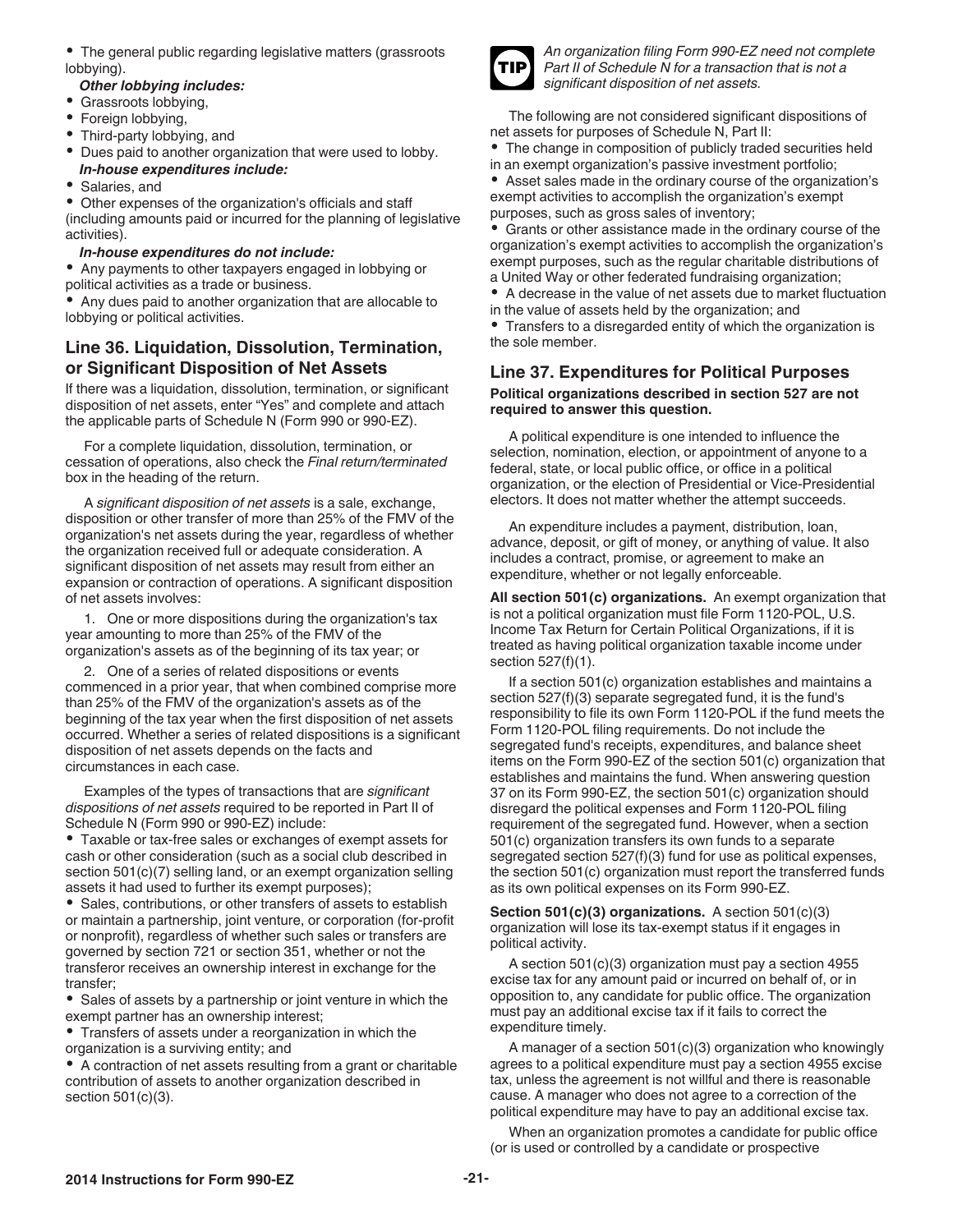<span id="page-21-0"></span>candidate), amounts paid or incurred for the following purposes are political expenditures:

Remuneration to such individual (a candidate or prospective candidate) for speeches or other services;

• Travel expenses of such individual;

Expenses of conducting polls, surveys, or other studies, or

preparing papers or other material for use by such individual;

Expenses of advertising, publicity, and fundraising for such individual; and

Any other expense that has the primary effect of promoting public recognition or otherwise primarily accruing to the benefit of such individual.

An organization is effectively controlled by a candidate or prospective candidate only if such individual has a continuing, substantial involvement in the day-to-day operations or management of the organization.

A determination of whether the primary purpose of an organization is promoting the candidacy or prospective candidacy of an individual for public office is made on the basis of all the facts and circumstances. See section 4955 and Regulations section 53.4955.

Use Form 4720 to figure and report these excise taxes.

#### **Line 38. Loans to or from Officers, Directors, Trustees, and Key Employees**

Enter the end-of-year unpaid balance of secured and unsecured loans made to or received from officers, directors, trustees, and key employees (as defined in Part IV earlier). For example, if the organization borrowed \$1,000 from one officer and loaned \$500 to another, none of which has been repaid, report \$1,500 on line 38b.

For loans outstanding at the end of the year, complete and attach Part II of Schedule L (Form 990 or 990-EZ). See the Schedule L instructions.

Report any interest expense paid to an officer, director, trustee, or key employee on line 16 (except for mortgage interest reportable on line 14) and any interest income paid by an officer, director, trustee, or key employee on line 8.

#### **Line 39. Section 501(c)(7) Organizations**

**Gross receipts test.** See *Appendix C* for a discussion of the gross receipts test for purposes of determining exemption under section 501(c)(7). This definition of gross receipts differs from the definition for purposes of header item *L* and determining whether the organization must file Form 990 or 990-EZ.

**Line 39a.** Include capital contributions, initiation fees, and unusual amounts of income not included in calculating gross receipts for the purpose of determining the exempt status of section 501(c)(7) organizations, as discussed in *Appendix C*.

**Line 39b.** Gross receipts for public use of club facilities are gross receipts (as defined above for 501(c)(7) exemption purposes) derived from the use of the organization's facilities by persons other than members, spouses of members, dependents of members, or guests of members.

**Investment income and Form 990-T.** If a section 501(c)(7) organization qualifies as tax-exempt under the gross receipts test described in *Appendix C*, then include the amount entered on line 39b of Form 990-EZ on the club's Form 990-T if the club is required to file Form 990-T. Investment income earned by a section 501(c)(7) organization is not tax-exempt income unless it is set aside for one or more of the following purposes: religious, charitable, scientific, literary, educational purposes, or prevention of cruelty to children or animals.

If the combined amount of an organization's gross investment income and other unrelated business income exceeds \$1,000, it

must report the investment income and other unrelated business income on Form 990-T.

**Nondiscrimination policy.** A section 501(c)(7) organization is not exempt from income tax if any written policy statement, including the governing instrument and bylaws, allows discrimination on the basis of race, color, or religion.

However, section 501(i) allows social clubs to retain their exemption under section  $501(c)(7)$  even though their membership is limited (in writing) to members of a particular religion, if the social club:

1. Is an auxiliary of a fraternal beneficiary society exempt under section 501(c)(8), and

2. Limits its membership to the members of a particular religion; or the membership limitation is:

a. A good-faith attempt to further the teachings or principles of that religion, and

b. Not intended to exclude individuals of a particular race or color.

#### **Line 40a. Section 501(c)(3) Organizations: Disclosure of Excise Taxes Imposed under Section 4911, 4912, or 4955**

Section 501(c)(3) organizations must disclose any excise tax imposed during the year under section 4911 (excess lobbying expenditures), 4912 (disqualifying lobbying expenditures), or, unless abated, 4955 (political expenditures). See sections 4962 and 6033(b).

#### **Line 40b. Section 501(c)(3), 501(c)(4), and 501(c)(29) Organizations: Disclosure of Section 4958 Excess Benefit Transactions and Excise Taxes**

Answer "Yes" if the organization became aware, prior to filing this return, that it engaged in an excess benefit transaction with a disqualified person in the current tax year or in a prior year, and if the transaction has not been reported on any of the organization's prior Forms 990 or 990-EZ.

Sections 6033(b) and 6033(f) require section 501(c)(3) and 501(c)(4) organizations to report the amount of taxes imposed under section 4958 (excess benefit transactions) involving the organization, unless abated, as well as any other information the Secretary may require concerning those transactions.

If the organization answers "Yes," then complete and attach Part I of Schedule L (Form 990 or 990-EZ).

*An excess benefit transaction can have serious implications for the disqualified person that entered into the transaction with the organization, any organization managers that knowingly approved of the transaction, and the organization itself. A section 501(c)(3), 501(c)(4), or 501(c)(29) organization that becomes aware that it may have engaged in an excess benefit transaction should obtain competent advice regarding section 4958, pursue correction of any excess benefit, and take other appropriate steps to protect its interests with regard to such transaction and the potential impact it could have on the organization's continued exempt status. See* Appendix E, Section 4958 Excess Benefit Transactions, *for a discussion of section 4958, and Schedule L, Part I, about reporting excess benefit transactions.* **TIP**

#### **Line 40c. Taxes Imposed on Organization Managers or Disqualified Persons**

Enter the amount of taxes imposed on organization managers and/or disqualified persons under sections 4912, 4955, and 4958, unless abated.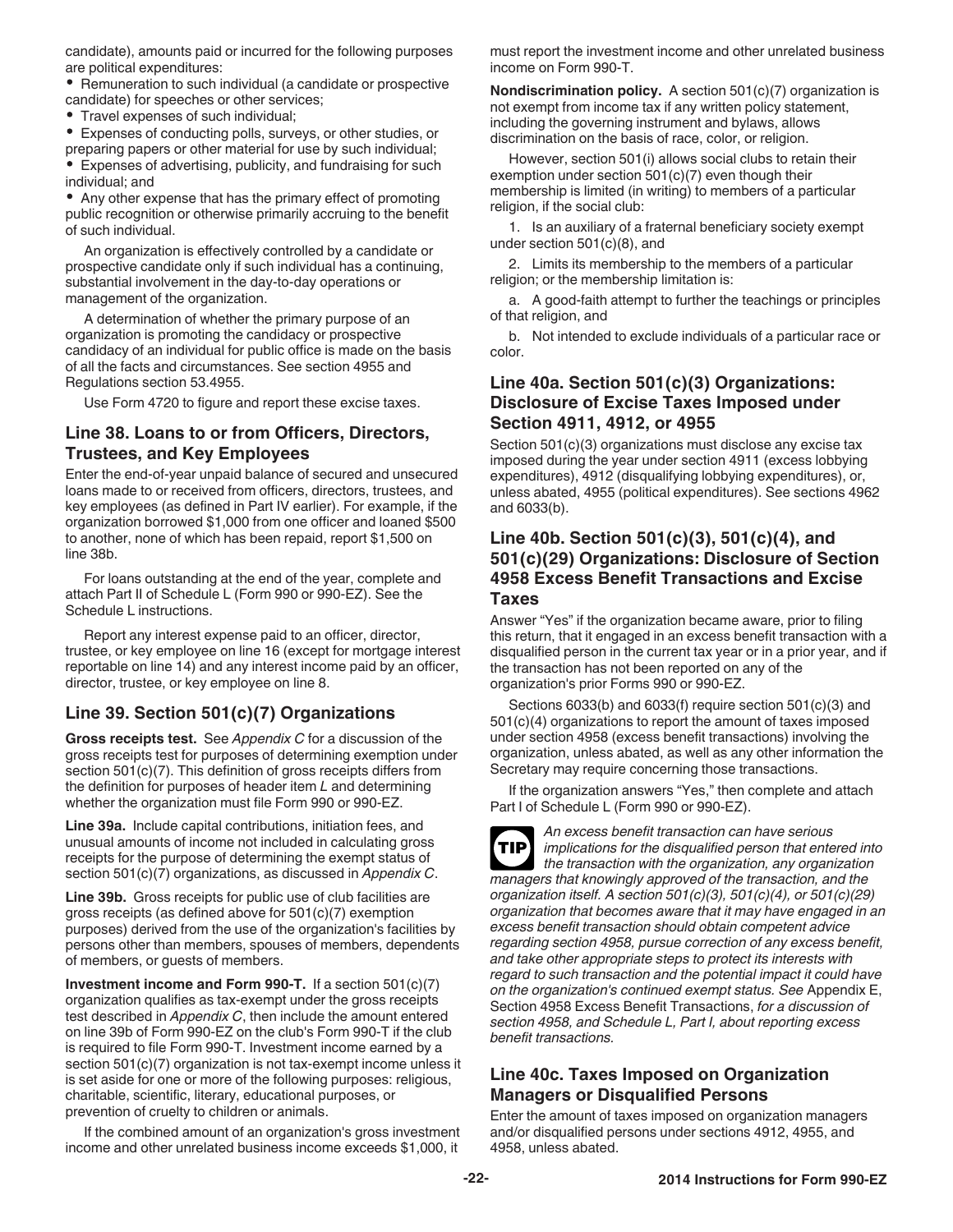#### <span id="page-22-0"></span>**Line 40d. Taxes Reimbursed by the Organization**

Enter the amount of tax on line 40c that was reimbursed by the organization. Any reimbursement of the excise tax liability of a disqualified person or organization manager will be treated as an excess benefit unless:

1. The organization treats the reimbursement as compensation during the year the reimbursement is made, and

2. The total compensation to that person, including the reimbursement, is reasonable.

#### **Line 40e. Tax on Prohibited Tax Shelter Transactions**

Answer "Yes" if the organization was a party to a prohibited tax shelter transaction as described in section 4965(e) at any time during the organization's tax year. An organization that files Form 990-EZ (other than a section 527 political organization) and that is a party to a prohibited tax shelter transaction must file Form 8886-T, Disclosure by Tax-Exempt Entity Regarding Prohibited Tax Shelter Transaction, and may also have to file Form 4720 and pay excise tax imposed by section 4965. For more information, see the instructions to Forms 8886-T and 4720.

#### **Line 41. List of States**

List each state where the organization is filing a copy of this return in full or partial satisfaction of state filing requirements.

#### **Line 42a. Location of Books and Records**

Provide the name of the person who possesses the organization's books and records. The organization is not required to provide the address or telephone number for the personal residence of an individual. The organization's address and phone number can be used instead, or the business address and telephone number of such individual.

#### **Line 42b. Foreign Financial Accounts**

Answer "Yes" if either item 1 or 2 below applies:

1. At any time during the calendar year ending with or within the organization's tax year, the organization had an interest in, or signature or other authority over, a financial account in a foreign country (such as a bank account, securities account, or other financial account); and

a. The combined value of the accounts was more than \$10,000 at any time during the calendar year; and

b. The accounts were not with a U.S. military banking facility operated by a U.S. financial institution.

2. The organization owns more than 50% of the stock in any corporation that would answer "Yes" to item 1 above.

If "Yes," enter the name of the foreign country or countries. Continue on Schedule O if more space is needed.

If "Yes," file FinCEN Form 114, Report of Foreign Bank and Financial Accounts (FBAR), electronically, by June 30, 2015, with the Department of the Treasury using FinCEN's BSA E-Filing System. Because FinCEN Form 114 is not a tax form, do not file with Form 990-EZ. See *[www.fincen.gov](http://www.fincen.gov)* for more information.

#### **Line 43. Section 4947(a)(1) Nonexempt Charitable Trusts**

A section 4947(a)(1) nonexempt charitable trust that has no taxable income under Subtitle A can use Form 990-EZ to meet its section 6012 filing requirement by checking the box on line 43 (in which case Form 1041 is not required). In such case, enter on line 43 the total of exempt-interest dividends received or accrued (if reporting under the accrual method of accounting) during the tax year. Such tax-exempt interest includes exempt-interest dividends received from a mutual fund or other regulated investment company as well as tax-exempt interest received directly.

Section 4947(a)(1) nonexempt charitable trusts must complete all sections of the Form 990-EZ and schedules that 501(c)(3) organizations must complete. All references to a section 501(c)(3) organization in the Form 990-EZ, schedules, and instructions include a section 4947(a)(1) trust (for instance, such a trust must complete Schedule A (Form 990 or 990-EZ)), unless expressly excepted.

*Trust fund recovery penalty.* If certain excise, income, social security, and Medicare taxes that must be collected or withheld are not collected or withheld, or these taxes are not paid to the IRS, a trust fund recovery penalty may apply. The trust fund recovery penalty may be imposed on all persons (including volunteers) who the IRS determines were responsible for collecting, accounting for, and paying over these taxes, and who acted willfully in not doing so.

This penalty does not apply to volunteer unpaid members of any board of trustees or directors of a tax-exempt organization, if these members are solely serving in an honorary capacity, do not participate in the day-to-day or financial activities of the organization, and do not have actual knowledge of the failure to collect, account for, and pay over these taxes. However, the preceding sentence does not apply if it results in no person being liable for the penalty.

The penalty is equal to the unpaid trust fund tax. See Pub. 15 (Circular E) for more details, including the definition of responsible persons.

#### **Line 44a. Donor Advised Funds**



*A sponsoring organization of a donor advised fund must file Form 990 rather than Form 990-EZ, regardless of*  **the Form 990 rather than Form 990-EZ, regard**<br>the amount of its gross receipts or net assets.

A sponsoring organization is any of the following types of organizations if it maintains one or more donor advised funds:

1. A section 501(c)(3) public charity described in section 509(a)(1), (2), or (3).

2. A veterans' organization, organized in the United States or any of its possessions, no part of the net earnings of which inures to the benefit of any private shareholder or individual, that meets the requirements to receive deductible contributions under section 170(c)(3).

3. A domestic fraternal organization described in section 501(c)(8) or (10) that uses charitable contributions exclusively for charitable purposes.

4. A cemetery company described in section 501(c)(13).

A "donor advised fund" is a fund or account:

1. That is separately identified by reference to contributions of a donor or donors,

2. That is owned and controlled by a sponsoring organization, and

3. Over which the donor or donor advisor has or reasonably expects to have advisory privileges in the distribution or investment of amounts held in the donor advised fund or account because of the donor's status as a donor.

A donor advised fund does not include any fund or account:

1. That makes distributions only to a single identified organization or governmental entity, or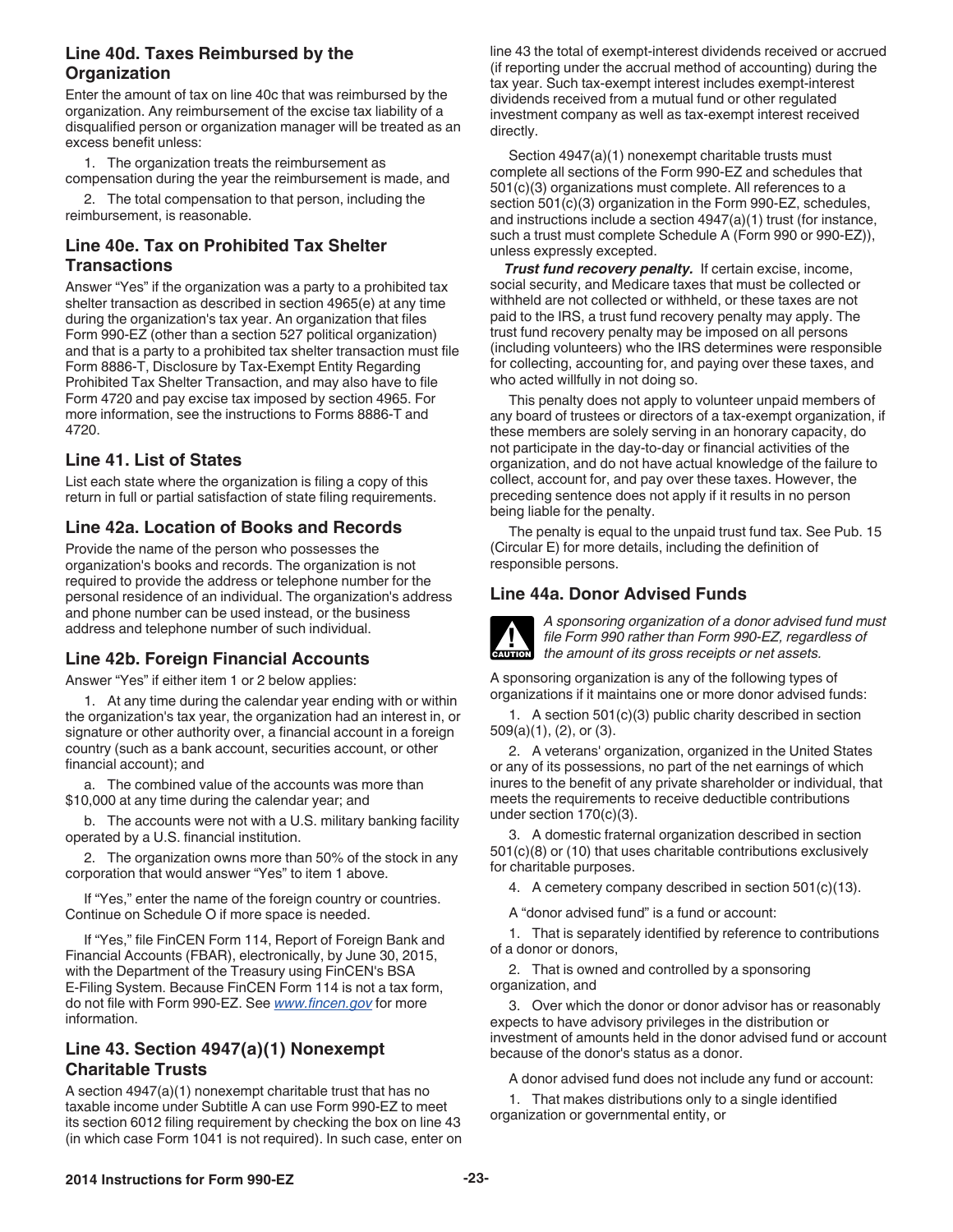<span id="page-23-0"></span>2. For which a donor or donor advisor gives advice about which individuals receive grants for travel, study, or other similar purposes, if:

a. The donor or donor advisor's advisory privileges are performed exclusively by such person in his or her capacity as a committee member in which all of the committee members are appointed by the sponsoring organization;

b. No combination of donors or donor advisors directly or indirectly control the committee; and

c. All grants from the fund or account are awarded on an objective and nondiscriminatory basis following a procedure approved in advance by the board of directors of the sponsoring organization. The procedure must be designed to ensure that all grants meet the requirements of section 4945(g)(1), (2), or (3); or

3. That the Secretary exempts from being treated as a donor advised fund because either such fund or account is advised by a committee not directly or indirectly controlled by the donor or donor advisor or such fund benefits a single identified charitable purpose. For example, see Notice 2006-109, 2006-51 I.R.B. 1121, which is modified by Rev. Proc. 2009-32, 2009-28 I.R.B.142; and Rev. Proc. 2009-32 is modified and superseded by Rev. Proc. 2011-33, 2011-25, I.R.B. 887; and any future related guidance.

A "donor advisor" is any person appointed or designated by a donor to advise a sponsoring organization on the distribution or investment of amounts held in the donor's donor advised fund or similar account.

#### **Line 44b. Hospital Facilities**

If the organization operated one or more hospital facilities during the tax year, it must complete and file Form 990 and Schedule H (Form 990) and not Form 990-EZ.

A "hospital facility" is a facility that is required to be licensed, registered, or similarly recognized by a state as a hospital. This includes a hospital that is operated through a disregarded entity or joint venture treated as a partnership for federal tax purposes. It does not include hospitals that are located outside the United States. It also does not include hospitals that are operated by entities organized as separate legal entities from the organization that are treated as corporations for federal tax purposes.



*The definition of "hospital" for Schedule A (Form 990 or 990-EZ), Part I, is different from the definition of "hospital facility" for Schedule H (Form 990). See the*  Glossary *in the Form 990 instructions for the respective definitions.*

#### **Lines 44c-d. Payments for Indoor Tanning Services**

The organization should check "Yes" to line 44c if it received any payments during the year for indoor tanning services. "Indoor tanning services" are services employing any electronic product designed to incorporate one or more ultraviolet lamps and intended for the irradiation of an individual by ultraviolet radiation, with wavelengths in air between 200 and 400 nanometers, to induce skin tanning.

If an organization received a payment for services for indoor tanning services during the year, it must collect from the recipient of the services a tax equal to 10% of the amount paid for such service, whether paid by insurance or otherwise, and remit such tax quarterly to the IRS by filing Form 720, Quarterly Federal Excise Tax Return. If the organization filed Form 720 during the year, it should check "Yes" to line 44d. If it answers

"No" to line 44d, it should explain in Schedule O why it did not file Form 720.

#### **Line 45a. Section 512(b)(13) Controlled Entity**

Answer "Yes" if the organization had a controlled entity within the meaning of section 512(b)(13) during the tax year. A *controlled entity within the meaning of section 512(b)(13)* may be a stock or nonstock corporation, association, partnership, limited liability company, or trust of which the controlling organization owns more than 50% of:

The stock of a corporation (measured by voting power or value),

- The profits or capital interest in a partnership, or
- The beneficial interest in a trust or other entity.

For the definition of "control" in this context, see section 512(b)(13)(D) and Regulations section 1.512(b)-1(l)(4) (substituting "more than 50%" for "at least 80%" in the regulations, for purposes of this definition). For the definition of "control of a nonprofit organization," see the *Line 49* instructions.

#### **Line 45b. Transactions with a Section 512(b)(13) Controlled Entity**

A controlling organization of a controlled entity under section 512(b)(13) must file Form 990 and Schedule R (Form 990), Related Organizations and Unrelated Partnerships, rather than Form 990-EZ if the controlling organization either:

1. Received or accrued from the controlled entity any interest, annuities, royalties, or rent, regardless of amount, during the tax year; or

2. Engaged in another type of transaction (see Schedule R instructions for a description of transactions) with the controlled entity, if the amounts involved during the tax year for such type of transaction exceeded \$50,000.

#### **Line 46. Political Campaign Activities**

Answer "Yes" and complete the applicable parts of Part I of Schedule C (Form 990 or 990-EZ), if the organization participated or intervened in (including the publishing of statements) any political campaign on behalf of (or in opposition to) any candidate for public office, directly or indirectly. See the Schedule C instructions for a discussion of political activity.

## **Part VI. Section 501(c)(3) Organizations**

All section 501(c)(3) organizations (including, for purposes of Form 990-EZ, section 4947(a)(1) nonexempt charitable trusts) must complete Part VI.

#### **Line 47. Lobbying Activities**

Answer "Yes" and complete Part II of Schedule C (Form 990 or 990-EZ) if the organization engaged in lobbying activities or had a section 501(h) election in effect during the tax year. All section 501(c)(3) organizations that had a section 501(h) election in effect during the tax year must complete Schedule C (Form 990 or 990-EZ), Part II-A, regardless of whether they engaged in lobbying activities during the tax year. See the Schedule C instructions for a discussion of lobbying activities.

#### **Line 48. Schools**

Answer "Yes" and complete Schedule E (Form 990 or 990-EZ) if the organization checked the box on line 2 of Schedule A (Form 990 or 990-EZ), Part I, indicating that it is a school.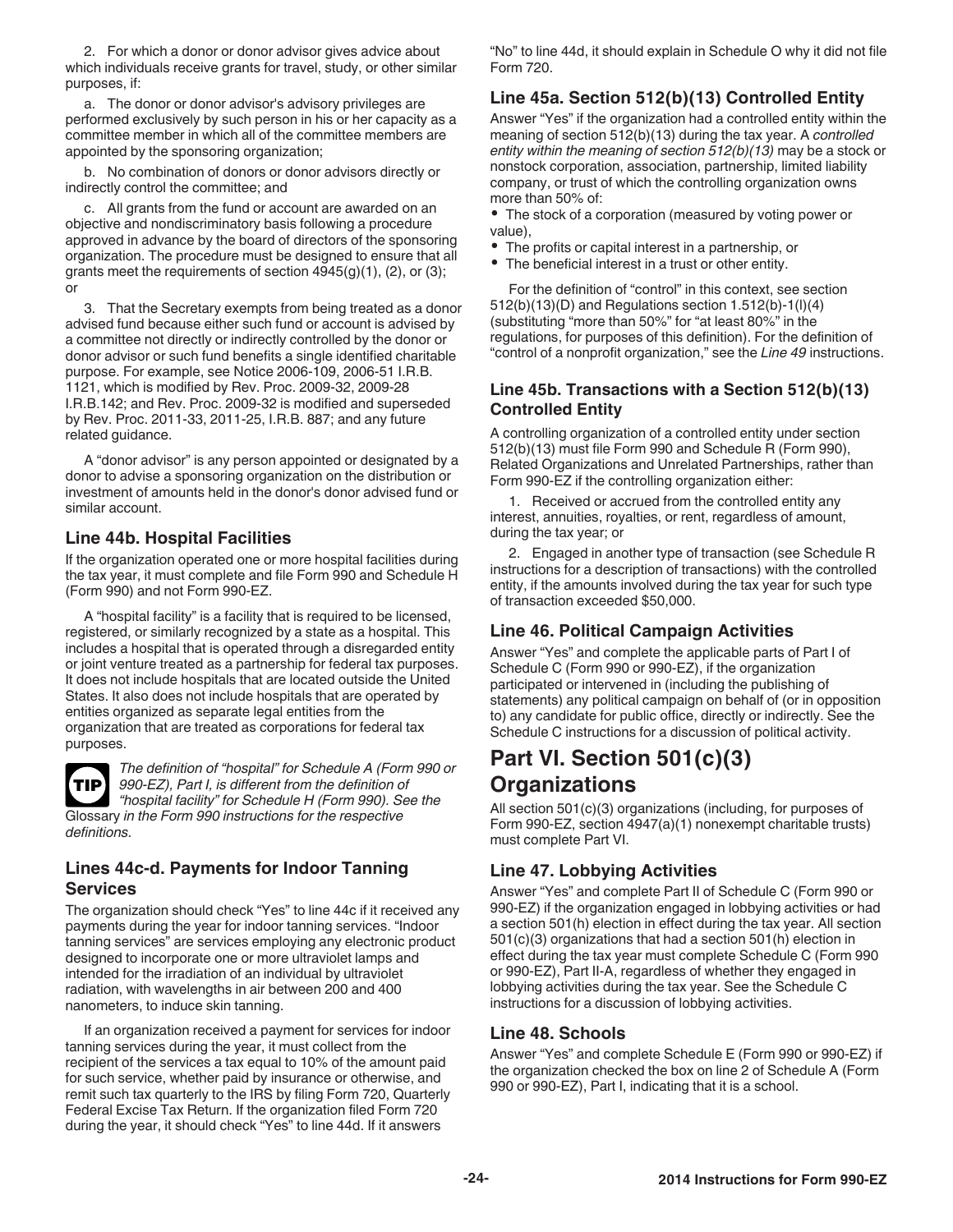#### <span id="page-24-0"></span>**Line 49. Transfers to Exempt Non-Charitable Related Organizations**

Answer "Yes" if the organization made any transfer to a related organization that is an exempt organization other than a 501(c) (3) organization, such as a related 501(c)(4) organization or a related 527 political organization.

A transfer for this purpose is any transaction or arrangement in which the organization transferred something of value (cash, other assets, services, use of property, etc.) to the exempt non-charitable related organization, whether or not for adequate consideration. The organization can (but is not required to) explain the transfer in Schedule O.

For purposes of Form 990-EZ, a related organization is an organization (including a nonprofit organization, a stock corporation, a partnership or limited liability company, a trust, and a governmental unit or other governmental entity) that is in one or more of the following relationships to the filing organization at any time during the tax year:

• Parent: an organization that controls the filing organization (see definition of control, later).

Subsidiary: an organization controlled by the filing organization.

Brother/Sister: an organization controlled by the same person or persons that control the filing organization. However, if the filing organization is a trust that has a bank or financial institution trustee that is also the trustee of another trust, the other trust is not a brother/sister related organization of the filing organization on the ground of common control by the bank or financial institution trustee.

Supporting/supported: an organization that claims to be at any time during the tax year, or that is classified by the IRS at any time during the tax year, as (i) a supporting organization of the filing organization within the meaning of section 509(a)(3), if the filing organization is a supported organization within the meaning of section 509(f)(3); or (ii) a supported organization, if the filing organization is a supporting organization.

For purposes of determining whether an organization is related, control exists in the following situations:

Control of a nonprofit organization (or other organization without owners or persons having beneficial interests, whether the organization is taxable or tax-exempt): One or more persons (whether individuals or organizations) control a nonprofit organization if they have the power to remove and replace (or to appoint, elect, or approve or veto the appointment or election of, if such power includes a continuing power to appoint, elect, or approve or veto the appointment or election of, periodically or in the event of vacancies) a majority of the nonprofit organization's directors or trustees, or a majority of members who elect a majority of the nonprofit organization's directors or trustees. Such power can be exercised directly by a parent organization through one or more of the parent organization's officers, directors, trustees, or agents, acting in their capacity as officers, directors, trustees, or agents of the parent organization. Also, a parent organization controls a subsidiary nonprofit organization if a majority of the subsidiary's directors or trustees are trustees, directors, officers, employees, or agents of the parent.

Control of a stock corporation: One or more persons (whether individuals or organizations) control a stock corporation if they own more than 50% of the stock (by voting power or value) of the corporation.

Control of a partnership or limited liability company: One or more persons control a partnership if they own more than 50% of the profits or capital interests in the partnership (including a limited liability company treated as a partnership or disregarded entity for federal tax purposes, regardless of the designation under state law of the ownership interests as stock, membership interests, or otherwise). A person also controls a partnership if

the person is a managing partner or managing member of a partnership or limited liability company which has three or fewer managing partners or managing members (regardless of which partner or member has the most actual control), or if the person is a general partner in a limited partnership which has three or fewer general partners (regardless of which partner has the most actual control). For this purpose, a "managing partner" is a partner designated as such under the partnership agreement, or regularly engaged in the management of the partnership even though not so designated.

Control of a trust with beneficial interests: One or more persons control a trust if they own more than 50% of the beneficial interests in the trust. A person's beneficial interest in a trust shall be determined in proportion to that person's actuarial interest in the trust as of the end of the tax year.

Control can be indirect. For example, if the filing organization controls Entity A, which in turn controls Entity B, the filing organization will be treated as controlling Entity B. To determine indirect control through constructive ownership of a corporation, rules under section 318 apply. Similar principles apply for purposes of determining constructive ownership of another entity (a partnership or trust). If an entity X controls an entity treated as a partnership by being one of three or fewer partners or members, then an organization that controls X also controls the partnership.

See Regulations sections 301.7701-2, 3, and 4 for more information on classification of corporations, partnerships, disregarded entities, and trusts.

#### **Line 50. Five Highest Compensated Employees over \$100,000**

Complete this table for the five employees (other than officers, directors, trustees, and key employees as defined in the Part IV instructions) with the highest annual compensation over \$100,000. On line 50f, enter the number of other employees (other than officers, directors, trustees, and key employees) with annual compensation over \$100,000 who are not individually listed.

A fiscal-year organization must use the calendar year ending within its tax year to determine its five highest compensated employees over \$100,000, and to report the compensation. Combine the compensation includible in Part VI, columns (c), (d), and (e) in determining whether compensation exceeds \$100,000 for the calendar year.

See the Part IV instructions for more information on compensation reporting and for completing table columns (a) through (e) of line 50, and for information on the \$10,000-per-item exception for column (e).

*Example.* S is not a key employee. The organization uses a calendar tax year. During the year, S received a salary of \$80,000 and a \$2,000 bonus. S contributed \$5,000 of the salary on a pre-tax basis to a qualified defined-contribution retirement plan, and received a matching employer contribution of \$5,000 from the organization. S contributed another \$5,000 of the salary on a pre-tax basis to a qualified health plan. S received from the employer non-taxable health benefits for herself and her family of \$10,000, and non-taxable family educational benefits of \$5,000.

To determine whether S is to be listed as among the five highest compensated employees, S's compensation in column (c) would be \$82,000, the amount reportable in Form W-2, box 5, consisting of the \$80,000 salary (including her contributions to the qualified plans) and the \$2,000 bonus. S's compensation in column (d) would be \$15,000, consisting of the organization's payments of \$5,000 to the retirement plan and \$10,000 to the health plan. S would not report the \$5,000 in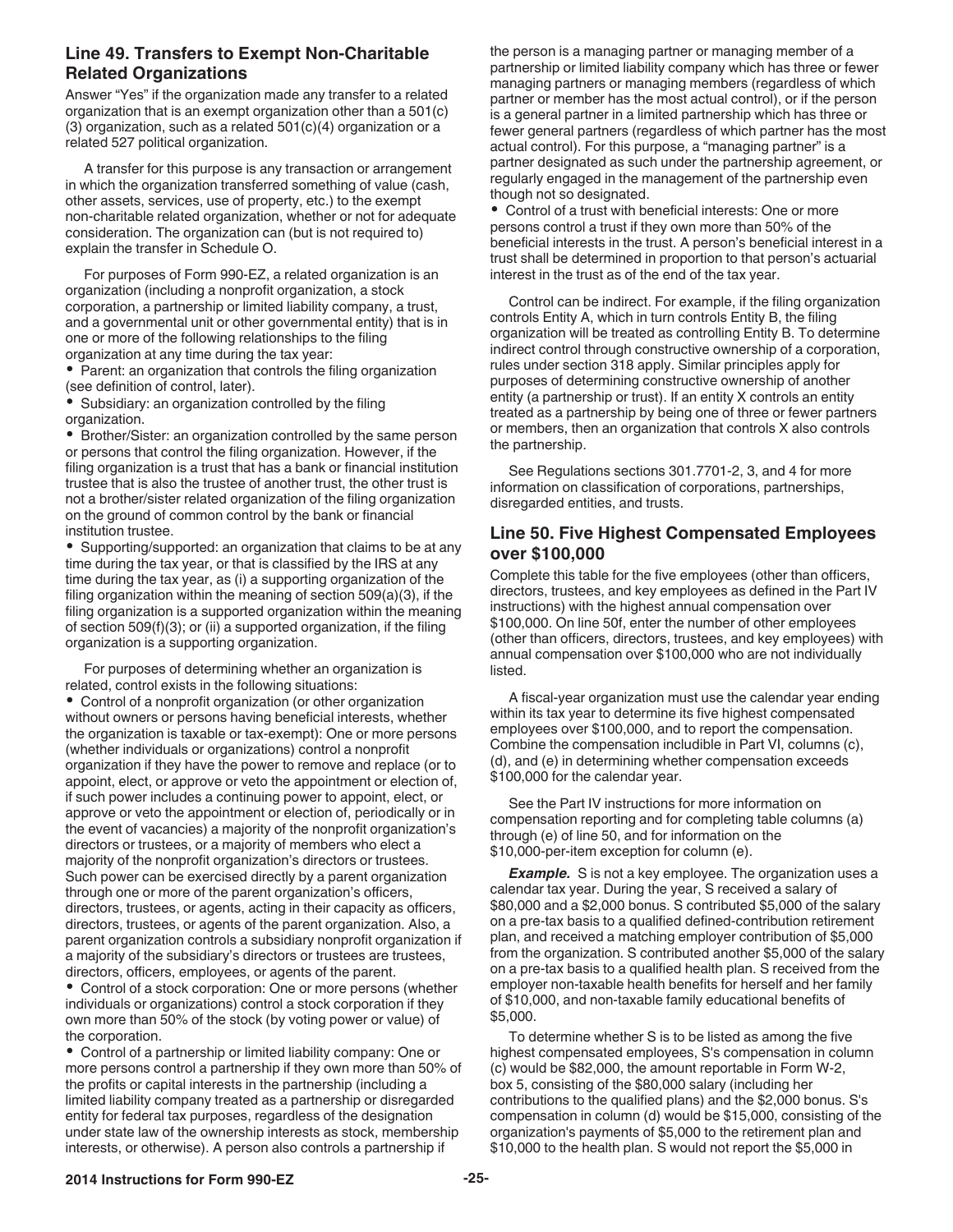<span id="page-25-0"></span>non-taxable family educational benefits in column (e), because it is excluded under the \$10,000-per-item exception for column (e). Thus, S's total compensation of \$97,000 would not place her among the five highest compensated employees over \$100,000.

See Pub. 525 for more information.

### **Line 51. Five Highest Compensated Independent Contractors over \$100,000**

Complete this table for the five highest compensated independent contractors that received more than \$100,000 in compensation for services, whether professional services or other services, from the organization. On line 51d, enter the number of other independent contractors with annual compensation over \$100,000 who are not individually listed.

Independent contractors include organizations as well as individuals and can include professional fundraisers, law firms, accounting firms, publishing companies, management companies, and investment management companies. Do not report public utilities or insurance providers as independent contractors. See Pub. 1779, Independent Contractor or Employee, and Pub. 15-A, Employer's Supplemental Tax Guide, for distinguishing employees from independent contractors.

The organization must use the calendar year ending with or within its tax year in determining its five highest compensated independent contractors and reporting their compensation in such year on line 51.

**Column (c) — compensation.** Enter the amount of compensation the organization paid, whether reported on Form 1099-MISC, box 7 or paid under the parties' agreement or applicable state law, for the calendar year ending with or within the organization's tax year. Otherwise, report the amount paid under the parties' agreement or applicable state law.



*Form 1099-MISC is not always required to be issued for payments to an independent contractor.*

Compensation includes fees and similar payments to independent contractors but not reimbursement of expenses. However, for this purpose, the organization must report the gross payment to the independent contractor that includes expenses and fees if the expenses are not separately reported to the organization.

## **Signature Block**

The return must be signed by the current president, vice president, treasurer, assistant treasurer, chief accounting officer, or other corporate officer (such as tax officer) who is authorized to sign as of the date this return is filed. A receiver, trustee, or assignee must sign any return he or she files for a corporation or association. See Regulations section 1.6012-3(b)(4). For a trust, the authorized trustee(s) must sign.

#### **Paid Preparer**

Generally, anyone who is paid to prepare the return must sign the return, list the preparer's taxpayer identification number

(PTIN), and fill in the other blanks in the *Paid Preparer Use Only*  area. An employee of the filing organization is not a paid preparer.

The paid preparer must:

• Sign the return in the space provided for the preparer's signature,

Enter the preparer information (including the preparer's PTIN and the preparer firm's EIN, if applicable), and

Give a copy of the return to the organization.

Any paid preparer can apply for and obtain a PTIN online at *[www.irs.gov/ptin](http://www.irs.gov/Tax-Professionals/PTIN-Requirements-for-Tax-Return-Preparers)* or by filing Form W-12, IRS Paid Preparer Tax Identification Number (PTIN) Application and Renewal.



*Enter the paid preparer's PTIN, not his or her social security number (SSN), in the "PTIN" box in the paid preparer's block. The IRS will not redact the paid preparer's SSN if such SSN is entered on the paid preparer's block. Because Form 990-EZ is a publicly disclosable document, any information entered in this block will be publicly disclosed (see* Appendix D*).* **CAUTION !**

**Note.** A paid preparer may sign original or amended returns by rubber stamp, mechanical device, or computer software program. Also, facsimile signatures are authorized.

#### **Paid Preparer Authorization**

On the last line of Form 990-EZ, check "Yes" if the IRS can contact the paid preparer who signed the return to discuss the return. This authorization applies only to the individual whose signature appears in the *Paid Preparer Use Only* section of the Form 990-EZ. It does not apply to the firm, if any, shown in that section.

By checking this box "Yes," the organization is authorizing the IRS to contact the paid preparer to answer any questions that may arise during the processing of the return. The organization is also authorizing the paid preparer to:

Give the IRS any information that is missing from the return,

Call the IRS for information about the processing of the return, and

Respond to certain IRS notices about math errors, offsets, and return preparation.

The organization is not authorizing the paid preparer to bind the organization to anything or otherwise represent the organization before the IRS.

The authorization will automatically end no later than the due date (excluding extensions) for filing the organization's 2015 Form 990-EZ. If the organization wants to expand the paid preparer's authorization or revoke the authorization before it ends, see Pub. 947, Practice Before the IRS and Power of Attorney.

Check "No" if the IRS is to contact the organization at the address or telephone number listed in the heading, rather than the paid preparer.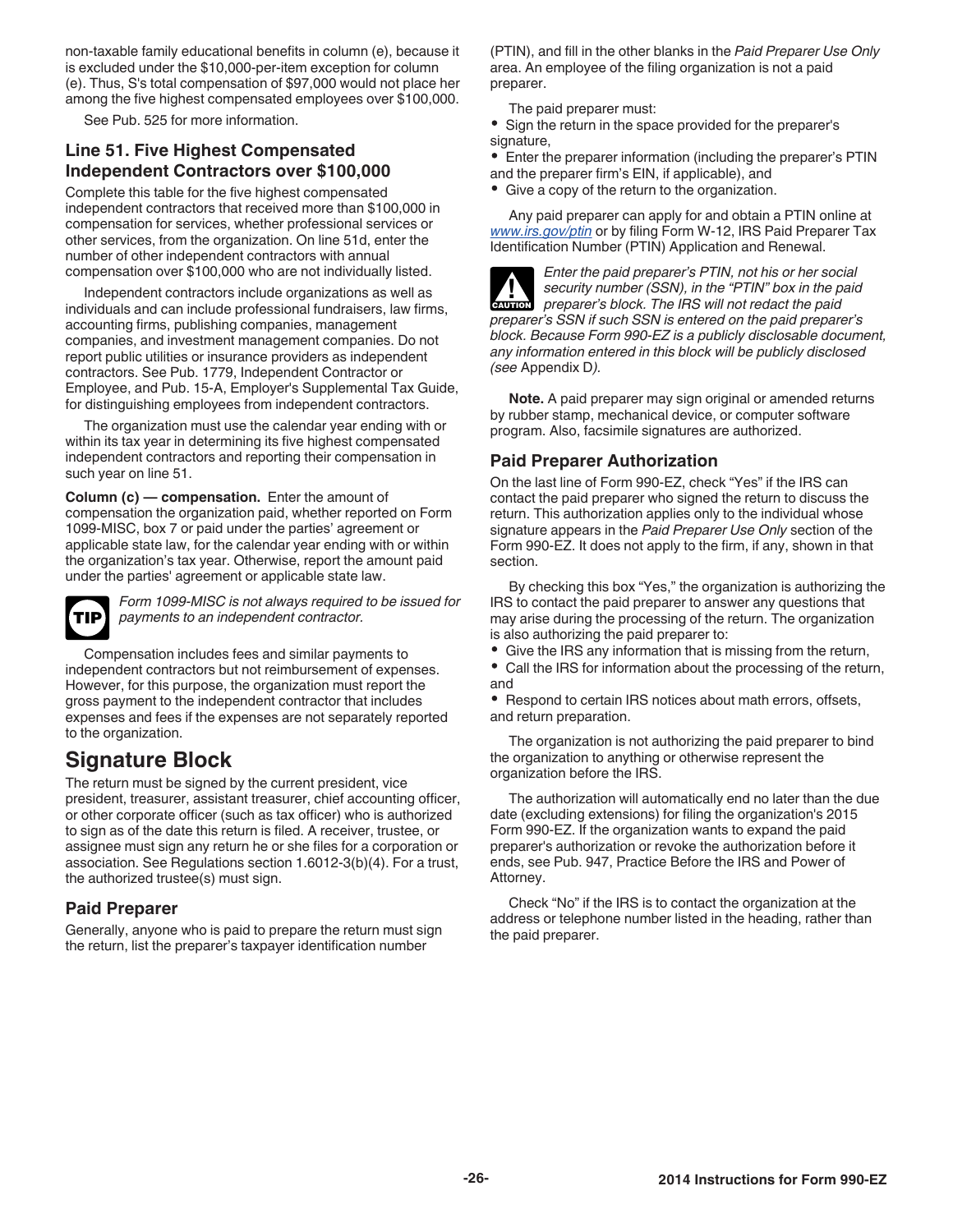## <span id="page-26-0"></span>**Appendix of Special Instructions to Form 990-EZ Contents**

- **A** Exempt Organizations Reference Chart
- **B** How To Determine Whether an Organization's Gross Receipts Are Normally \$50,000 (or \$5,000) or Less
- **C** Special Gross Receipts Tests for Determining Exempt Status of Section 501(c)(7) and Section 501(c)(15) Organizations
- **D** Public Inspection of Returns
- **E** Section 4958 Excess Benefit Transactions
- **F** Forms and Publications To File or Use
- **G** Use of Form 990 or 990-EZ To Satisfy State Reporting Requirements
- **H** Contributions

## **Appendix A: Exempt Organizations Reference Chart**

To determine how the instructions for Form 990-EZ apply to the organization, an organization must know the Code section under which the organization is exempt.

| Type of Organization                                                                                                                      | I.R.C. Section           |
|-------------------------------------------------------------------------------------------------------------------------------------------|--------------------------|
| Corporations Organized Under Act of<br>Congress                                                                                           | 501(c)(1)                |
| <b>Title Holding Corporations</b>                                                                                                         | 501(c)(2)                |
| Charitable, Religious, Educational,<br>Scientific, etc. Organizations                                                                     | 501(c)(3)                |
| Civic Leagues and Social Welfare<br>Organizations                                                                                         | 501(c)(4)                |
| Labor, Agricultural, and Horticultural<br>Organizations                                                                                   | 501(c)(5)                |
| Business Leagues, etc.                                                                                                                    | 501(c)(6)                |
| Social and Recreation Clubs                                                                                                               | 501(c)(7)                |
| <b>Fraternal Beneficiary and Domestic</b><br><b>Fraternal Societies and Associations</b>                                                  | 501(c)(8) & (c)(10)      |
| Voluntary Employees' Beneficiary<br>Associations                                                                                          | 501(c)(9)                |
| <b>Teachers' Retirement Fund</b><br>Associations                                                                                          | 501(c)(11)               |
| Benevolent Life Insurance<br>Associations, Mutual Ditch or<br>Irrigation Companies, Mutual or<br>Cooperative Telephone Companies,<br>etc. | 501(c)(12)               |
| <b>Cemetery Companies</b>                                                                                                                 | 501(c)(13)               |
| State Chartered Credit Unions,<br><b>Mutual Reserve Funds</b>                                                                             | 501(c)(14)               |
| <b>Insurance Companies or Associations</b><br>Other than Life                                                                             | 501(c)(15)               |
| Cooperative Organizations To<br><b>Finance Crop Operations</b>                                                                            | 501(c)(16)               |
| Supplemental Unemployment Benefit<br>Trusts                                                                                               | 501(c)(17)               |
| <b>Employee Funded Pension Trusts</b><br>(created before 6/25/1959)                                                                       | 501(c)(18)               |
| Organizations of Past or Present<br>Members of the Armed Forces                                                                           | $501(c)(19)$ & $(c)(23)$ |
| <b>Black Lung Benefit Trusts</b>                                                                                                          | 501(c)(21)               |
| Withdrawal Liability Payment Funds                                                                                                        | 501(c)(22)               |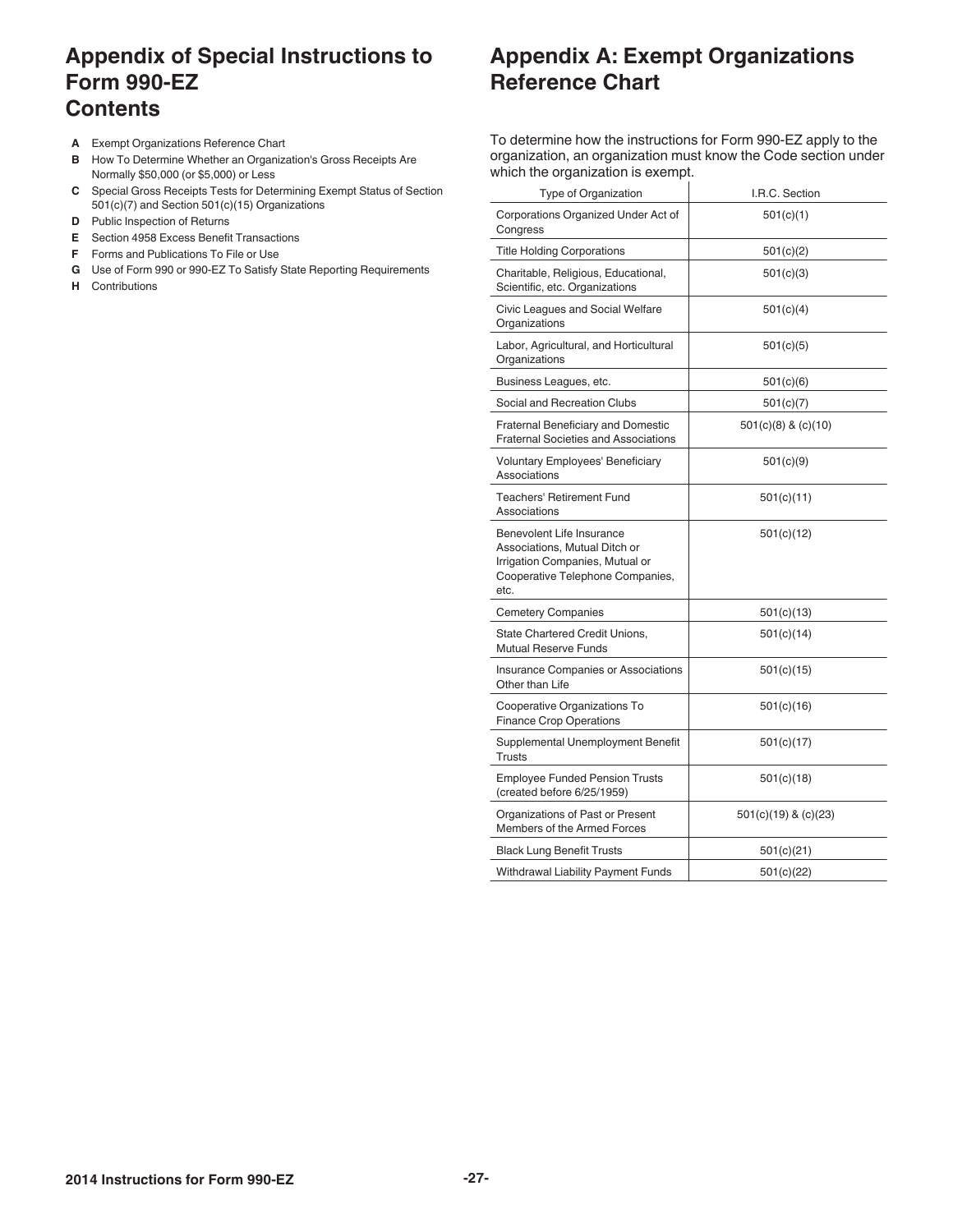<span id="page-27-0"></span>

| Trusts described in section 4049 of<br>the Employer Retirement Income<br><b>Security Act</b>   | 501(c)(24) |
|------------------------------------------------------------------------------------------------|------------|
| <b>Title Holding Corporations or Trusts</b>                                                    | 501(c)(25) |
| <b>State-Sponsored Organizations</b><br>Providing Health Coverage for<br>High-Risk Individuals | 501(c)(26) |
| State-Sponsored Workmen's<br>Compensation and Insurance and<br>Reinsurance Organizations       | 501(c)(27) |
| National Railroad Retirement<br><b>Investment Trust</b>                                        | 501(c)(28) |
| <b>Qualified Nonprofit Health Insurance</b><br><b>Issuers</b>                                  | 501(c)(29) |
| Religious and Apostolic Associations                                                           | 501(d)     |
| <b>Cooperative Hospital Service</b><br>Organizations                                           | 501(e)     |
| Cooperative Service Organizations of<br><b>Operating Educational Organizations</b>             | 501(f)     |
| <b>Amateur Sports Organizations</b>                                                            | 501(j)     |
| <b>Child Care Organizations</b>                                                                | 501(k)     |
| Charitable Risk Pools                                                                          | 501(n)     |
| <b>Political Organizations</b>                                                                 | 527        |

## **Appendix B: How To Determine Whether an Organization's Gross Receipts Are Normally \$50,000 (or \$5,000) or Less**

To figure whether an organization has to file Form 990-EZ (or 990), apply the \$50,000 (or \$5,000) gross receipts test (below) using the following definition of gross receipts and information in *Figuring Gross Receipts*, later.

#### **Gross Receipts**

Gross receipts are the total amounts the organization received from all sources during its annual tax year (including short years), without subtracting any costs or expenses.



*Do not use the definition of gross receipts described in*  Appendix C *to figure gross receipts for this purpose.*  **EXECUTE:** Appendix C to figure gross receipts for this purpose.<br>
The Appendix C tests are limited to determining the *tax-exempt status of section 501(c)(7) and 501(c)(15) organizations.*

**Gross receipts when acting as an agent.** If a local chapter of a section 501(c)(8) fraternal organization collects insurance premiums for its parent lodge and merely sends those premiums to the parent without asserting any right to use the funds or otherwise deriving any benefit from them, the local chapter does not include the premiums in its gross receipts. The parent lodge reports them instead. The same treatment applies in other situations in which one organization collects funds merely as an agent for another.

#### **Figuring Gross Receipts**

Figure gross receipts for Form 990 and 990-EZ as follows.

**Form 990.** Gross receipts are the sum of lines 6b (both columns), 7b (both columns), 8b, 9b, 10b, and 12 (Column A) of Form 990, Part VIII.

**Form 990-EZ.** Gross receipts are the sum of lines 5b, 6c, 7b, and 9 of Form 990-EZ, Part I.

*Example.* Organization M reported \$50,000 as total revenue on line 9 of its Form 990-EZ. M added back the costs and expenses it had deducted on lines 5b (\$2,000); 6c (\$1,500); and 7b (\$500) to its total revenue of \$50,000 and determined that its gross receipts for the tax year were \$54,000.

#### **\$50,000 Gross Receipts Test**

To determine whether an organization's gross receipts are normally \$50,000 or less, apply the following test. An organization's gross receipts are considered normally to be \$50,000 or less if the organization is:

1. Up to a year old and has received, or donors have pledged to give, \$75,000 or less during its first tax year;

2. Between 1 and 3 years old and averaged \$60,000 or less in gross receipts during each of its first 2 tax years; or

3. Three years old or more and averaged \$50,000 or less in gross receipts for the immediately preceding 3 tax years (including the year for which the return would be filed).

If the organization's gross receipts are normally \$50,000 or less, it must submit Form 990-N if it chooses not to file Form 990 or 990-EZ. In general, organizations excepted from filing Form 990 or 990-EZ because of low gross receipts must submit Form 990-N. See filing exceptions described in *General Instruction B*, earlier.

#### **\$5,000 Gross Receipts Test**

To determine whether an organization's gross receipts are normally \$5,000 or less, apply the following test. An organization's gross receipts are considered normally to be \$5,000 or less if the organization is:

1. Up to a year old and has received, or donors have pledged to give, \$7,500 or less during its first tax year;

2. Between 1 and 3 years old and averaged \$6,000 or less in gross receipts during each of its first 2 tax years; or

3. Three years old or more and averaged \$5,000 or less in gross receipts for the immediately preceding 3 tax years (including the year for which the return would be filed).

## **Appendix C: Special Gross Receipts Tests for Determining Exempt Status of Section 501(c)(7) and Section 501(c)(15) Organizations**

Section 501(c)(7) organizations (social clubs) and 501(c)(15) organizations (insurance companies) apply the same gross receipts test as other organizations to determine whether they must file the Form 990 or 990-EZ. However, section 501(c)(7) and 501(c)(15) organizations are also subject to separate gross receipts tests to determine if they qualify as tax-exempt for the tax year. The following tests use a special definition of gross receipts for purposes of determining whether these organizations are exempt for a particular tax year.

## **Section 501(c)(7)**

A section 501(c)(7) organization can receive up to 35% of its gross receipts, including investment income, from sources outside its membership and remain tax-exempt. Part of the 35% (up to 15% of gross receipts) can be from public use of a social club's facilities.

"Gross receipts," for purposes of determining the tax-exempt status of section 501(c)(7) organizations, are the club's income from its usual activities and include:

- Charges,
- Admissions,
- Membership fees,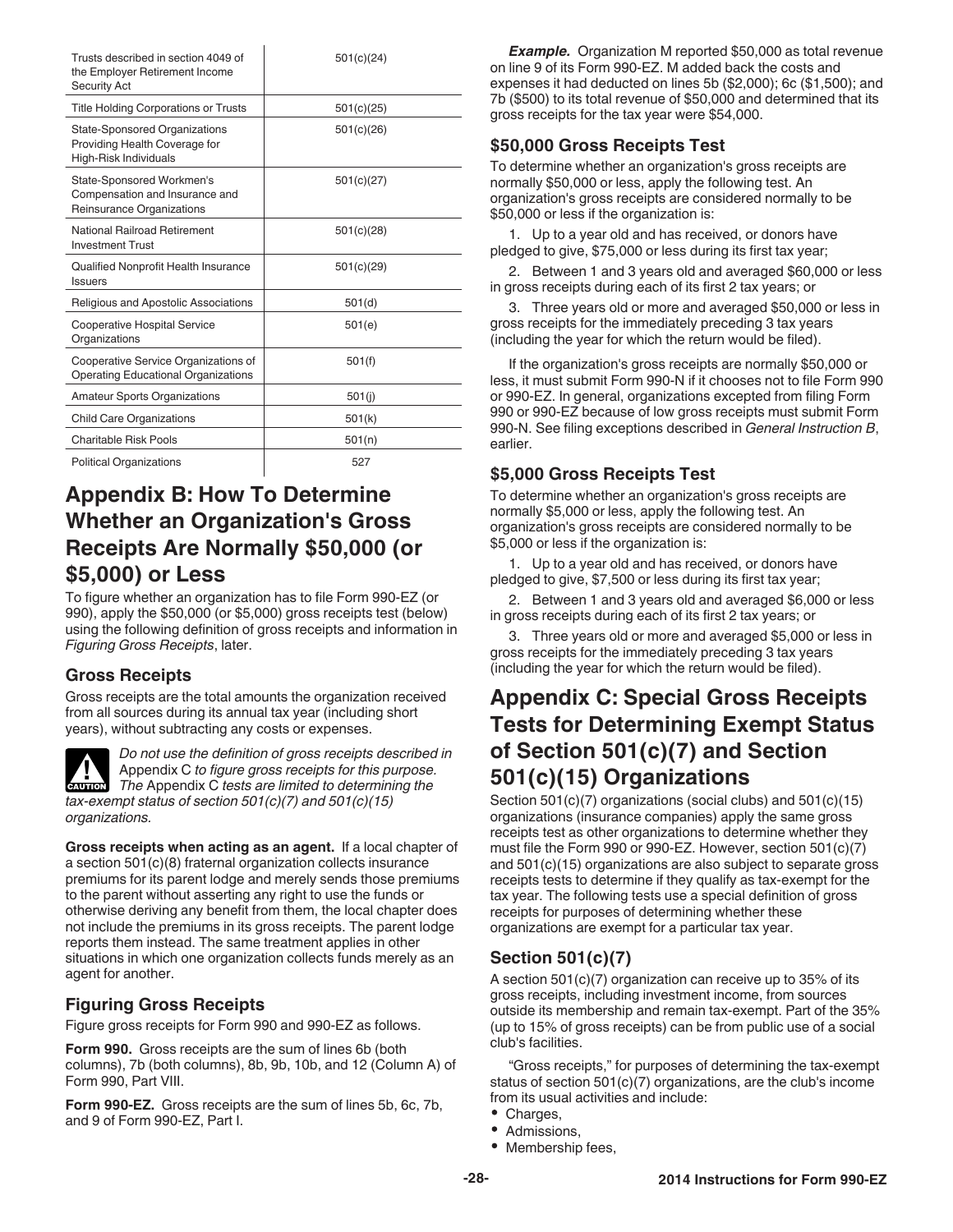- <span id="page-28-0"></span>• Dues,
- Assessments, and

• Investment income (such as dividends, rents, and similar receipts), and normal recurring capital gains on investments.

Gross receipts for this purpose do not include:

- Capital contributions (see Regulations section 1.118-1),
- Initiation fees, or

Unusual amounts of income (such as the sale of the clubhouse).



*College fraternities or sororities or other organizations that charge membership initiation fees, but not annual dues, must include initiation fees in their gross receipts.*

### **Section 501(c)(15)**

If any section  $501(c)(15)$  insurance company (other than life insurance) meets both parts of the following test, then the company can file Form 990 (or 990-EZ, if applicable).

1. The company's gross receipts must be equal to or less than \$600,000, and

2. The company's premiums must be more than 50% of its gross receipts.

If the company did not meet this test and the company is a mutual insurance company, then it must meet the *Alternate test*  to qualify to file Form 990 (or 990-EZ, if applicable). Insurance companies that do not qualify as tax-exempt must file Form 1120-PC, U.S. Property and Casualty Insurance Company Income Tax Return, or Form 1120, U.S. Corporation Income Tax Return, as taxable entities for the year. See Notice 2006-42, which is on page 878 of the Internal Revenue Bulletin 2006-19 available at IRS.gov.

*Alternate test.* If any section 501(c)(15) insurance company (other than life insurance) is a mutual insurance company and it did not meet the above test, then the company must meet both parts of the following alternate test.

1. The company's gross receipts must be equal to or less than \$150,000.

2. The company's premiums must be more than 35% of its gross receipts.

If the company does not meet either test, then it must file Form 1120 or 1120-PC (if the company is not entitled to insurance reserves) instead of Form 990 or 990-EZ.



*The alternate test does not apply if any employee of the mutual insurance company or a member of the*  **Product** *employee's family is an employee of another company or a member of the that is exempt under section 501(c)(15) (or would be exempt if this provision did not apply).*

*Gross receipts.* To determine whether a section 501(c)(15) organization satisfies either of the above tests described in *Appendix C*, figure gross receipts by adding:

1. Premiums (including deposits and assessments) without reduction for return premiums or premiums paid for reinsurance;

2. Gross investment income of a non-life insurance company (as described in section 834(b)); and

3. Other items that are included in the filer's gross income under Subchapter B, Chapter 1, Subtitle A of the Code.

This definition does not, however, include contributions to capital. For more information, see Notice 2006-42.

**Premiums.** Premiums consist of all amounts received as a result of entering into an insurance contract. They are reported on Form 990, Part VIII (Statement of Revenue), line 2, or on Form 990-EZ, Part I, line 2.

*Anti-abuse rule.* The anti-abuse rule, found in section 501(c) (15)(C), explains how gross receipts (including premiums) from all members of a controlled group are aggregated in figuring the tests described in *Appendix C*, earlier.

## **Appendix D: Public Inspection of Returns**

Some members of the public rely on Form 990 or 990-EZ as the primary or sole source of information about a particular organization. How the public perceives an organization in such cases may be determined by the information presented on its returns.

An organization's completed Form 990 or 990-EZ is available for public inspection as required by section 6104. Schedule B (Form 990, 990-EZ, or 990-PF) is open for public inspection for section 527 organizations filing Form 990 or 990-EZ, and for organizations filing Form 990-PF. For other organizations that file Form 990 or 990-EZ, the names and addresses of contributors listed on Schedule B are not required to be made available for public inspection. All other information reported on Schedule B, including the amount of contributions, the description of noncash contributions, and any other information, is required to be made available for public inspection unless it clearly identifies the contributor. Form 990-T filed after August 17, 2006, by a section 501(c)(3) organization to report any unrelated business income, is also available for public inspection and disclosure.

#### **Through the IRS**

Use Form 4506-A to request:

A copy of an exempt or political organization's return, report, notice, or exemption application; or

An inspection of a return, report, notice, or exemption application at an IRS office.

The IRS can provide copies of exempt organization returns on DVD. Requesters can order the complete set (for example, all Forms 990 and 990-EZ or all Forms 990-PF filed for a year) or a partial set by state or by month. If you are ordering a partial set on DVD, indicate the format (alchemy or raw), state(s), and month(s) you are ordering. Sample DVD requests are not available for individual states. DVDs and sample DVDs are not available for individual exempt organizations. Complete information, including the cost, is available on the IRS website. Search Copies of Scanned EO Returns Available at *[www.irs.gov/Charities-&-Non-Profits/Copies-of-Scanned-](http://www.irs.gov/Charities-&-Non-Profits/Copies-of-Scanned-EO-Returns-Available)[EOReturns-Available](http://www.irs.gov/Charities-&-Non-Profits/Copies-of-Scanned-EO-Returns-Available)*.

The IRS generally cannot disclose portions of an exemption application relating to trade secrets, etc. Additionally, the IRS cannot disclose the names and addresses of contributors. See the Instructions for Schedule B (Form 990, 990-EZ, or 990-PF) for more information about the disclosure of that schedule.

Form 990-T must be made available for public inspection by both the IRS and section 501(c)(3) organizations under Notice 2008-49, 2008-20 I.R.B. 979.

A section 527 organization's Form 990 or 990-EZ can only be requested for tax years beginning after June 30, 2000.

A private foundation's Form 990-PF can only be requested for tax years beginning after March 13, 2000.

A return, report, notice, or exemption application can be inspected at an IRS office free of charge. Copies of these items can also be obtained through the organization as discussed in the following section.

#### **Through the Organization**

**Public inspection and distribution of certain returns of unrelated business income.** Section 501(c)(3) organizations that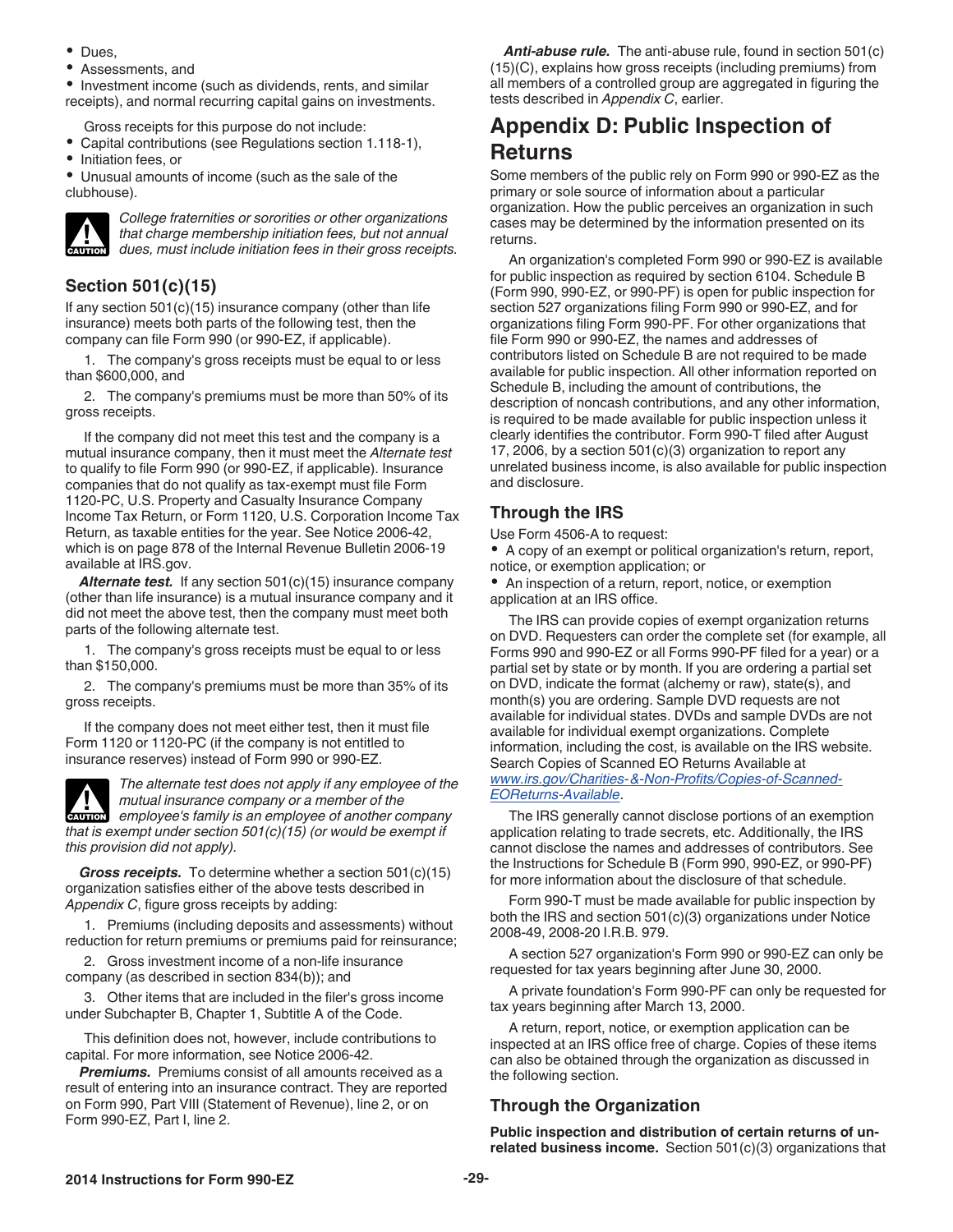<span id="page-29-0"></span>are required to file Form 990-T after August 17, 2006, must make Form 990-T available for public inspection under section 6104(d)(1)(A)(ii).

**Public inspection and distribution of returns and reports for a political organization.** Section 527 political organizations required to file Form 990 or 990-EZ must, in general, make their Form 8871, Political Organization Notice of Section 527 Status; 8872, Political Organization Report of Contributions and Expenditures; 990, or 990-EZ available for public inspection in the same manner as annual information returns of section 501(c) organizations. See *Public inspection and distribution of applications for tax exemption and annual information returns of tax-exempt organizations*, next. Generally, Forms 8871 and 8872 are available for inspection and printing in the Charities & Nonprofits section of the IRS website (IRS.gov).



*Note that a section 527 political organization (and an organization filing Form 990-PF) must disclose their Schedule B (Form 990, 990-EZ, or 990-PF). See the Instructions for Schedule B. The penalties discussed in* General Instruction H *also apply to section 527 political organizations (Rev. Rul. 2003-49, 2003-20 I.R.B. 903).*

**Public inspection and distribution of applications for tax exemption and annual information returns of tax-exempt organizations.** Under Regulations sections 301.6104(d)-1 through 3, a tax-exempt organization must:

Make its application for recognition of exemption and its annual information returns available for public inspection without charge at its principal, regional and district offices during regular business hours;

Make each annual information return available for a period of 3 years beginning on the date the return is required to be filed (determined with regard to any extension of time for filing) or is actually filed, whichever is later; and

• Provide a copy without charge (for Form 990-T, this requirement applies only to Forms 990-T filed after August 17, 2006), other than a reasonable fee for reproduction and actual postage costs, of all or any part of any application or return required to be made available for public inspection to any individual who makes a request for such copy in person or in writing (except as provided in Regulations sections 301.6104(d)-2 and (d)-3).

#### **Definitions**

*Tax-exempt organization* is any organization that is described in section 501(c) or (d) and is exempt from taxation under section 501(a). The term tax-exempt organization also includes any section 4947(a)(1) nonexempt charitable trust or nonexempt private foundation that is subject to the reporting requirements of section 6033.

#### *Application for tax exemption* includes:

Any prescribed application form (such as Form 1023, 1023-EZ, or 1024),

All documents and statements the IRS requires an applicant to file with the form,

Any statement or other supporting document submitted in support of the application, and

Any letter or other document issued by the IRS concerning the application.

#### *Application for tax exemption* does not include:

Any application for tax exemption filed before July 15, 1987, unless the organization filing the application had a copy of the application on July 15, 1987;

• In the case of a tax-exempt organization other than a private foundation, the name and address of any contributor to the organization; or

Any material that is not available for public inspection under section 6104.



*If there is no prescribed application form, see Regulations section 301.6104(d)-1(b)(3)(ii).*

#### *Annual information return* includes:

An exact copy of the Form 990 or 990-EZ filed by a tax-exempt organization as required by section 6033,

Any amended return the organization files with the IRS after the date the original return is filed (both the original and amended return are subject to the public inspection requirements), and

• An exact copy of Form 990-T if one is filed by a  $501(c)(3)$ organization.

The copy must include all information furnished to the IRS on Form 990, 990-EZ, or 990-T as well as all schedules, attachments and supporting documents, except for the name and address of any contributor to the organization. See the Instructions for Schedule B (Form 990, 990-EZ, or 990-PF). However, schedules, attachments, and supporting documents filed with Form 990-T that do not relate to the imposition of unrelated business income tax are not required to be made available for public inspection and copying. See Notice 2008-49.

*Annual returns more than 3 years old.* An annual information return does not include any return after the expiration of 3 years from the date the return is required to be filed (including any extension of time that has been granted for filing such return) or is actually filed, whichever is later.

If an organization files an amended return, however, the amended return must be made available for a period of 3 years beginning on the date it is filed with the IRS.

*Local or subordinate organizations.* For rules relating to annual information returns of local or subordinate organizations, see Regulations section 301.6104(d)-1(f)(2).

*Regional or district offices.* A regional or district office is any office of a tax-exempt organization, other than its principal office, that has paid employees, whether part-time or full-time, whose aggregate number of paid hours a week are normally at least 120.

A site is not considered a regional or district office, however, if:

The only services provided at the site further exempt purposes (such as day care, health care or scientific or medical research); and

The site does not serve as an office for management staff, other than managers who are involved solely in managing the exempt function activities at the site.

#### **Special Rules Relating to Public Inspection**

*Permissible conditions on public inspection.* A tax-exempt organization:

Can have an employee present in the room during an inspection,

Must allow the individual conducting the inspection to take notes freely during the inspection, and

Must allow the individual to photocopy the document at no charge, if the individual provides photocopying equipment at the place of inspection.

*Organizations that do not maintain permanent offices.* A tax-exempt organization with no permanent office:

Must make its application for tax exemption and its annual information returns available for inspection at a reasonable location of its choice,

Must permit public inspection within a reasonable amount of time after receiving a request for inspection (normally not more than 2 weeks) and at a reasonable time of day,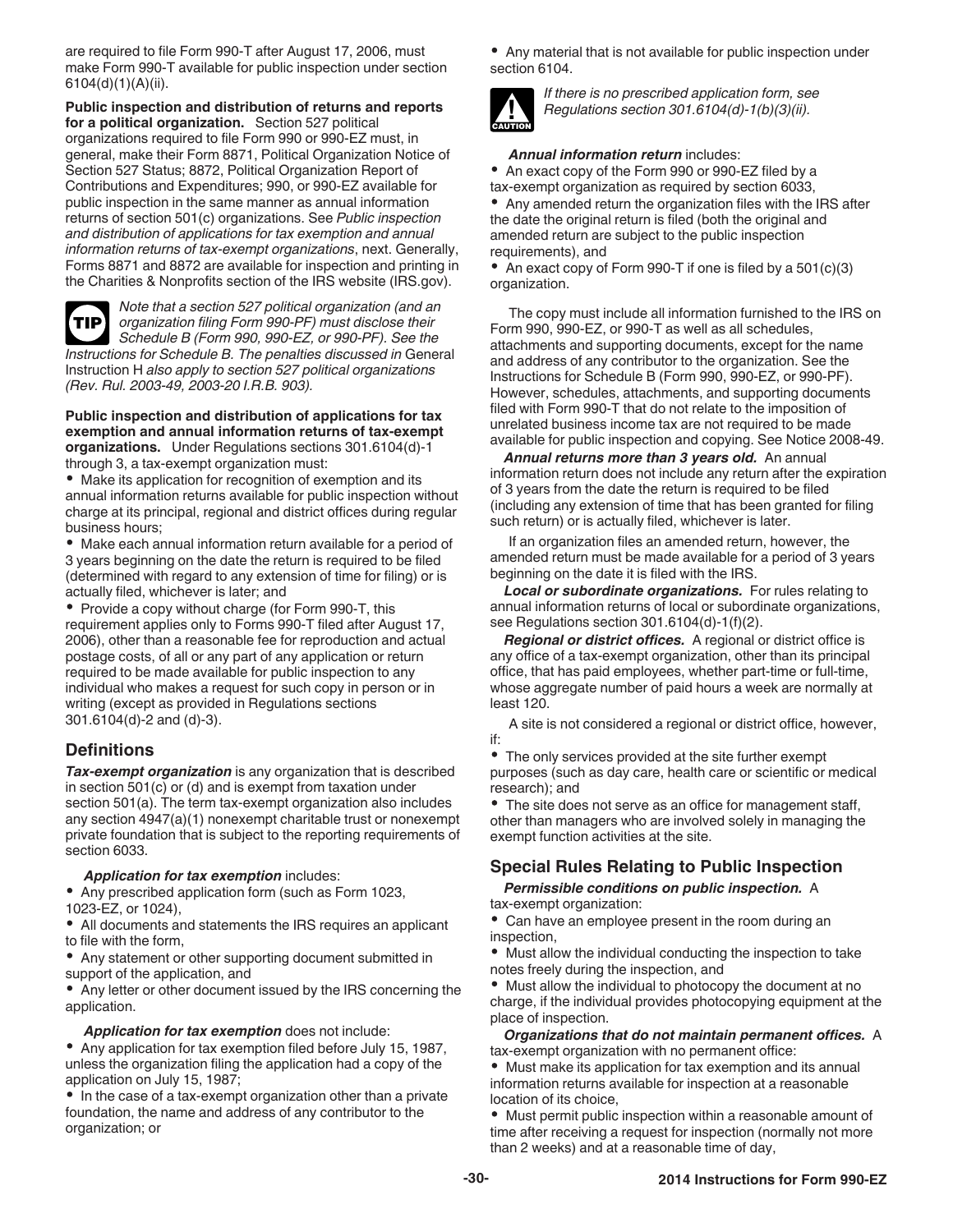<span id="page-30-0"></span>Can mail, within 2 weeks of receiving the request, a copy of its application for tax exemption and annual information returns to the requester instead of allowing an inspection, and

Can charge the requester for copying and actual postage costs only if the requester consents to the charge.

An organization that has a permanent office, but has no office hours, or very limited hours during certain times of the year, must make its documents available during those periods when office hours are limited, or not available, as though it were an organization without a permanent office.

#### **Special Rules Relating to Copies**

*Time and place for providing copies in response to requests made in-person.* A tax-exempt organization must: • Provide copies of required documents under section 6104(d) in response to a request made in person at its principal, regional and district offices during regular business hours, and • Provide such copies to a requester on the day the request is made, except for unusual circumstances (see next).

*Unusual circumstances.* In the case of an in-person request, where unusual circumstances exist so that fulfilling the request on the same business day causes an unreasonable burden to the tax-exempt organization, the organization must provide the copies no later than the next business day following the day that the unusual circumstances cease to exist, or the 5th business day after the date of the request, whichever occurs first.

Unusual circumstances include:

• Requests received that exceed the organization's daily capacity to make copies;

Requests received shortly before the end of regular business hours that require an extensive amount of copying; or

• Requests received on a day when the organization's managerial staff capable of fulfilling the request is conducting special duties, such as student registration or attending an off-site meeting or convention, rather than its regular administrative duties.

*Agents for providing copies.* For rules relating to use of agents to provide copies, see Regulations sections 301.6104(d)-1(d)(1)(iii) and 1(d)(2)(ii)(C).

*Request for copies in writing.* A tax-exempt organization must honor a written request for a copy of documents (or the requested part) required under section 6104(d) if the request:

1. Is addressed to, and delivered by mail, electronic mail, facsimile, or a private delivery service, as defined in section 7502(f), to a principal, regional, or district office of the organization; and

2. Sets forth the address to which the copy of the documents should be sent.

#### **Time and manner of fulfilling written requests**

| IF the organization                                                                                                          | <b>THEN the organization</b>                                                                                                                                                                                           |
|------------------------------------------------------------------------------------------------------------------------------|------------------------------------------------------------------------------------------------------------------------------------------------------------------------------------------------------------------------|
| Receives a written request for<br>a copy,                                                                                    | Must mail the copy of the requested<br>documents (or the requested parts) within 30<br>days from the date it receives the request.                                                                                     |
| Mails the copy of the<br>requested document,                                                                                 | Is deemed to have provided the copy on the<br>postmark date or private delivery mark (if<br>sent by certified or registered mail, the date<br>of registration or the date of the postmark on<br>the sender's receipt). |
| Requires payment in advance,                                                                                                 | Is required to provide the copies within 30<br>days from the date it receives payment.                                                                                                                                 |
| Receives a request or<br>payment by mail,                                                                                    | Is deemed to have received it 7 days after<br>the date of the postmark, absent evidence to<br>the contrary.                                                                                                            |
| Receives a request<br>transmitted by electronic mail<br>or facsimile,                                                        | Is deemed to have received it the day the<br>request is transmitted successfully.                                                                                                                                      |
| Receives a written request<br>without payment or with an<br>insufficient payment, when<br>payment in advance is<br>required, | Must notify the requester of the prepayment<br>policy and the amount due within 7 days from<br>the date of the request's receipt.                                                                                      |
| Receives consent from an<br>individual making a request,                                                                     | Can provide a copy of the requested<br>document exclusively by electronic mail (the<br>material is provided on the date the<br>organization successfully transmits the<br>electronic mail).                            |

*Request for a copy of parts of a document.* A tax-exempt organization must fulfill a request for a copy of the organization's entire application for tax exemption or annual information return or any specific part of its application or return. A request for a copy of less than the entire application or less than the entire return must specifically identify the requested part or schedule.

*Fees for copies.* A tax-exempt organization can charge a reasonable fee for providing copies. Before the organization provides the documents, it can require that the individual requesting copies of the documents pay the fee. If the organization has provided an individual making a request with notice of the fee, and the individual does not pay the fee within 30 days, or if the individual pays the fee by check and the check does not clear upon deposit, the organization can disregard the request.

*Form of payment—(A) Request made in person.* If a tax-exempt organization charges a fee for copying, it must accept payment by cash and money order for requests made in person. The organization can accept other forms of payment, such as credit cards and personal checks.

*(B) Request made in writing.* If a tax-exempt organization charges a fee for copying and postage, it must accept payment by certified check, money order, and either personal check or credit card for requests made in writing. The organization can accept other forms of payment.

*Avoidance of unexpected fees.* Where a tax-exempt organization does not require prepayment and a requester does not enclose payment with a request, an organization must receive consent from a requester before providing copies for which the fee charged for copying and postage exceeds \$20.

*Documents to be provided by regional and district offices.* Except as otherwise provided, a regional or district office of a tax-exempt organization must satisfy the same rules as the principal office about allowing public inspection and providing copies of its application for tax exemption and annual information returns.

A regional or district office is not required, however, to make its annual information return available for inspection or to provide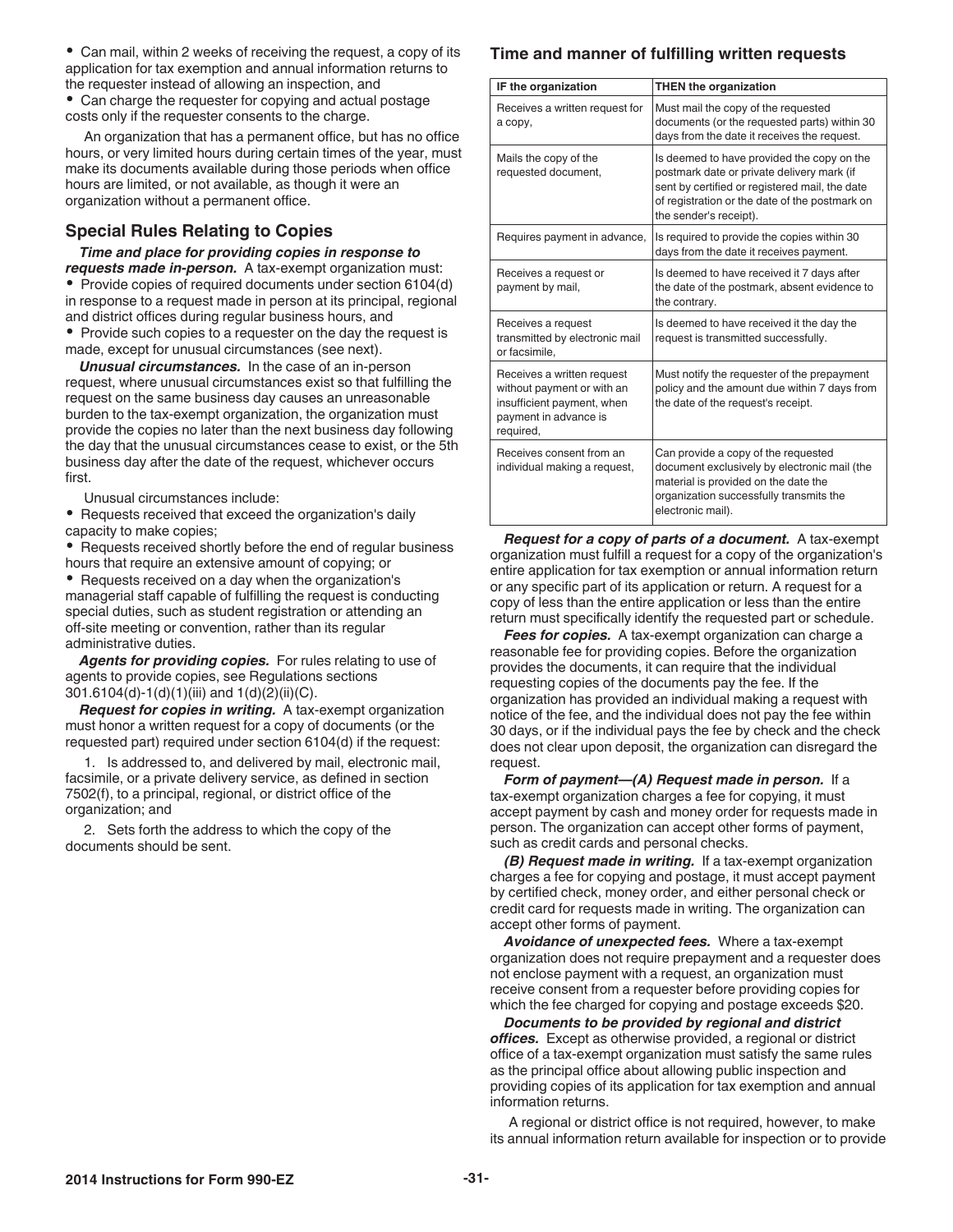<span id="page-31-0"></span>copies until 30 days after the date the return is required to be filed (including any extension of time that is granted for filing such return) or is actually filed, whichever is later.

#### **Documents Provided by Local and Subordinate Organizations**

*Applications for tax exemption.* Except as otherwise provided, a tax-exempt organization that did not file its own application for tax exemption (because it is a local or subordinate organization covered by a group exemption letter) must, upon request, make available for public inspection, or provide copies of, the application submitted to the IRS by the central or parent organization to obtain the group exemption letter and those documents which were submitted by the central or parent organization to include the local or subordinate organization in the group exemption letter.

However, if the central or parent organization submits to the IRS a list or directory of local or subordinate organizations covered by the group exemption letter, the local or subordinate organization is required to provide only the application for the group exemption ruling and the pages of the list or directory that specifically refer to it. The local or subordinate organization must permit public inspection, or comply with a request for copies made in person, within a reasonable amount of time (normally not more than 2 weeks) after receiving a request made in person for public inspection or copies and at a reasonable time of day. See Regulations section 301.6104(d)-1(f) for further information.

*Annual information returns.* A local or subordinate organization that does not file its own annual information return (because it is affiliated with a central or parent organization that files a group return) must, upon request, make available for public inspection, or provide copies of, the group returns filed by the central or parent organization.

However, if the group return includes separate schedules for each local or subordinate organization included in the group return, the local or subordinate organization receiving the request can omit any schedules relating only to other organizations included in the group return.

The local or subordinate organization must permit public inspection, or comply with a request for copies made in person, within a reasonable amount of time (normally not more than 2 weeks) after receiving a request made in person for public inspection or copies and at a reasonable time of day.

In a case where the requester seeks inspection, the local or subordinate organization can mail a copy of the applicable documents to the requester within the same time period instead of allowing an inspection. In such a case, the organization can charge the requester for copying and actual postage costs only if the requester consents to the charge.

If the local or subordinate organization receives a written request for a copy of its annual information return, it must fulfill the request by providing a copy of the group return in the time and manner specified in *Request for copies in writing*, earlier.

The requester has the option of requesting from the central or parent organization, at its principal office, inspection or copies of group returns filed by the central or parent organization. The central or parent organization must fulfill such requests in the time and manner specified in *Special Rules Relating to Public Inspection* and *Special Rules Relating to Copies*, earlier.

**Failure to comply.** Any person who does not comply with the public inspection requirements will be assessed a penalty of \$20 for each day that inspection was not permitted, up to a maximum of \$10,000 for each return. The penalties for failure to comply with the public inspection requirements for applications are the same as those for annual returns, except that the \$10,000 limitation does not apply (sections 6652(c)(1)(C) and (D)). Any person who willfully fails to comply with the public

inspection requirements for annual returns or exemption applications will be subject to an additional penalty of \$5,000 (section 6685).

#### **Making Applications and Returns Widely Available**

A tax-exempt organization is not required to comply with a request for a copy of its application for tax exemption or an annual information return if the organization has made the requested document widely available (see below).

An organization that makes its application for tax exemption and/or annual information return widely available must nevertheless make the document available for public inspection as required under Regulations section 301.6104(d)-1(a).

A tax-exempt organization makes its application for tax exemption and/or an annual information return widely available if the organization complies with the Internet posting requirements and the notice requirements given next.

*Internet posting.* A tax-exempt organization can make its application for tax exemption and/or an annual information return widely available by posting the document on a World Wide Web page that the tax-exempt organization establishes and maintains or by having the document posted, as part of a database of similar documents of other tax-exempt organizations, on a World Wide Web page established and maintained by another entity. The document will be considered widely available only if:

The World Wide Web page through which it is available clearly informs readers that the document is available and provides instructions for downloading it;

The document is posted in a format that, when accessed, downloaded, viewed and printed in hard copy, exactly reproduces the image of the application for tax exemption or annual information return as it was originally filed with the IRS, except for any information permitted by statute to be withheld from public disclosure; and

Any individual with access to the Internet can access, download, view and print the document without special computer hardware or software required for that format (other than software that is readily available to members of the public without payment of any fee) and without payment of a fee to the tax-exempt organization or to another entity maintaining the World Wide Web page.

*Reliability and accuracy.* In order for the document to be widely available through an Internet posting, the entity maintaining the World Wide Web page must have procedures for ensuring the reliability and accuracy of the document that it posts on the page and must take reasonable precautions to prevent alteration, destruction or accidental loss of the document when posted on its page. In the event that a posted document is altered, destroyed or lost, the entity must correct or replace the document.

*Notice requirement.* If a tax-exempt organization has made its application for tax exemption and/or an annual information return widely available, it must notify any individual requesting a copy where the documents are available (including the address on the World Wide Web, if applicable). If the request is made in person, the organization must provide such notice to the individual immediately. If the request is made in writing, the notice must be provided within 7 days of receiving the request.

#### **Tax-Exempt Organization Subject to Harassment Campaign**

If the Exempt Organizations (EO) Technical office determines that the organization is being harassed, a tax-exempt organization is not required to comply with any request for copies that it reasonably believes is part of a harassment campaign.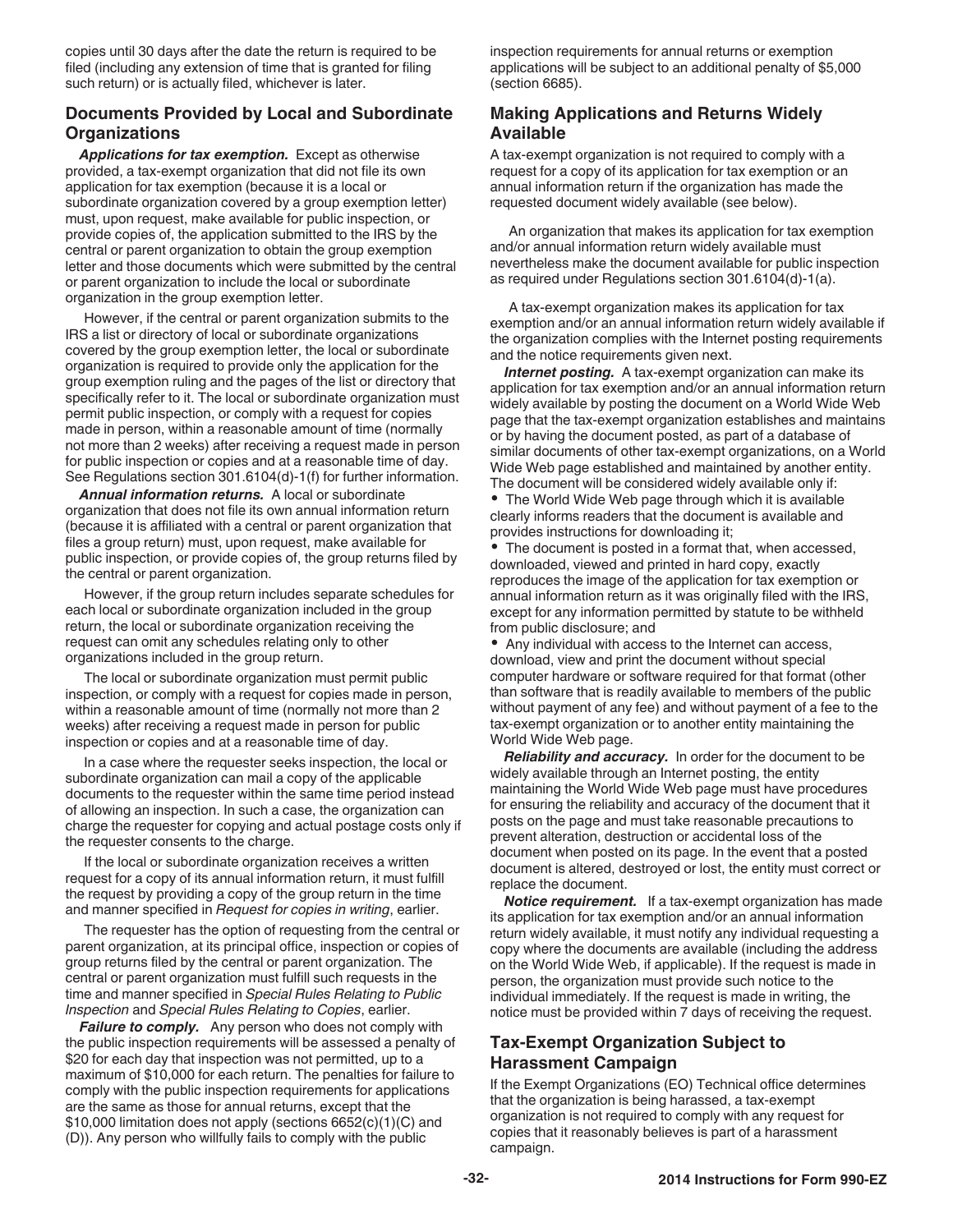<span id="page-32-0"></span>Whether a group of requests constitutes a harassment campaign depends on the relevant facts and circumstances such as:

A sudden increase in requests;

An extraordinary number of requests by form letters or similarly worded correspondence;

- Hostile requests;
- Evidence showing bad faith or deterrence of the organization's exempt purpose;

• Prior provision of the requested documents to the purported harassing group; and

A demonstration that the organization routinely provides copies of its documents upon request.

A tax-exempt organization can disregard any request for copies of all or part of any document beyond the first two received within any 30-day period or the first four received within any 1-year period from the same individual or the same address, regardless of whether the EO Technical office has determined that the organization is subject to a harassment campaign.

A tax-exempt organization can apply for a determination that it is the subject of a harassment campaign and that compliance with requests that are part of the campaign would not be in the public interest by submitting a signed application to the EO Technical office. See Rev. Proc. 2014-4, 2014-1 I.R.B. 125, and Rev. Proc. 2014-8, 2014-1 I.R.B. 242.

In addition, the organization can suspend compliance with any request it reasonably believes to be part of the harassment campaign until it receives a response to its application for a harassment campaign determination. However, if the EO Technical office determines that the organization did not have a reasonable basis for requesting a determination that it was subject to a harassment campaign or reasonable belief that a request was part of the campaign, the officer, director, trustee, employee, or other responsible individual of the organization remains liable for any penalties for not providing the copies in a timely fashion. See Regulations section 301.6104(d)-3.

## **Appendix E: Section 4958 Excess Benefit Transactions**

The intermediate sanction regulations are important to the exempt organization community as a whole, and for ensuring compliance in this area. The rules provide a roadmap by which an organization can steer clear of situations that may give rise to inurement.

Under section 4958, any disqualified person who benefits from an excess benefit transaction with an applicable tax-exempt organization is liable for a 25% tax on the excess benefit. The disqualified person is also liable for a 200% tax on the excess benefit if the excess benefit is not corrected by a certain date. Also, organization managers who participate in an excess benefit transaction knowingly, willfully, and without reasonable cause are liable for a 10% tax on the excess benefit, not to exceed \$20,000 for all participating managers on each transaction.

#### **Applicable Tax-Exempt Organization**

These rules only apply to certain applicable section 501(c)(3), 501(c)(4), and 501(c)(29) organizations. An *applicable tax-exempt organization* is a section 501(c)(3), 501(c)(4), or 501(c)(29) organization that is tax exempt under section 501(a), or was such an organization at any time during a 5-year period ending on the day of the excess benefit transaction.

An applicable tax-exempt organization does not include:

٠ A private foundation as defined in section 509(a),

A governmental entity that is exempt from (or not subject to) taxation without regard to section 501(a) or relieved from filing an annual return under Regulations section 1.6033-2(g)(6), and Certain foreign organizations.

An organization is not treated as a section 501(c)(3), 501(c) (4), or 501(c)(29) organization for any period covered by a final determination that the organization was not tax-exempt under section 501(a), so long as the determination was not based on private inurement or one or more excess benefit transactions.

#### **Disqualified Person**

The vast majority of section  $501(c)(3)$ ,  $501(c)(4)$ , or  $501(c)(29)$ organization employees and independent contractors will not be affected by these rules. Only the few influential persons within these organizations are covered by these rules when they receive benefits, such as compensation, fringe benefits, or contract payments. The IRS calls this class of covered individuals disqualified persons.

A *disqualified person*, regarding any transaction, is any person who was in a position to exercise substantial influence over the affairs of the applicable tax-exempt organization at any time during a 5-year period ending on the date of the transaction. Persons who hold certain powers, responsibilities, or interests are among those who are in a position to exercise substantial influence over the affairs of the organization. This would include, for example, voting members of the governing body, and persons holding the power of:

• Presidents, chief executive officers, or chief operating officers, and

Treasurers and chief financial officers.

A disqualified person also includes certain family members of a disqualified person, and 35% controlled entities of a disqualified person.

The following persons are considered disqualified persons for the following organizations, along with certain family members and 35% controlled entities associated with them:

For a transaction involving a donor advised fund, a donor or donor advisor of that donor advised fund,

A donor advised fund sponsoring organization, an investment advisor of the sponsoring organization, and

A supported organization of a section 509(a)(3) supporting organization, and the disqualified persons of the section 509(a) (3) supporting organization.

See the Instructions for Form 4720, Schedule I for more information regarding these disqualified persons.

**Who is not a disqualified person?** The rules also clarify which persons are not considered to be in a position to exercise substantial influence over the affairs of an organization. They include:

An employee who receives benefits that total less than the highly compensated amount (\$100,000 in 2007, \$105,000 in 2008, \$110,000 in 2009–2011, \$115,000 in 2012–2014) and who does not hold the executive or voting powers just mentioned; is not a family member of a disqualified person; and is not a substantial contributor;

Tax-exempt organizations described in section 501(c)(3); and

Section 501(c)(4) organizations engaging in transactions with other section  $501(c)(4)$  organizations.

**Who else can be considered a disqualified person?** Other persons not described above can also be considered disqualified persons, depending on all the relevant facts and circumstances.

#### *Facts and circumstances tending to show substantial influence.*

• The person founded the organization.

The person is a substantial contributor to the organization under the section 507(d)(2)(A) definition, only taking into account contributions to the organization for the past 5 years.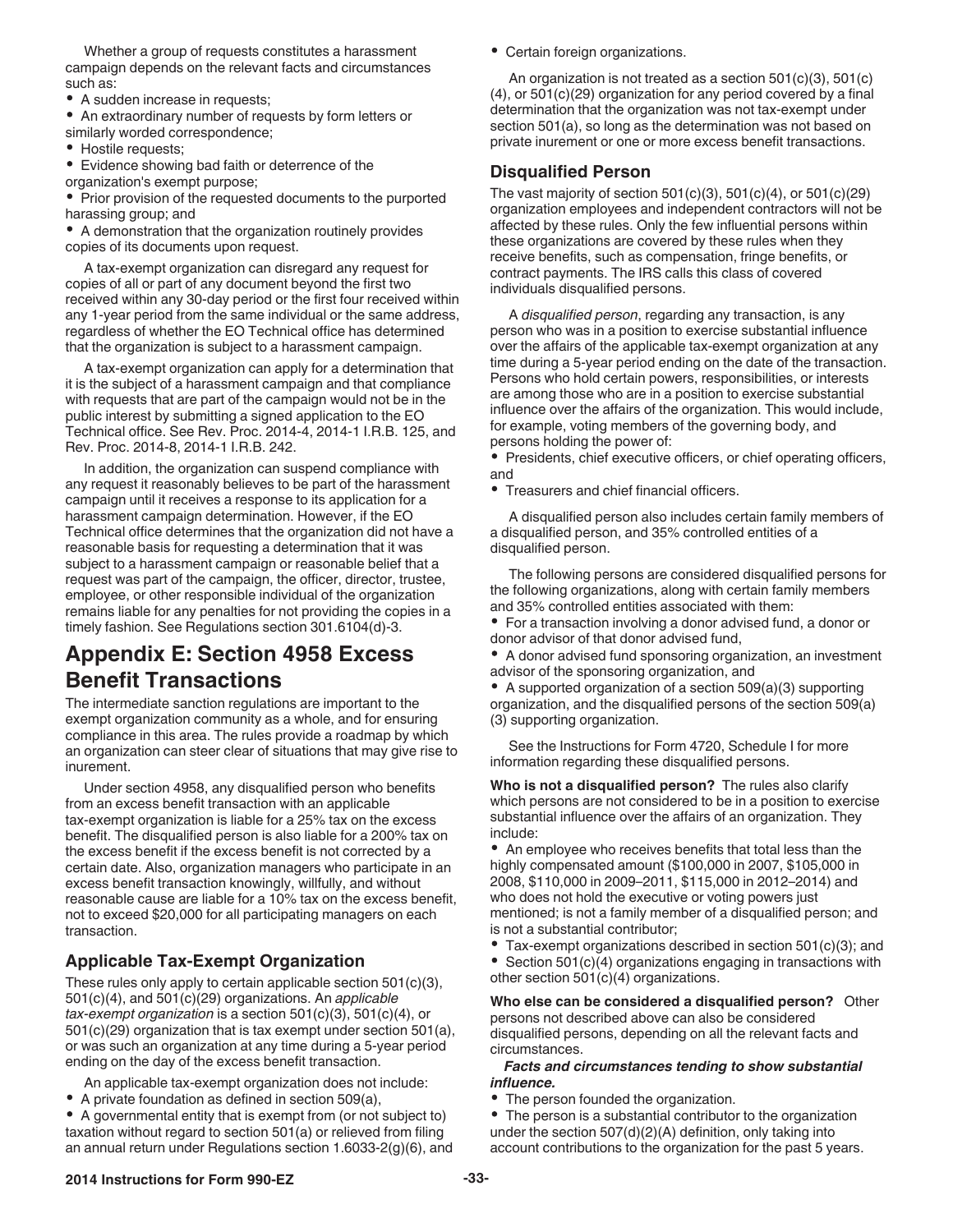<span id="page-33-0"></span>The person's compensation is primarily based on revenues derived from activities of the organization that the person controls.

The person has or shares authority to control or determine a substantial portion of the organization's capital expenditures, operating budget, or compensation for employees.

The person manages a discrete segment or activity of the organization that represents a substantial portion of the activities, assets, income, or expenses of the organization, as compared to the organization as a whole.

The person owns a controlling interest (measured by either vote or value) in a corporation, partnership, or trust that is a disqualified person.

The person is a nonstock organization controlled directly or indirectly by one or more disqualified persons.

#### *Facts and circumstances tending to show no substantial influence.*

The person is an independent contractor whose sole relationship to the organization is providing professional advice (without having decision-making authority) for transactions from which the independent contractor will not economically benefit.

The person has taken a vow of poverty.

Any preferential treatment the person receives based on the size of the person's donation is also offered to others making comparable widely solicited donations.

The direct supervisor of the person is not a disqualified person.

The person does not participate in any management decisions affecting the organization as a whole or a discrete segment of the organization that represents a substantial portion of the activities, assets, income, or expenses of the organization, as compared to the organization as a whole.

**What about persons who staff affiliated organizations?** In the case of multiple affiliated organizations, the determination of whether a person has substantial influence is made separately for each applicable tax-exempt organization. A person can be a disqualified person for more than one organization in the same transaction.

#### **Excess Benefit Transaction**

An *excess benefit transaction* generally is a transaction in which an economic benefit is provided by an applicable tax-exempt organization, directly or indirectly, to or for the use of any disqualified person, and the value of the economic benefit provided by the applicable tax-exempt organization exceeds the value of the consideration (including the performance of services) received for providing such benefit, but see the special rules later for donor advised funds and supporting organizations. An excess benefit transaction also can occur when a disqualified person embezzles from the exempt organization.

To determine whether an excess benefit transaction has occurred, all consideration and benefits exchanged between a disqualified person and the applicable tax-exempt organization, and all entities it controls, are taken into account.

For purposes of determining the value of economic benefits, the value of property, including the right to use property, is the fair market value (FMV). FMV is the price at which property, or the right to use property, would change hands between a willing buyer and a willing seller, neither being under any compulsion to buy, sell or transfer property or the right to use property, and both having reasonable knowledge of relevant facts.

**Donor advised funds.** For a donor advised fund, an excess benefit transaction includes a grant, loan, compensation, or similar payment from the fund to a:

- Donor or donor advisor,
- Family member of a donor or donor advisor,
- 35% controlled entity of a donor or donor advisor, or

35% controlled entity of a family member of a donor or donor advisor.

For these transactions, the excess benefit is defined as the amount of the grant, loan, compensation, or similar payment. For additional information, see the Instructions for Form 4720.

**Supporting organizations.** For any supporting organization defined in section 509(a)(3), an excess benefit transaction includes grants, loans, compensation, or similar payment provided by the supporting organization to a:

- Substantial contributor,
- Family member of a substantial contributor,
- 35% controlled entity of a substantial contributor, and

 $\bullet$ 35% controlled entity of a family member of a substantial contributor.

Additionally, an excess benefit transaction includes any loans provided by the supporting organization to a disqualified person (other than an organization described in section 509(a)(1), (2), or  $(4)$ ).

A substantial contributor is any person who contributed or bequeathed an aggregate of more than \$5,000 to the organization, if that amount is more than 2% of the total contributions and bequests received by the organization before the end of the tax year of the organization in which the contribution or bequest is received by the organization from such person. In the case of a trust, a substantial contributor also means the creator of the trust.

The excess benefit for substantial contributors and parties related to those contributors includes the amount of the grant, loan, compensation, or similar payment. For additional information, see the Instructions for Form 4720.

#### **When does an excess benefit transaction usually occur?**

An excess benefit transaction occurs on the date the disqualified person receives the economic benefit from the organization for federal income tax purposes. However, when a single contractual arrangement provides for a series of compensation payments or other payments to a disqualified person during the disqualified person's tax year, any excess benefit transaction for these payments occurs on the last day of the disqualified person's tax year.

In the case of the transfer of property subject to a substantial risk of forfeiture, or in the case of rights to future compensation or property, the transaction occurs on the date the property, or the rights to future compensation or property, is not subject to a substantial risk of forfeiture. Where the disqualified person elects to include an amount in gross income in the tax year of transfer under section 83(b), the excess benefit transaction occurs on the date the disqualified person receives the economic benefit for federal income tax purposes.

*Section 4958 applies only to post-September 1995 transactions.* Section 4958 applies the general rules to excess benefit transactions occurring on or after September 14, 1995. Section 4958 does not apply to any transaction occurring under a written contract that was binding on September 13, 1995, and at all times before the transaction occurs. The special rules relevant to transactions with donor advised funds and supporting organizations apply to transactions occurring after August 17, 2006, except that taxes on certain transactions between supporting organizations and their substantial contributors apply to transactions occurring on or after July 25, 2006.

#### **What is Reasonable Compensation?**

*Reasonable compensation* is the valuation standard that is used to determine if there is an excess benefit in the exchange of a disqualified person's services for compensation.

*Reasonable compensation* is the value that would ordinarily be paid for like services by like enterprises under like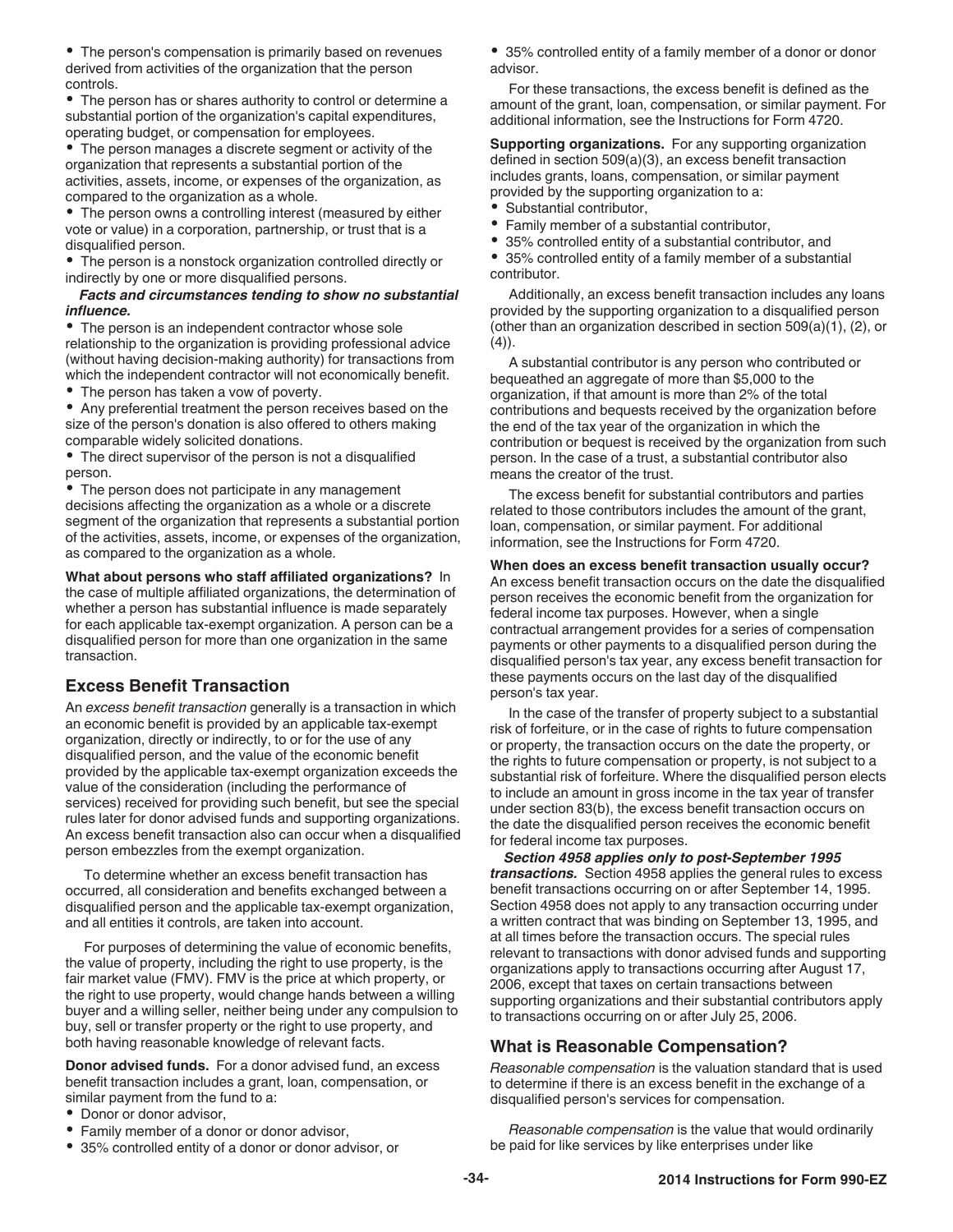<span id="page-34-0"></span>circumstances. This is the section 162 standard that will apply in determining the reasonableness of compensation. The fact that a bonus or revenue-sharing arrangement is subject to a cap is a relevant factor in determining the reasonableness of compensation.

For determining the reasonableness of compensation, all items of compensation provided by an applicable tax-exempt organization in exchange for the performance of services are taken into account in determining the value of compensation (except for certain economic benefits that are disregarded, as discussed later in *What benefits are disregarded*, later). Items of compensation include:

All forms of cash and noncash compensation, including salary, fees, bonuses, severance payments, and deferred and noncash compensation;

The payment of liability insurance premiums for, or the payment or reimbursement by, the organization of taxes or certain expenses under section 4958, unless excludable from income as a *de minimis* fringe benefit under section 132(a)(4). (A similar rule applies in the private foundation area.) Inclusion in compensation for purposes of determining reasonableness under section 4958 does not control inclusion in income for income tax purposes;

All other compensatory benefits, whether or not included in gross income for income tax purposes;

Taxable and nontaxable fringe benefits, except fringe benefits described in section 132; and

Foregone interest on loans.

*Written intent required to treat benefits as* 

*compensation.* An economic benefit is not treated as consideration for the performance of services unless the organization providing the benefit clearly indicates its intent to treat the benefit as compensation when the benefit is paid.

An applicable tax-exempt organization (or entity that it controls) is treated as clearly indicating its intent to provide an economic benefit as compensation for services only if the organization provides written substantiation that is contemporaneous with the transfer of the economic benefits under consideration. Ways to provide contemporaneous written substantiation of its intent to provide an economic benefit as compensation include:

The organization produces a signed written employment contract;

The organization reports the benefit as compensation on an original Form W-2, 1099, 990, or 990-EZ, or on an amended form filed before the start of an IRS examination; or

The disqualified person reports the benefit as income on the person's original Form 1040 or on an amended form filed before the start of an IRS examination.

*Exception.* To the extent the economic benefit is excluded from the disqualified person's gross income for income tax purposes, the applicable tax-exempt organization is not required to indicate its intent to provide an economic benefit as compensation for services. (For example, employer provided health benefits, and contributions to qualified plans under section 401(a).)

**What benefits are disregarded?** The following economic benefits are disregarded for purposes of section 4958.

Nontaxable fringe benefits, for example, an economic benefit that is excluded from income under section 132.

Benefits to volunteers, for example, an economic benefit provided to a volunteer for the organization if the benefit is provided to the general public in exchange for a membership fee or contribution of \$75 or less per year.

Benefits to members or donors, for example, an economic benefit provided to a member of an organization due to the payment of a membership fee, or to a donor as a result of a deductible contribution, if a significant number of nondisqualified persons make similar payments or contributions and are offered a similar economic benefit.

Benefits to a charitable beneficiary, for example, an economic benefit provided to a person solely as a member of a charitable class that the applicable tax-exempt organization intends to benefit as part of the accomplishment of its exempt purpose.

Benefits to a governmental unit, for example, a transfer of an economic benefit to or for the use of a governmental unit, as defined in section 170(c)(1), if exclusively for public purposes.

**Is there an exception for initial contracts?** Section 4958 does not apply to any fixed payment made to a person under an initial contract. This is a very important exception, since it would potentially apply, for example, to all initial contracts with new, previously unrelated officers and contractors.

An *initial contract* is a binding written contract between an applicable tax-exempt organization and a person who was not a disqualified person immediately before entering into the contract.

A *fixed payment* is an amount of cash or other property specified in the contract, or determined by a fixed formula that is specified in the contract, which is to be paid or transferred in exchange for the provision of specified services or property.

A *fixed formula* can, in general, incorporate an amount that depends upon future specified events or contingencies, as long as no one has discretion when calculating the amount of a payment or deciding whether to make a payment (such as a bonus).

*Treatment as new contract.* A binding written contract, providing that it can be terminated or canceled by the applicable tax-exempt organization without the other party's consent (except as a result of substantial non-performance) and without substantial penalty, is treated as a new contract, as of the earliest date that any termination or cancellation would be effective. Also, a contract in which there is a material change, which includes an extension or renewal of the contract (except for an extension or renewal resulting from the exercise of an option by the disqualified person), or a more than incidental change to the amount payable under the contract, is treated as a new contract as of the effective date of the material change. Treatment as a new contract can cause the contract to fall outside the initial contract exception, and it thus would be tested under the FMV standards of section 4958.

#### **Rebuttable Presumption of Reasonableness**

Payments under a compensation arrangement are presumed to be reasonable and the transfer of property (or right to use property) is presumed to be at FMV, if the following three conditions are met.

1. The transaction is approved by an authorized body of the organization (or an entity it controls) which is composed of individuals who do not have a conflict of interest concerning the transaction.

2. Before making its determination, the authorized body obtained and relied upon appropriate data as to comparability. There is a special safe harbor for small organizations. If the organization has gross receipts of less than \$1 million, appropriate comparability data includes data on compensation paid by three comparable organizations in the same or similar communities for similar services.

3. The authorized body adequately documents the basis for its determination concurrently with making that determination. The documentation should include:

a. The terms of the approved transaction and the date approved;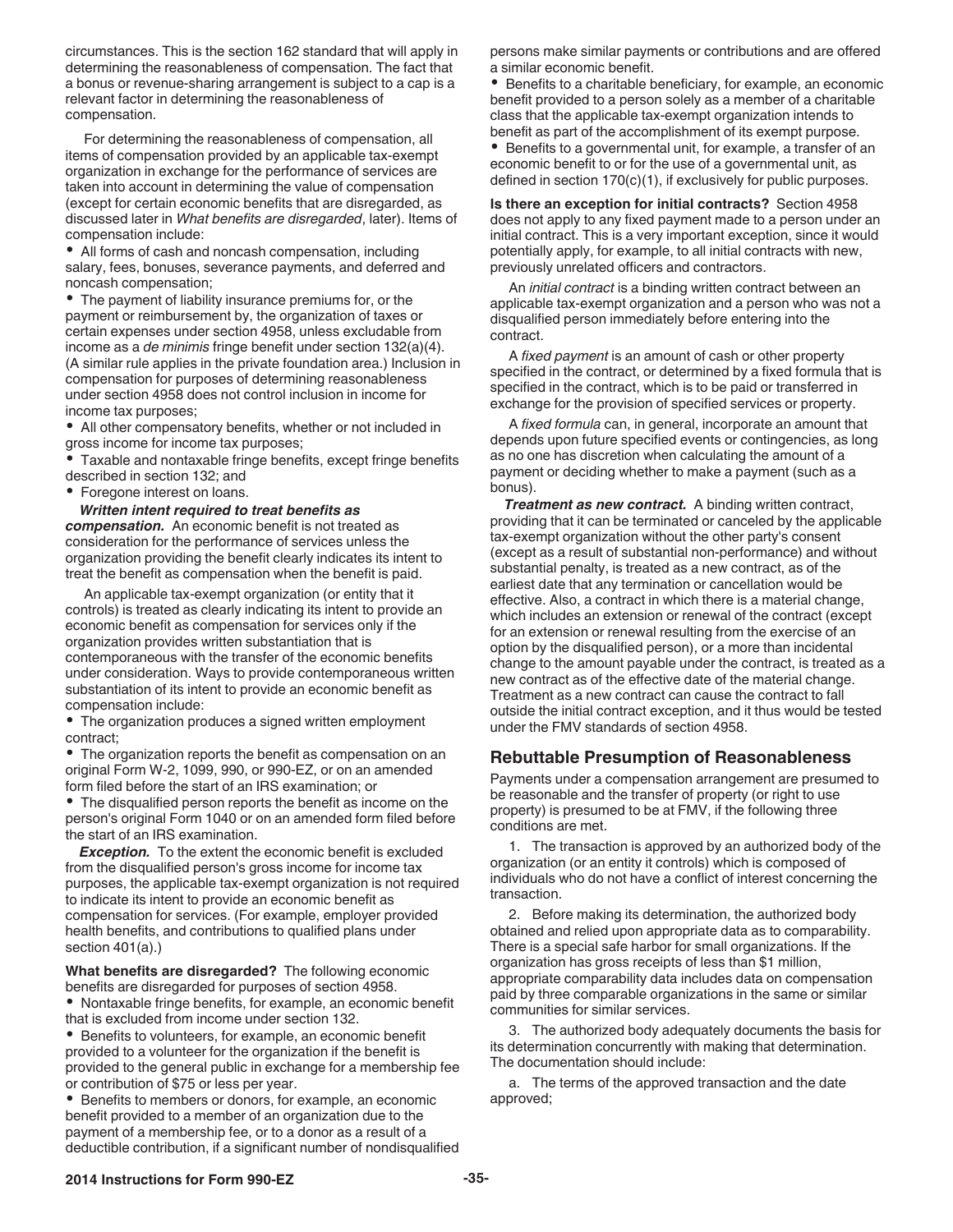<span id="page-35-0"></span>b. The members of the authorized body who were present during debate on the transaction that was approved and those who voted on it;

c. The comparability data obtained and relied upon by the authorized body and how the data was obtained;

d. Any actions by a member of the authorized body having a conflict of interest; and

e. Documentation of the basis for the determination before the later of the next meeting of the authorized body or 60 days after the final actions of the authorized body are taken, and approval of records as reasonable, accurate and complete within a reasonable time thereafter.

**Special rebuttable presumption rule for nonfixed payments.** As a general rule, in the case of a nonfixed payment, no rebuttable presumption arises until the exact amount of the payment is determined, or a fixed formula for calculating the payment is specified, and the three requirements creating the presumption have been satisfied. However, if the authorized body approves an employment contract with a disqualified person that includes a nonfixed payment (for example, discretionary bonus) with a specified cap on the amount, the authorized body can establish a rebuttable presumption as to the nonfixed payment when the employment contract is entered into by, in effect, assuming that the maximum amount payable under the contract will be paid, and satisfying the requirements giving rise to the rebuttable presumption for that maximum amount.

**An IRS challenge to the presumption of reasonableness.**  The IRS can refute the presumption of reasonableness only if it develops sufficient contrary evidence to rebut the probative value of the comparability data relied upon by the authorized body. This provision gives taxpayers added protection if they faithfully find and use contemporaneous persuasive comparability data when they provide the benefits.

**Organizations that do not establish a presumption of reasonableness.** An organization can still comply with section 4958 even if it did not establish a presumption of reasonableness. In some cases, an organization may find it impossible or impracticable to fully implement each step of the rebuttable presumption process described above. In such cases, the organization should try to implement as many steps as possible, in whole or in part, to substantiate the reasonableness of benefits as timely and as well as possible. If an organization does not satisfy the requirements of the rebuttable presumption of reasonableness, a facts and circumstances approach will be followed, using established rules for determining reasonableness of compensation and benefit deductions in a manner similar to the established procedures for section 162 business expenses.

#### **Section 4958 Taxes**

**Tax on disqualified persons.** An excise tax equal to 25% of the excess benefit is imposed on each excess benefit transaction between an applicable tax-exempt organization and a disqualified person. The disqualified person who benefited from the transaction is liable for the tax. If the 25% tax is imposed and the excess benefit transaction is not corrected within the tax period, an additional excise tax equal to 200% of the excess benefit is imposed.

If a disqualified person makes a payment of less than the full correction amount, the 200% tax is imposed only on the unpaid portion of the correction amount. If more than one disqualified person received an excess benefit from an excess benefit transaction, all such disqualified persons are jointly and severally liable for the taxes.

To avoid the imposition of the 200% tax, a disqualified person must correct the excess benefit transaction during the tax

period. The tax period begins on the date the transaction occurs and ends on the earlier of the date the statutory notice of deficiency is issued or the section 4958 taxes are assessed. This 200% tax can be abated if the excess benefit transaction subsequently is corrected during a 90-day correction period.

**Tax on organization managers.** An excise tax equal to 10% of the excess benefit may be imposed on the participation of an organization manager in an excess benefit transaction between an applicable tax-exempt organization and a disqualified person. This tax, which cannot exceed \$20,000 for any single transaction, is only imposed if the 25% tax is imposed on the disqualified person, the organization manager knowingly participated in the transaction, and the manager's participation was willful and not due to reasonable cause. There is also joint and several liability for this tax. An organization manager may be liable for the tax on both disqualified persons and on organization managers in appropriate circumstances.

An *organization manager* is any officer, director, or trustee of an applicable tax-exempt organization, or any individual having powers or responsibilities similar to officers, directors, or trustees of the organization, regardless of title. An organization manager is not considered to have participated in an excess benefit transaction where the manager has opposed the transaction in a manner consistent with the fulfillment of the manager's responsibilities to the organization. For example, a director who votes against giving an excess benefit would ordinarily not be subject to this tax.

A person participates in a transaction knowingly if the person has actual knowledge of sufficient facts so that, based solely upon such facts, the transaction would be an excess benefit transaction. Knowing does not mean having reason to know. The organization manager ordinarily will not be considered knowing if, after full disclosure of the factual situation to an appropriate professional, the organization manager relied on the professional's reasoned written opinion on matters within the professional's expertise or if the manager relied on the fact that the requirements for the rebuttable presumption of reasonableness have been satisfied. Participation by an organization manager is willful if it is voluntary, conscious, and intentional. An organization manager's participation is due to reasonable cause if the manager has exercised responsibility on behalf of the organization with ordinary business care and prudence.

#### **Correcting an Excess Benefit Transaction**

A disqualified person corrects an excess benefit transaction by undoing the excess benefit to the extent possible, and by taking any additional measures necessary to place the organization in a financial position not worse than that in which it would be if the disqualified person were dealing under the highest fiduciary standards. The organization is not required to rescind the underlying agreement; however, the parties may need to modify an ongoing contract for future payments.

A disqualified person corrects an excess benefit by making a payment in cash or cash equivalents equal to the correction amount to the applicable tax-exempt organization. The correction amount equals the excess benefit plus the interest on the excess benefit; the interest rate can be no lower than the applicable Federal rate. There is an anti-abuse rule to prevent the disqualified person from effectively transferring property other than cash or cash equivalents.

*Exception.* For a correction of an excess benefit transaction described in *Donor advised funds* (discussed earlier), no amount repaid in a manner prescribed by the Secretary can be held in a donor advised fund.

**Property.** With the agreement of the applicable tax-exempt organization, a disqualified person can make a payment by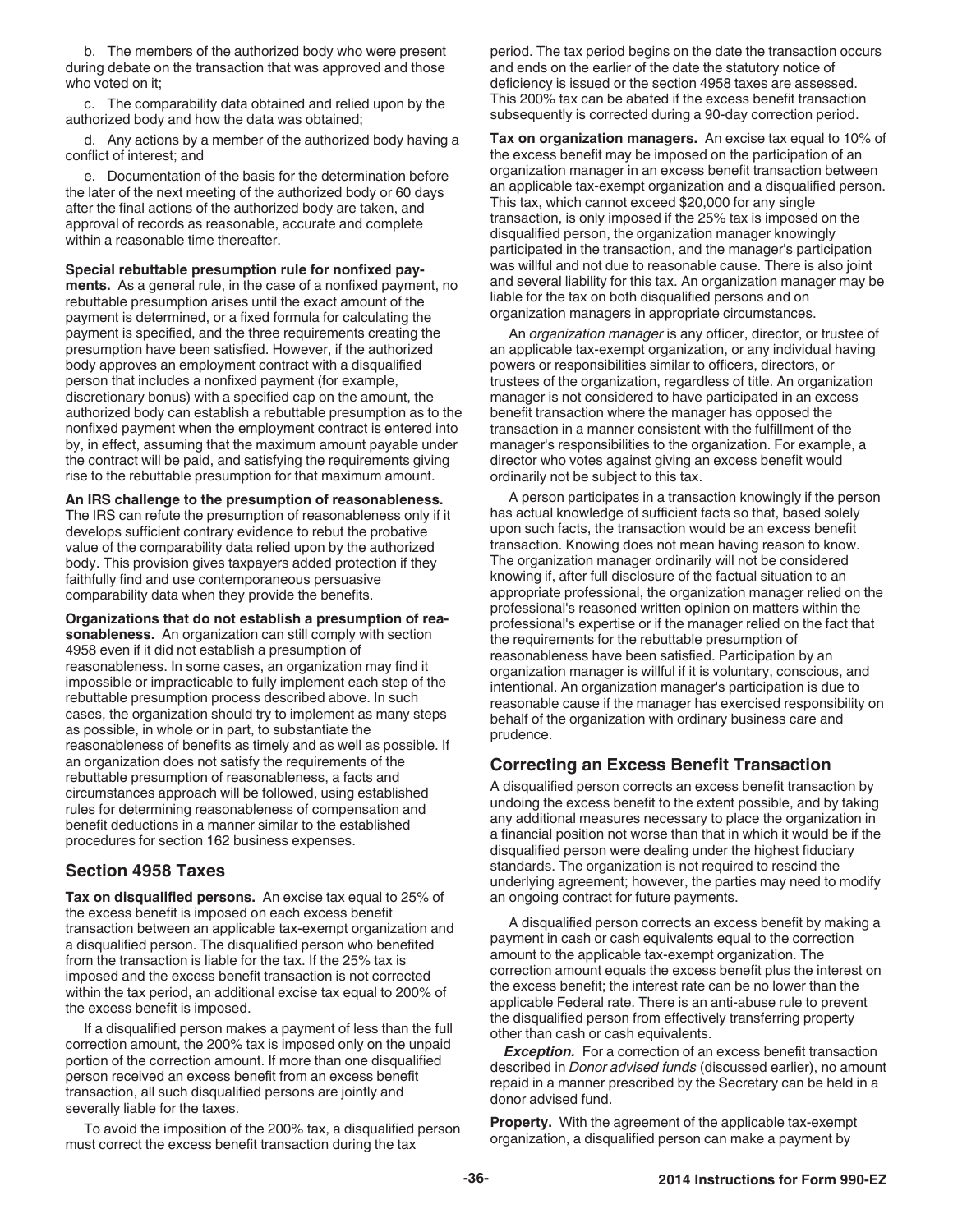<span id="page-36-0"></span>returning the specific property previously transferred in the excess benefit transaction. The return of the property is considered a payment of cash (or cash equivalent) equal to the lesser of:

The FMV of the property on the date the property is returned to the organization, or

The FMV of the property on the date the excess benefit transaction occurred.

*Insufficient payment.* If the payment resulting from the return of the property is less than the correction amount, the disqualified person must make an additional cash payment to the organization equal to the difference.

**Excess payment.** If the payment resulting from the return of the property exceeds the correction amount described earlier, the organization can make a cash payment to the disqualified person equal to the difference.

#### **Churches and Section 4958**

The regulations make it clear that the IRS will apply the procedures of section 7611 when initiating and conducting any inquiry or examination into whether an excess benefit transaction has occurred between a church and a disqualified person.

#### **Revenue Sharing Transactions**

Proposed intermediate sanction regulations were issued in 1998. The proposed regulations had special provisions covering "any transaction in which the amount of any economic benefit provided to or for the use of a disqualified person is determined in whole or in part by the revenues of one or more activities of the organization. . ." — so-called revenue-sharing transactions. Rather than setting forth additional rules on revenue-sharing transactions, the final regulations reserve this section. Consequently, until the Service issues new regulations for this reserved section on revenue-sharing transactions, these

transactions will be evaluated under the general rules (for example, the FMV standards) that apply to all contractual arrangements between applicable tax-exempt organizations and their disqualified persons.

#### **Revocation of Exemption and Section 4958**

Section 4958 does not affect the substantive standards for tax exemption under section 501(c)(3), 501(c)(4), or 501(c)(29), including the requirements that the organization be organized and operated exclusively for exempt purposes, and that no part of its net earnings inure to the benefit of any private shareholder or individual. The legislative history indicates that in most instances, the imposition of this intermediate sanction will be in lieu of revocation. The IRS has indicated that the following factors will be considered (among other facts and circumstances) in determining whether to revoke an applicable tax-exempt organization's exemption status where an excess benefit transaction has occurred.

• The size and scope of the organization's regular and ongoing activities that further exempt purposes before and after the excess benefit transaction or transactions occurred.

The size and scope of the excess benefit transaction or transactions (collectively, if more than one) in relation to the size and scope of the organization's regular and ongoing activities that further exempt purposes.

Whether the organization has been involved in multiple excess benefit transactions with one or more persons.

Whether the organization has implemented safeguards that are reasonably calculated to prevent excess benefit transactions.

Whether the excess benefit transaction has been corrected, or the organization has made good faith efforts to seek correction from the disqualified person(s) who benefited from the excess benefit transaction.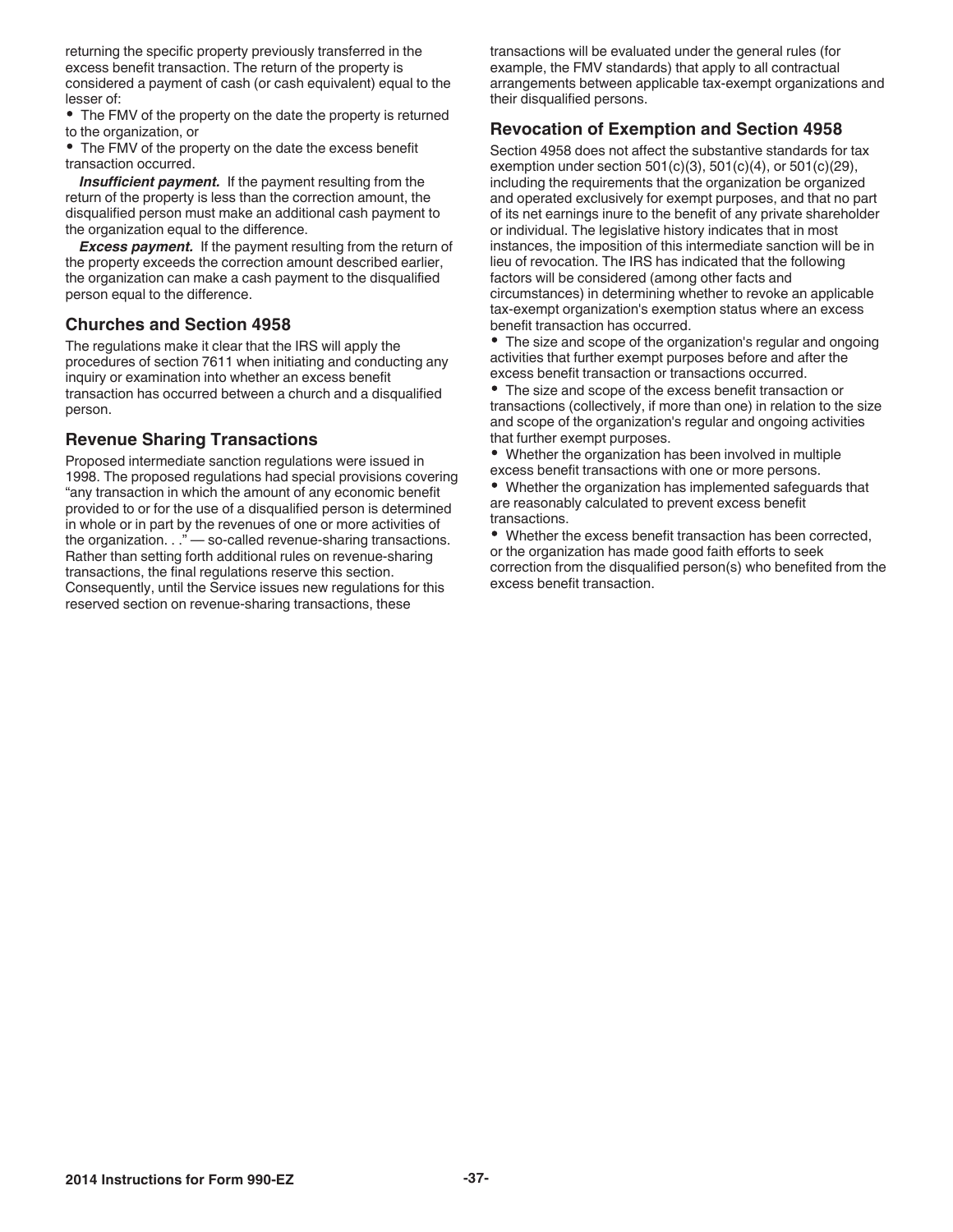## <span id="page-37-0"></span>**Other Forms That May Be Required**

| Schedule A (Form 990 or 990-EZ)          | <b>Public Charity Status and Public Support</b>                                                                                                                                                                                                                                                                                                                                                                                                                                                                                                                                                                                                                                                                                                                           |
|------------------------------------------|---------------------------------------------------------------------------------------------------------------------------------------------------------------------------------------------------------------------------------------------------------------------------------------------------------------------------------------------------------------------------------------------------------------------------------------------------------------------------------------------------------------------------------------------------------------------------------------------------------------------------------------------------------------------------------------------------------------------------------------------------------------------------|
| Schedule B (Form 990, 990-EZ, or 990-PF) | Schedule of Contributors                                                                                                                                                                                                                                                                                                                                                                                                                                                                                                                                                                                                                                                                                                                                                  |
| Schedule C (Form 990 or 990-EZ)          | Political Campaign and Lobbying Activities                                                                                                                                                                                                                                                                                                                                                                                                                                                                                                                                                                                                                                                                                                                                |
| Schedule E (Form 990 or 990-EZ)          | Schools                                                                                                                                                                                                                                                                                                                                                                                                                                                                                                                                                                                                                                                                                                                                                                   |
| Schedule G (Form 990 or 990-EZ)          | Supplemental Information Regarding Fundraising or Gaming Activities                                                                                                                                                                                                                                                                                                                                                                                                                                                                                                                                                                                                                                                                                                       |
| Schedule L (Form 990 or 990-EZ)          | <b>Transactions with Interested Persons</b>                                                                                                                                                                                                                                                                                                                                                                                                                                                                                                                                                                                                                                                                                                                               |
| Schedule N (Form 990 or 990-EZ)          | Liquidation, Termination, Dissolution, or Significant Disposition of Assets                                                                                                                                                                                                                                                                                                                                                                                                                                                                                                                                                                                                                                                                                               |
| Schedule O (Form 990 or 990-EZ)          | Supplemental Information to Form 990 or 990-EZ                                                                                                                                                                                                                                                                                                                                                                                                                                                                                                                                                                                                                                                                                                                            |
| Forms W-2 and W-3                        | Wage and Tax Statement; and Transmittal of Wage and Tax Statements                                                                                                                                                                                                                                                                                                                                                                                                                                                                                                                                                                                                                                                                                                        |
| Form W-9                                 | Request for Taxpayer Identification Number and Certification                                                                                                                                                                                                                                                                                                                                                                                                                                                                                                                                                                                                                                                                                                              |
| Form 720                                 | Quarterly Federal Excise Tax Return                                                                                                                                                                                                                                                                                                                                                                                                                                                                                                                                                                                                                                                                                                                                       |
| Form 926                                 | Return by a U.S. Transferor of Property to a Foreign Corporation                                                                                                                                                                                                                                                                                                                                                                                                                                                                                                                                                                                                                                                                                                          |
| <b>Form 940</b>                          | Employer's Annual Federal Unemployment (FUTA) Tax Return                                                                                                                                                                                                                                                                                                                                                                                                                                                                                                                                                                                                                                                                                                                  |
| Form 941                                 | Employer's QUARTERLY Federal Tax Return. Used to report social security, Medicare,<br>and income taxes withheld by an employer and social security and Medicare taxes paid<br>by an employer                                                                                                                                                                                                                                                                                                                                                                                                                                                                                                                                                                              |
| <b>Form 943</b>                          | <b>Employer's Annual Tax Return for Agricultural Employees</b>                                                                                                                                                                                                                                                                                                                                                                                                                                                                                                                                                                                                                                                                                                            |
| Form 990-T                               | Exempt Organization Business Income Tax Return. Filed separately for organizations<br>with gross income of \$1,000 or more from business unrelated to the organization's<br>exempt purpose. The Form 990-T is also filed to pay the section 6033(e)(2) proxy tax. For<br>Form 990, see Part V, line 3 and its instructions; for Form 990-EZ, see Part V, line 35 and<br>its instructions                                                                                                                                                                                                                                                                                                                                                                                  |
| Form 990-W                               | Estimated Tax on Unrelated Business Taxable Income for Tax-Exempt Organizations                                                                                                                                                                                                                                                                                                                                                                                                                                                                                                                                                                                                                                                                                           |
| Form 1023                                | Application for Recognition of Exemption Under Section 501(c)(3) of the Internal<br>Revenue Code                                                                                                                                                                                                                                                                                                                                                                                                                                                                                                                                                                                                                                                                          |
| Form 1023-EZ                             | Streamlined Application for Recognition of Exemption Under Section 501(c)(3) of the<br>Internal Revenue Code                                                                                                                                                                                                                                                                                                                                                                                                                                                                                                                                                                                                                                                              |
| Form 1024                                | Application for Recognition of Exemption Under Section 501(a)                                                                                                                                                                                                                                                                                                                                                                                                                                                                                                                                                                                                                                                                                                             |
| Form 1040                                | U.S. Individual Income Tax Return                                                                                                                                                                                                                                                                                                                                                                                                                                                                                                                                                                                                                                                                                                                                         |
| Form 1041                                | U.S. Income Tax Return for Estates and Trusts. Required of section 4947(a)(1)<br>nonexempt charitable trusts that also file Form 990 or 990-EZ. However, if such a trust<br>does not have any taxable income under Subtitle A of the Code, it can file Form 990 or<br>990-EZ, and does not have to file Form 1041 to meet its section 6012 filing requirement.<br>If this condition is met, complete Form 990 or 990-EZ, and do not file Form 1041                                                                                                                                                                                                                                                                                                                        |
| Form 1096                                | Annual Summary and Transmittal of U.S. Information Returns                                                                                                                                                                                                                                                                                                                                                                                                                                                                                                                                                                                                                                                                                                                |
| Form 1098 series                         | Information returns to report mortgage interest, student loan interest, qualified tuition and<br>related expenses received, and a contribution of a qualified vehicle that has a claimed<br>value of more than \$500                                                                                                                                                                                                                                                                                                                                                                                                                                                                                                                                                      |
| Form 1099 series                         | Information returns to report acquisitions or abandonments of secured property,<br>proceeds from broker and barter exchange transactions, cancellation of debt, dividends<br>and distributions, certain government and state qualified tuition program payments,<br>taxable distributions from cooperatives, interest p<br>and accelerated death benefits, miscellaneous income payments, distributions from an<br>HSA, Archer MSA or Medicare Advantage MSA, original issue discount, distributions<br>from pensions, annuities, retirement or profit-sharing plans, IRAs, insurance contracts,<br>etc., and proceeds from real estate transactions. Also, use certain of these returns to<br>report amounts that were received as a nominee on behalf of another person |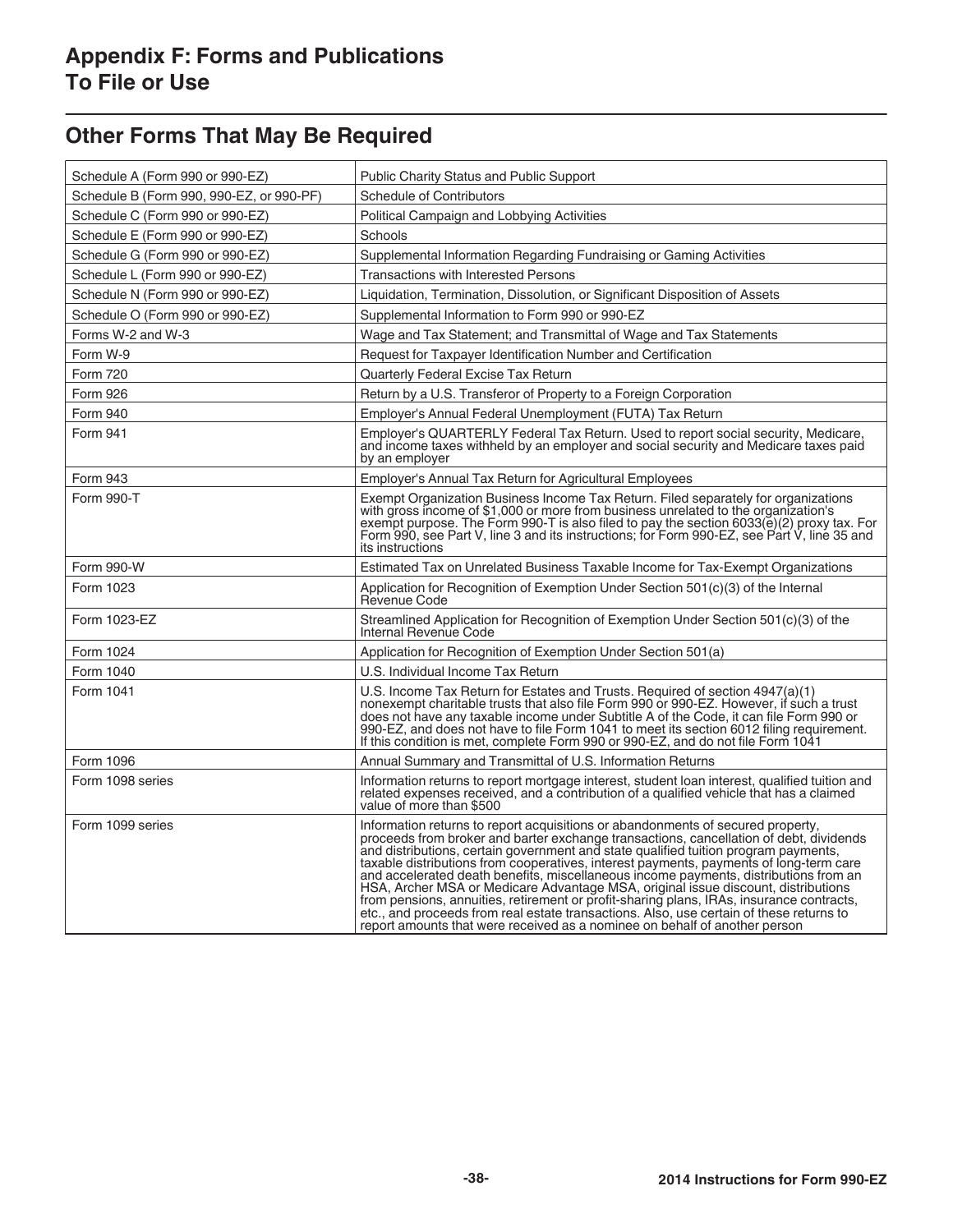| Form 1120-POL   | U.S. Income Tax Return for Certain Political Organizations                                                                                                                                                                                                                                                                                                                                                                                                                                                           |
|-----------------|----------------------------------------------------------------------------------------------------------------------------------------------------------------------------------------------------------------------------------------------------------------------------------------------------------------------------------------------------------------------------------------------------------------------------------------------------------------------------------------------------------------------|
| Form 1128       | Application To Adopt, Change, or Retain a Tax Year                                                                                                                                                                                                                                                                                                                                                                                                                                                                   |
| Form 2848       | Power of Attorney and Declaration of Representative                                                                                                                                                                                                                                                                                                                                                                                                                                                                  |
| Form 3115       | Application for Change in Accounting Method                                                                                                                                                                                                                                                                                                                                                                                                                                                                          |
| Form 3520       | Annual Return To Report Transaction With Foreign Trusts and Receipt of Certain Foreign<br>Gifts                                                                                                                                                                                                                                                                                                                                                                                                                      |
| Form 4506       | Request for Copy of Tax Return                                                                                                                                                                                                                                                                                                                                                                                                                                                                                       |
| Form 4506-A     | Request for Public Inspection or Copy of Exempt or Political Organization IRS Form                                                                                                                                                                                                                                                                                                                                                                                                                                   |
| Form 4562       | Depreciation and Amortization                                                                                                                                                                                                                                                                                                                                                                                                                                                                                        |
| Form 4720       | Return of Certain Excise Taxes Under Chapters 41 and 42 of the Internal Revenue Code                                                                                                                                                                                                                                                                                                                                                                                                                                 |
| Form 5471       | Information Return of U.S. Persons With Respect To Certain Foreign Corporations                                                                                                                                                                                                                                                                                                                                                                                                                                      |
| Form 5500       | Annual Return/Report of Employee Benefit Plan. Employers who maintain pension,<br>profit-sharing, or other funded deferred compensation plans are generally required to file<br>the Form 5500. This requirement applies whether or not the plan is qualified under the<br>Internal Revenue Code and whether or not a deduction is claimed for the current tax year.<br>Available at: www.efast.dol.gov/welcome.html.                                                                                                 |
| Form 5578       | Annual Certification of Racial Nondiscrimination for a Private School Exempt From<br>Federal Income Tax                                                                                                                                                                                                                                                                                                                                                                                                              |
| Form 5768       | Election/Revocation of Election by an Eligible Section 501(c)(3) Organization To Make<br>Expenditures To Influence Legislation                                                                                                                                                                                                                                                                                                                                                                                       |
| Form 7004       | Application for Automatic Extension of Time To File Certain Business Income Tax,<br>Information, and Other Returns                                                                                                                                                                                                                                                                                                                                                                                                   |
| Form 8038       | Information Return for Tax-Exempt Private Activity Bond Issues                                                                                                                                                                                                                                                                                                                                                                                                                                                       |
| Form 8282       | Donee Information Return. Required of the donee of charitable deduction property who<br>sells, exchanges, or otherwise disposes of donated property within 3 years after receiving<br>it. The form is also required of any successor donee who disposes of charitable<br>deduction property within 3 years after the date that the donor gave the property to the<br>original donee. It does not matter who gave the property to the successor donee. It may have been the original donee or another successor donee |
| Form 8274       | Certification by Churches and Qualified Church-Controlled Organizations Electing<br>Exemption from Employer Social Security and Medicare Taxes                                                                                                                                                                                                                                                                                                                                                                       |
| Form 8283       | Noncash Charitable Contributions                                                                                                                                                                                                                                                                                                                                                                                                                                                                                     |
| Form 8300       | Report of Cash Payments Over \$10,000 Received in a Trade or Business. Used to report<br>cash amounts in excess of \$10,000 that were received in a single transaction (or in two or<br>more related transactions) in the course of a trade or business (as defined in section<br>162). However, if the organization receives a charitable cash contribution in excess of<br>\$10,000, it is not subject to the reporting requirement since the funds were not received in<br>the course of a trade or business      |
| Form 8328       | Carryforward Election of Unused Private Activity Bond Volume Cap                                                                                                                                                                                                                                                                                                                                                                                                                                                     |
| Form 8718       | User Fee for Exempt Organization Determination Letter Request                                                                                                                                                                                                                                                                                                                                                                                                                                                        |
| Form 8821       | Tax Information Authorization                                                                                                                                                                                                                                                                                                                                                                                                                                                                                        |
| Form 8822-B     | Change of Address or Responsible Party - Business. Used to notify the IRS of a change<br>in mailing address that occurs after the return is filed                                                                                                                                                                                                                                                                                                                                                                    |
| Form 8868       | Application for Extension of Time to File an Exempt Organization Return                                                                                                                                                                                                                                                                                                                                                                                                                                              |
| Form 8871       | Political Organization Notice of Section 527 Status                                                                                                                                                                                                                                                                                                                                                                                                                                                                  |
| Form 8872       | Political Organization Report of Contributions and Expenditures                                                                                                                                                                                                                                                                                                                                                                                                                                                      |
| Form 8886       | Reportable Transaction Disclosure Statement                                                                                                                                                                                                                                                                                                                                                                                                                                                                          |
| Form 8886-T     | Disclosure by Tax-Exempt Entity Regarding Prohibited Tax Shelter Transaction                                                                                                                                                                                                                                                                                                                                                                                                                                         |
| Form 8899       | Notice of Income from Donated Intellectual Property. Used to report net income from qualified intellectual property to the IRS and the donor                                                                                                                                                                                                                                                                                                                                                                         |
| Form 8963       | Report of Health Insurance Provider Information                                                                                                                                                                                                                                                                                                                                                                                                                                                                      |
| Form SS-4       | Application for Employer Identification Number                                                                                                                                                                                                                                                                                                                                                                                                                                                                       |
| FinCEN Form 114 | Report of Foreign Bank and Financial Accounts (FBAR) (formerly TD F 90-22.1)                                                                                                                                                                                                                                                                                                                                                                                                                                         |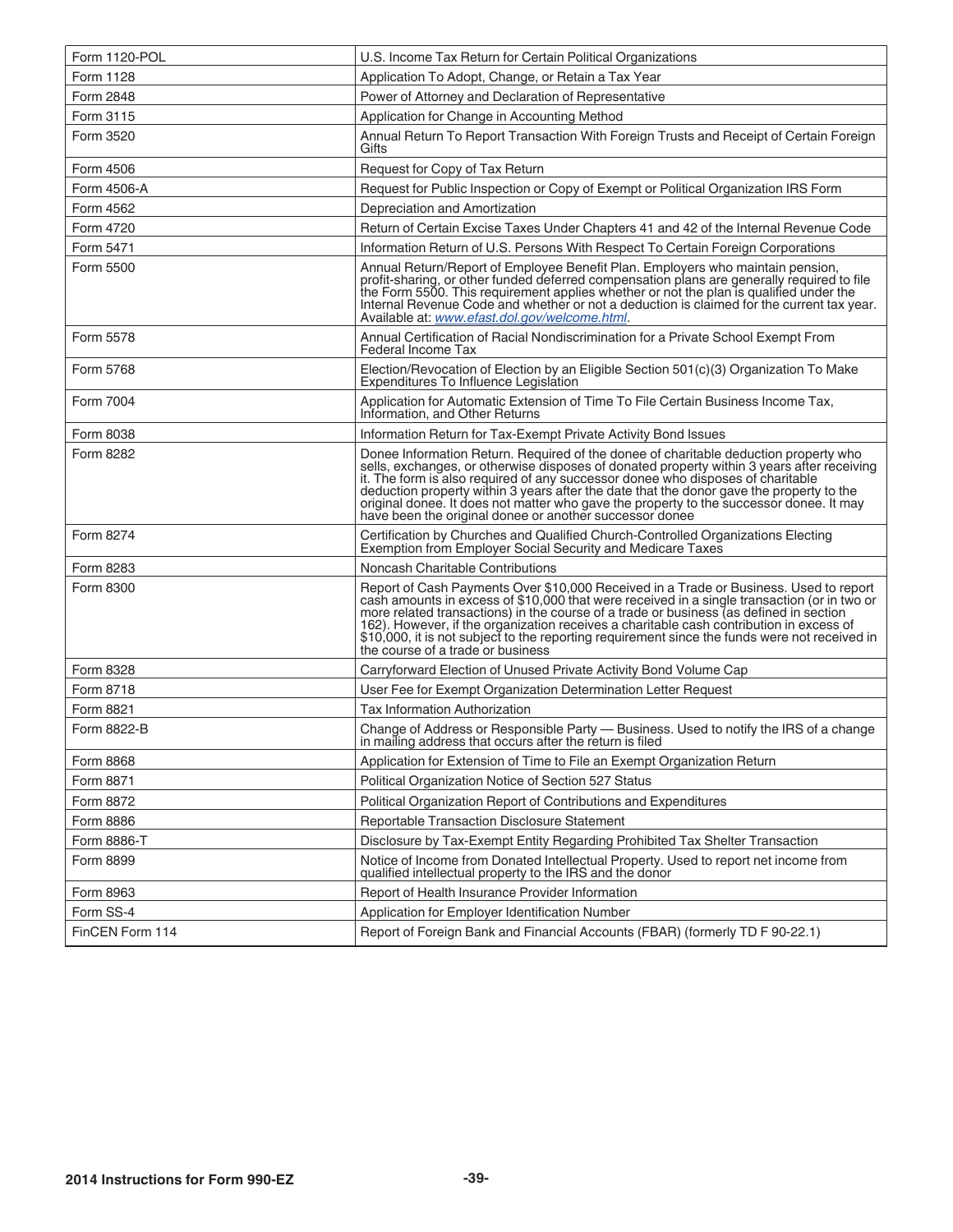#### <span id="page-39-0"></span>**Helpful Publications**

| Publication 15      | (Circular E), Employer's Tax Guide                                     |
|---------------------|------------------------------------------------------------------------|
| Publication 15-A    | Employer's Supplemental Tax Guide                                      |
| Publication 463     | Travel, Entertainment, Gift, and Car Expenses                          |
| Publication 525     | Taxable and Nontaxable Income                                          |
| Publication 526     | <b>Charitable Contributions</b>                                        |
| Publication 538     | Accounting Periods and Methods                                         |
| Publication 557     | Tax-Exempt Status for Your Organization                                |
| Publication 561     | Determining the Value of Donated Property                              |
| Publication 598     | Tax on Unrelated Business Income of Exempt Organizations               |
| Publication 892     | How to Appeal an IRS Decision on Tax-Exempt Status                     |
| Publication 910     | <b>IRS Guide to Free Tax Services</b>                                  |
| Publication 946     | How To Depreciate Property                                             |
| Publication 947     | Practice Before the IRS and Power of Attorney                          |
| Publication 1771    | Charitable Contributions-Substantiation and Disclosure Requirements    |
| Publication 1779    | Independent Contractor or Employee                                     |
| Publication 1828    | Tax Guide for Churches and Religious Organizations                     |
| Publication 3079    | Tax-Exempt Organizations and Gaming                                    |
| Publication 3386    | Tax Guide for Veterans' Organizations                                  |
| Publication 3833    | Disaster Relief, Providing Assistance through Charitable Organizations |
| Publication 4220    | Applying for 501(c)(3) Tax-Exempt Status                               |
| Publication 4221-PC | Compliance Guide for 501(c)(3) Public Charities                        |
| Publication 4221-PF | Compliance Guide for 501(c)(3) Private Foundations                     |
| Publication 4302    | A Charity's Guide to Vehicle Donations                                 |
| Publication 4303    | A Donor's Guide to Vehicle Donations                                   |
| Publication 4386    | <b>Compliance Checks</b>                                               |
| Publication 4573    | <b>Group Exemptions</b>                                                |
| Publication 4630    | The Exempt Organizations Products and Services Catalog                 |

## **Appendix G: Use of Form 990 or 990-EZ To Satisfy State Reporting Requirements**

Some states and local government units will accept a copy of Form 990 or 990-EZ in place of all or part of their own financial report forms. The substitution applies primarily to section 501(c) (3) organizations, but some of the other types of section 501(c) organizations are also affected. If the organization uses Form 990 or 990-EZ to satisfy state or local filing requirements, such as those under state charitable solicitation acts, note the following discussions.

#### **Determine State Filing Requirements**

The organization can consult the appropriate officials of all states and other jurisdictions in which it does business to determine their specific filing requirements. Doing business in a jurisdiction can include any of the following: (a) soliciting contributions or grants by mail or otherwise from individuals, businesses, or other charitable organizations; (b) conducting programs; (c) having employees within that jurisdiction; (d)

maintaining a checking account; or (e) owning or renting property there.

#### **Monetary Tests May Differ**

Some or all of the dollar limitations applicable to Form 990 or 990-EZ when filed with the IRS may not apply when using Form 990 or 990-EZ in place of state or local report forms. Examples of the IRS dollar limitations that do not meet some state requirements are the normally \$50,000 gross receipts minimum that creates an obligation to file with the IRS and the \$100,000 minimum for listing independent contractors in Form 990, Part VII, Section B, or Form 990-EZ, Part VI, line 51.

#### **Additional Information May Be Required**

State or local filing requirements may require the organization to attach to Form 990 or 990-EZ one or more of the following: (a) additional financial statements, such as a complete analysis of functional expenses or a statement of changes in net assets; (b) notes to financial statements; (c) additional financial schedules; (d) a report on the financial statements by an independent accountant; and (e) answers to additional questions and other information. Each jurisdiction may require the additional material to be presented on forms they provide. The additional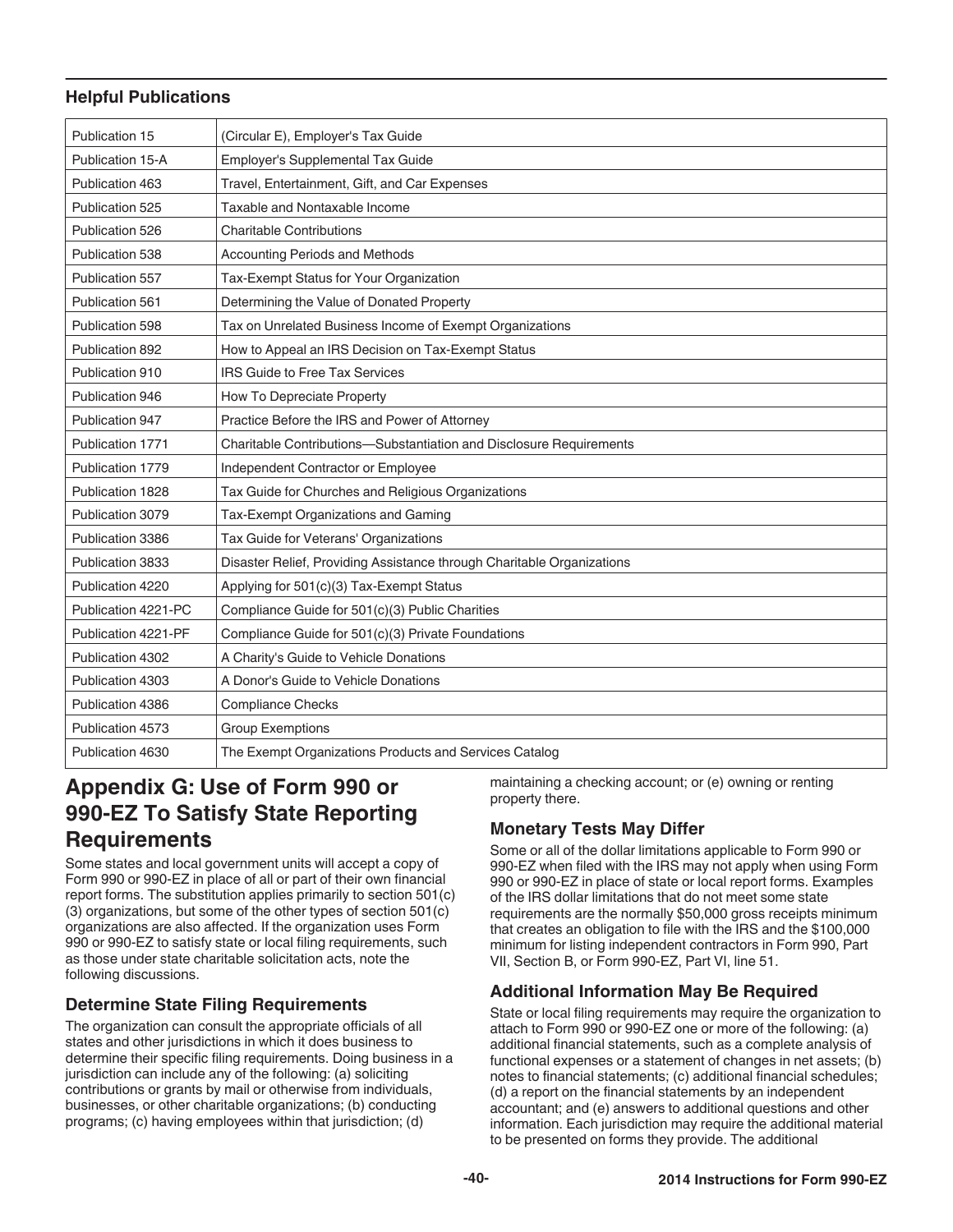<span id="page-40-0"></span>information does not have to be submitted with the Form 990 or 990-EZ filed with the IRS.

Even if the Form 990 or 990-EZ that the organization files with the IRS is accepted by the IRS as complete, a copy of the same return filed with a state will not fully satisfy that state's filing requirement if (1) required information is not provided, including any of the additional information discussed previously, or (2) the state determines that the form was not completed by following the applicable Form 990 or 990-EZ instructions or supplemental state instructions. In such case, the state may ask the organization to provide the missing information or to submit an amended return.

#### **Use of Audit Guides May Be Required**

To ensure that all organizations report similar transactions uniformly, many states require that contributions, gifts, grants, similar amounts, and functional expenses be reported according to the AICPA industry audit and accounting guide, Not-for-Profit Organizations (New York, NY, AICPA, 2003), supplemented, as applicable, by Standards of Accounting and Financial Reporting for Voluntary Health and Welfare Organizations (Washington, DC, National Health Council, Inc., 1998, 4th edition).

#### **Donated Services and Facilities**

Even though donated services and facilities may be reported as items of revenue and expense in certain circumstances, many states and the IRS do not permit the inclusion of those amounts in Form 990, Parts VIII and IX, Form 990-EZ, Part I, or (except for such donations by a governmental unit) in Schedule A (Form 990 or 990-EZ). The optional reporting of donated services and facilities is discussed in the instructions for Part III for Forms 990 and 990-EZ.

#### **Amended Returns**

If the organization submits supplemental information or files an amended Form 990 or 990-EZ with the IRS, it must also send a copy of the information or amended return to any state with which it filed a copy of Form 990 or 990-EZ originally to meet that state's filing requirement. If a state requires the organization to file an amended Form 990 or 990-EZ to correct conflicts with the Form 990 or 990-EZ instructions, the organization must also file an amended return with the IRS.

#### **Method of Accounting**

Most states require that all amounts be reported based on the accrual method of accounting. See also *General Instruction D*.

## **Appendix H. Contributions**

This Appendix discusses certain federal tax rules that apply to exempt organizations and donors for contributions. See also Pub. 526 and Pub. 1771.

**Schedule B (Form 990, 990-EZ, or 990-PF).** Many organizations that file Form 990, 990-EZ, or 990-PF must file Schedule B to report on tax-deductible and non-tax-deductible contributions. See Schedule B and its instructions to determine whether Schedule B must be filed. See also the Schedule B instructions for the public inspection rules applicable to that form.

**Solicitation of Nondeductible Contribution.** See the instructions to Form 990, Part V, line 6 for rules on public notice of non-deductibility when soliciting nondeductible contributions.

#### **Keeping Fundraising Records for Tax-Deductible Contribu-**

**tions.** A section 501(c) organization that is eligible to receive tax-deductible contributions under section 170(c) must keep sample copies of its fundraising materials, such as:

- Dues statements,
- Fundraising solicitations,
- Tickets,
- Receipts, or

Other evidence of payments received in connection with fundraising activities.

| IF                                                                                      | THEN                                                                                                                                      |
|-----------------------------------------------------------------------------------------|-------------------------------------------------------------------------------------------------------------------------------------------|
|                                                                                         |                                                                                                                                           |
| The organization<br>advertises its<br>fundraising events,                               | It must keep samples of the advertising copy.                                                                                             |
| The organization uses<br>radio, television, or<br>Internet to solicit<br>contributions, | It must keep samples of scripts, transcripts,<br>printouts of e-mails and Web pages, or other<br>evidence of solicitations in such media. |
| The organization uses<br>outside fundraisers.                                           | It must keep samples of the fundraising materials<br>used by the outside fundraisers.                                                     |

For each fundraising event, the organization must keep records to show the portion of any payment received from patrons that is not deductible; that is, the retail value of the goods or services received by the patrons. See *Disclosure statement for quid pro quo contributions*, later.

**Noncash Contributions.** *Form 990 Schedules.* An organization may be required to file Schedule M (Form 990), Noncash Contributions, to report certain noncash (property) contributions; see the instructions for Schedule M on who must file. Also, an organization that files Schedule B must report certain information on noncash contributions.

*Dispositions of donated property.* If an organization receives a charitable contribution of property and within three years sells, exchanges, or otherwise disposes of the property, the organization may need to file Form 8282, Donee Information Return. See Form 990, Part V, lines 7c and 7d.

**Donated property over \$5,000.** If the organization received from a donor a partially completed Form 8283, Noncash Charitable Contributions, the donee organization generally should complete the Form 8283 and return it so the donor can get a charitable contribution deduction. The organization should keep a copy for its records. See Form 8283 for more details.

*Qualified intellectual property.* An organization described in section 170(c) (except a private foundation) that receives or accrues net income from a qualified intellectual property contribution must file Form 8899, Notice of Income From Donated Intellectual Property. See Form 990, Part V, line 7g. The organization must file Form 8899 for any tax year that includes any part of the 10-year period beginning on the date of contribution but not for any tax years in which the legal life of the qualified intellectual property has expired or the property failed to produce net income.

A donee organization reports all income from donated qualified intellectual property as income other than contributions (for example, royalty income from a patent). A donee is not required to report as contributions on Form 990 (including schedules) any of the additional deductions claimed by donors under section 170(m)(1). See Pub. 526.

*Motor vehicles, boats, and airplanes.* Special rules apply to charitable contributions of motor vehicles, boats, or airplanes with a claimed value of more than \$500. See Form 990, Part V, line 7h; section 170(f)(12); Pub. 4302, A Charity's Guide to Vehicle Donations; and the Instructions for Form 1098-C, Contributions of Motor Vehicles, Boats, and Airplanes.

#### **Substantiation and Disclosure Requirements for Charitable Contributions.**

*Recordkeeping for cash, check, or other monetary charitable gifts.* To deduct a contribution of a cash, check, or other monetary gift (regardless of the amount), a donor must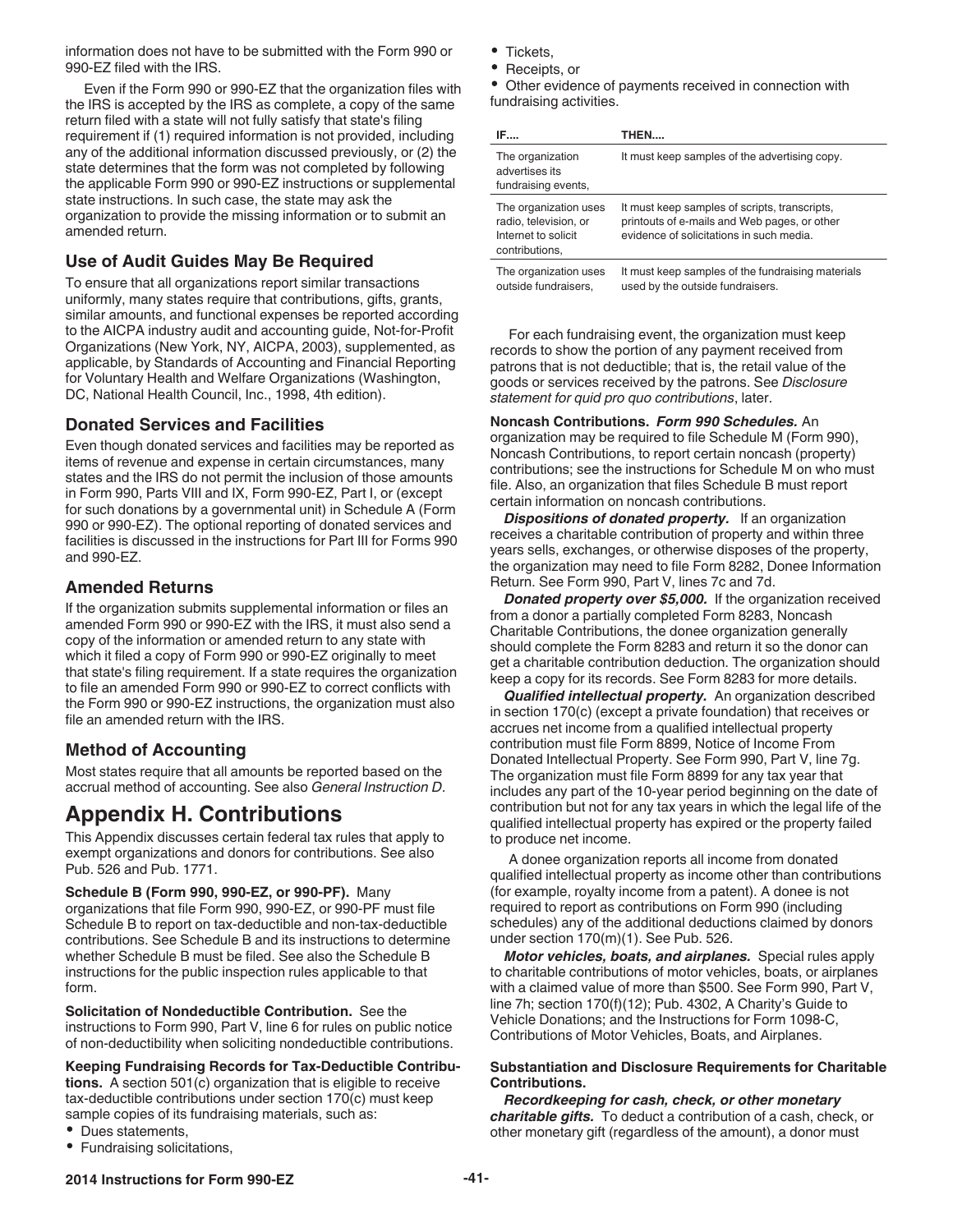<span id="page-41-0"></span>maintain a bank record or a written communication from the donee organization showing the donee's name, date, and amount of the contribution. See section 170(f)(17). In the case of a lump-sum contribution (rather than a contribution by payroll deduction) made through the Combined Federal Campaign or a similar program such as a United Way Campaign, the written communication must include the name of the donee organization that is the ultimate recipient of the charitable contribution.

*Acknowledgment to substantiate charitable* 

*contributions.* A donee organization should be aware that a donor of a charitable contribution of \$250 or more (including a contribution of unreimbursed expenses) cannot take an income tax deduction unless the donor obtains the organization's acknowledgment to substantiate the charitable contribution. See section 170(f)(8) and Regulations section 1.170A-13(f). A charitable organization that receives a payment made as a contribution is treated as the donee organization for this purpose even if the organization (according to the donor's instructions or otherwise) distributes the amount received to one or more charities.

The organization's acknowledgment must:

- 1. Be written.
- 2. Be contemporaneous.
- 3. State the amount of any cash it received.
- 4. State:

a. Whether the organization gave the donor any intangible religious benefits (no valuation needed).

b. Whether the organization gave the donor any goods or services in return for the donor's contribution (a quid pro quo contribution).

- 5. Describe goods or services the organization:
- a. Received (no valuation needed).
- b. Gave (good faith estimate of value needed).

If the organization accepts a contribution in the name of one of its activities or programs, then indicate the organization's name in the acknowledgment as well as the program's name. For example: "Thank you for your contribution of \$300 to (organization's name) made in the name of our Special Relief Fund program. No goods or services were provided in exchange for your contribution."

Similarly, if a domestic organization owns and controls a domestic disregarded entity, and the disregarded entity receives a contribution, then indicate the organization's name in the acknowledgment as well as the relationship with the disregarded entity. For example: "Thank you for your contribution of \$300 to (organization's name) made in the name of (name of disregarded entity), which is treated as a disregarded entity of (organization's name) for federal tax purposes. No goods or services were provided in exchange for your contribution." See Notice 2012-52, 2012-35 I.R.B. 317.

**Exception.** The written acknowledgment need not include a good faith estimate of value for goods or services given to the donor if they are:

- 1. Goods or services with insubstantial value.
- 2. Certain membership benefits.

3. Goods or services described in (1) or (2) given to the employees of a donor organization or the partners of a donor partnership.

4. Intangible religious benefits.

These exceptions are defined next.

**Disclosure statement for** *quid pro quo* **contributions.** If the organization receives a *quid pro quo* contribution of more than

\$75, the organization must provide a disclosure statement to the donor. See section 6115.

The organization's disclosure statement must:

1. Be written.

2. Estimate in good faith the value of the organization's goods or services given in return for the donor's contribution.

3. Describe, but need not value, certain goods or services given to the donor's employees or partners.

4. Inform the donor that a charitable contribution deduction is limited as follows:

Donor's contribution

**Less**

The organization's money, goods, and services given in return **Equals**

Donor's deductible charitable contribution.

*Exceptions:* No disclosure statement is required if the organization gave only the following:

- 1. Goods or services with insubstantial value,
- 2. Certain membership benefits,

3. Goods or services described in (1) or (2) given to the employees of a donor organization or the partners of a donor partnership, or

4. Intangible religious benefits.

These exceptions are defined below. See also Regulations sections 1.170A-1, 1.170A-13, and 1.6115-1.

#### **Certain goods or services disregarded for substantiation and disclosure purposes.** *Goods or services with insubstantial value.* Generally, under section 170, the deductible amount of a contribution is determined by taking into

account the FMV, not the cost to the charity, of any benefits that the donor received in return. However, the cost to the charity may be used in determining whether the benefits are insubstantial. See below.

*Cost basis.* If a taxpayer makes a payment of \$52 or more to a charity and receives only token items in return, the items have insubstantial value if they:

- Bear the charity's name or logo, and
- Have an aggregate cost to the charity of \$10.40 or less (low-cost article amount of section 513(h)(2)).

*FMV basis.* If a taxpayer makes a payment to a charitable organization in a fundraising campaign and receives benefits with a FMV of not more than 2% of the amount of the payment, or \$104, whichever is less, the benefits received have insubstantial value in determining the taxpayer's contribution.



*The dollar amounts given above are applicable to tax year 2014 under Rev. Proc. 2013-35. They are adjusted annually for inflation.*

When a donee organization provides a donor only with goods or services having insubstantial value under Rev. Proc. 2013-35 (and any successor documents), the contemporaneous written acknowledgment may indicate that no goods or services were provided in exchange for the donor's payment.

*Certain membership benefits.* Other goods or services that are disregarded for substantiation and disclosure purposes are annual membership benefits offered to a taxpayer in exchange for a payment of \$75 or less per year that consist of:

1. Any rights or privileges that the taxpayer can exercise frequently during the membership period such as:

a. Free or discounted admission to the organization's facilities or events,

- b. Free or discounted parking.
- 2. Admission to events that are: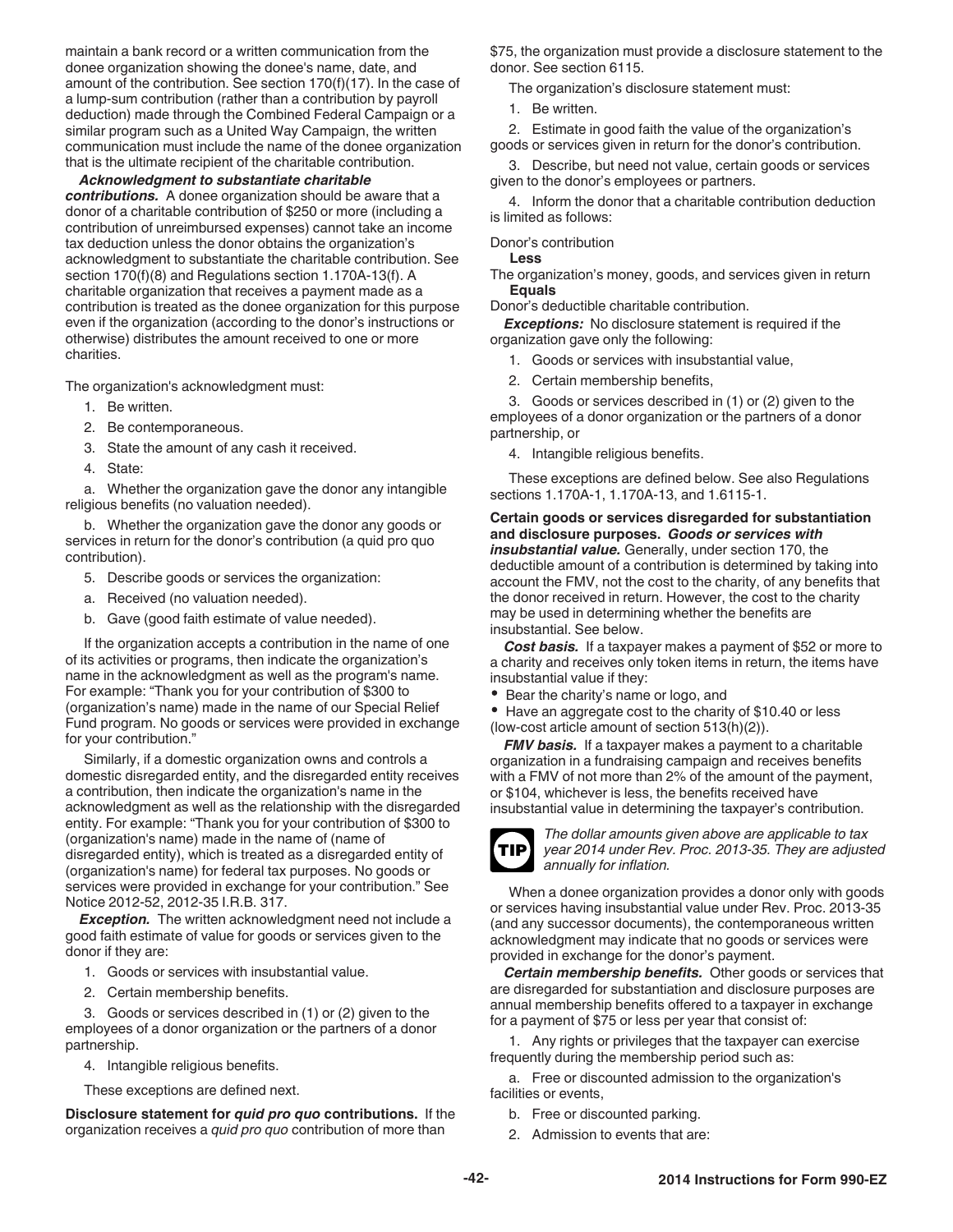- a. Open only to members, and
- b. Within the *low-cost article* limitation, per person.

**Example 1.** E offers a basic membership benefits package for \$75. The package gives members the right to buy tickets in advance, free parking, and a gift shop discount of 10%. E's \$150 preferred membership benefits package also includes a \$20 poster. Both the basic and preferred membership packages are for a 12-month period and include about 50 productions. E offers F, a patron of the arts, the preferred membership benefits in return for a payment of \$150 or more. F accepts the preferred membership benefits package for \$300. E's written acknowledgment satisfies the substantiation requirement if it describes the poster, gives a good faith estimate of its FMV (\$20), and disregards the remaining membership benefits.

**Example 2.** In *Example 1*, if F received only the basic membership package for its \$300 payment, E's acknowledgment need state only that no goods or services were provided.

*Example 3.* G Theater Group performs four plays. Each play is performed twice. Non-members can purchase a ticket for \$15. For a \$60 membership fee, however, members are offered free admission to any of the performances. H makes a payment of \$350 and accepts this membership benefit. Because of the limited number of performances, the membership privilege cannot be exercised frequently. Therefore, G's acknowledgment must describe the free admission benefit and estimate its value in good faith.

*Certain goods or services provided to donor's employees or partners.* Certain goods or services provided to employees of donor organizations or partners of donor partnerships may be disregarded for substantiation and disclosure purposes. Nevertheless, the donee organization's disclosure statement must describe such goods or services. A good faith estimate of value is not needed.

**Example.** Museum J offers a basic membership benefits package for \$40. It includes free admission and a 10% gift shop discount. Corporation K makes a \$50,000 payment to J and in return, J offers K's employees free admission, a t-shirt with J's logo that costs J \$4.50, and a 25% gift shop discount. Because the free admission is a privilege that can be exercised frequently and is offered in both benefit packages, and the value of the t-shirts is insubstantial, Museum J's disclosure statement need not value or mention the free admission benefit or the t-shirts. However, because the 25% gift shop discount to K's employees differs from the 10% discount offered in the basic membership benefits package, J's disclosure statement must describe the 25% discount, but need not estimate its value.

#### **Definitions**

*Substantiation.* It is the responsibility of the donor:

- To value a donation, and
- To obtain an organization's written acknowledgment substantiating the donation.

There is no prescribed format for the organization's written acknowledgment of a donation. Letters, postcards, or computer generated forms may be acceptable. The acknowledgment must, however, provide sufficient information to substantiate the amount of the deductible contribution. The organization may either:

Provide separate statements for each contribution of \$250 or more, or

Furnish periodic statements substantiating contributions of \$250 or more.

Separate contributions of less than \$250 are not subject to the requirements of section 170(f)(8), regardless of whether the sum of the contributions made by a taxpayer to a donee organization during a tax year equals \$250 or more.

*Contemporaneous.* A written acknowledgment is contemporaneous if the donor obtains it on or before the earlier of:

The date the donor files the original return for the tax year in which the contribution was made; or

The due date (including extensions) for filing the donor's original return for that year.

*Substantiation of payroll contributions.* An organization may substantiate an employee's contribution by deduction from its payroll by:

A pay stub, Form W-2, or other document showing a contribution to a donee organization, together with

A pledge card or other document from the donee organization that shows its name. For contributions of \$250 or more, the document must state that the donee organization provides no goods or services for any payroll contributions.

The amount withheld from each payment of wages to a taxpayer is treated as a separate contribution.

*Substantiation of payments to a college or university for the right to purchase tickets to athletic events.* The right to purchase tickets for an athletic event is valued at 20% of the payment.

*Example.* When a taxpayer pays \$312.50 for the right to purchase tickets for an athletic event, the right is valued at \$62.50. The remaining \$250 is a charitable contribution that the taxpayer must substantiate.

*Substantiation of matched payments.* If a taxpayer's payment to a donee organization is matched by another payor, and the taxpayer receives goods or services in consideration for its payment and some or all of the matching payment, those goods or services will be treated as provided in consideration for the taxpayer's payment and not in consideration for the matching payment.

*Disclosure statement.* An organization must provide a written disclosure statement to donors who make a "quid pro quo contribution" in excess of \$75 (section 6115). This requirement is separate from the written substantiation acknowledgment a donor needs for deductibility purposes. While, in certain circumstances, an organization may be able to meet both requirements with the same written document, an organization must be careful to satisfy the section 6115 written disclosure statement requirement in a timely manner because of the penalties involved.

*Quid pro quo contribution.* A *quid pro quo contribution* is a payment that is made both as a contribution and as a payment for goods or services provided by the donee organization.

**Example.** A donor gives a charity \$100 in consideration for a concert ticket valued at \$40 (a quid pro quo contribution). In this example, \$60 would be deductible. Because the donor's payment exceeds \$75, the organization must furnish a disclosure statement even though the taxpayer's deductible amount does not exceed \$75. Separate payments of \$75 or less made at different times of the year for separate fundraising events will not be aggregated for purposes of the \$75 threshold.

*Good faith estimate.* An organization may use any reasonable method in making a good faith estimate of the value of goods or services provided by that organization in consideration for a taxpayer's payment to that organization. A good faith estimate of the value of goods or services that are not generally available in a commercial transaction may be determined by reference to the FMV of similar or comparable goods or services. Goods or services may be similar or comparable even though they do not have the unique qualities of the goods or services that are being valued.

*Goods or services.* Goods or services include:

- Cash,
- Property,
- Services.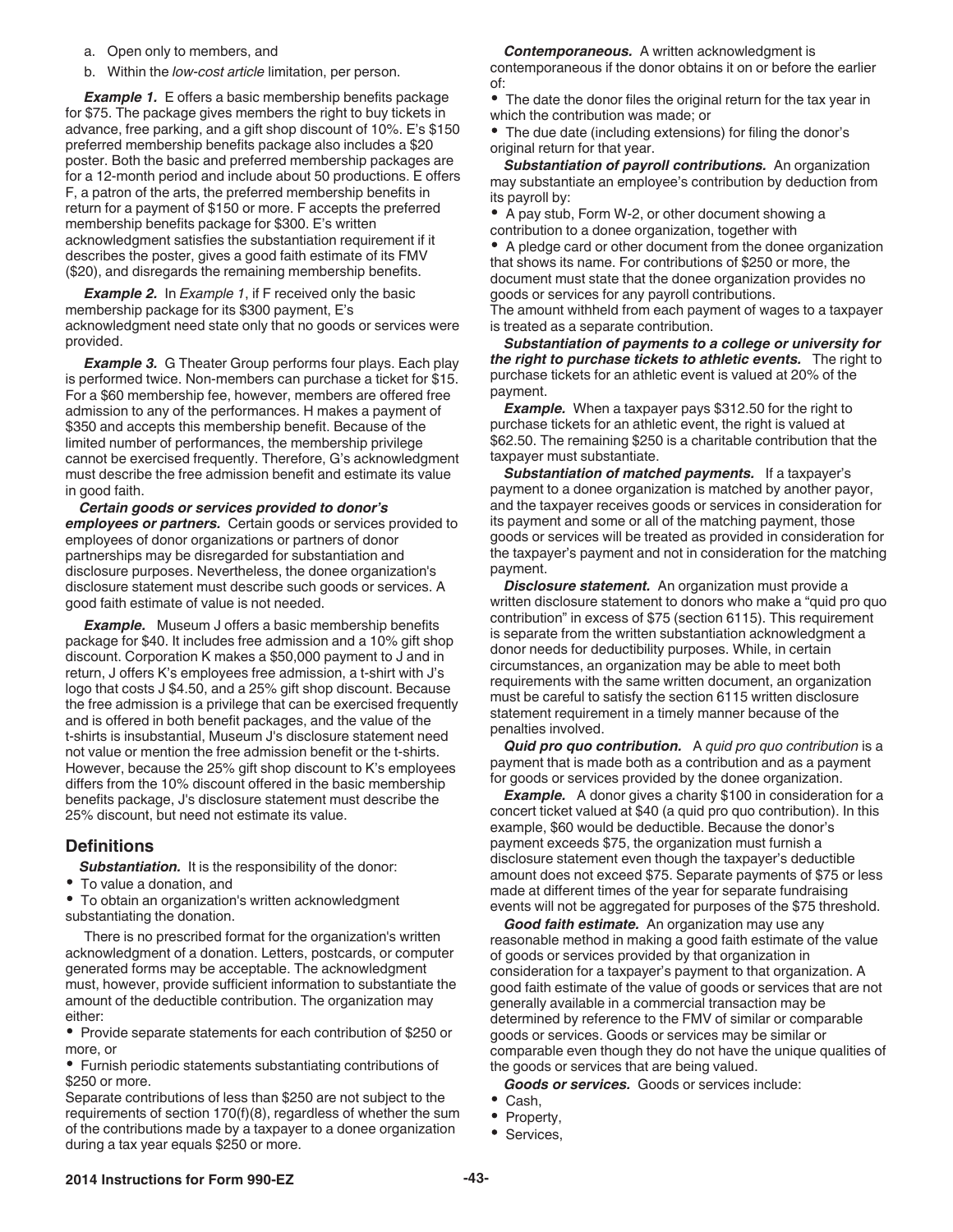- <span id="page-43-0"></span>Benefits, and
- Privileges.

*In consideration for.* A donee organization provides goods or services in consideration for a taxpayer's payment if, at the time the taxpayer makes the payment to the donee organization, the taxpayer receives, or expects to receive, goods or services in exchange for that payment.

Goods or services a donee organization provides in consideration for a payment by a taxpayer include goods or services provided in a year other than the year in which the donor makes the payment to the donee organization.

*Intangible religious benefits.* Intangible religious benefits are provided only by organizations organized exclusively for religious purposes. Examples include:

Admission to a religious ceremony, and

*De minimis* tangible benefits, such as wine provided in connection with a religious ceremony.

**Penalties.** A charity that knowingly provides a false substantiation acknowledgment to a donor may be subject to the penalties under section 6701 and/or section 7206(2) for aiding and abetting an understatement of tax liability.

Charities that fail to provide the required disclosure statement for a quid pro quo contribution of more than \$75 will incur a penalty of \$10 per contribution, not to exceed \$5,000 per fundraising event or mailing. The charity may avoid the penalty if it can show that the failure was due to reasonable cause (section 6714).

#### **Time For Filing May Differ**

The deadline for filing Form 990 or 990-EZ with the IRS differs from the time for filing reports with some states.

#### **Public Inspection**

The Form 990 or 990-EZ information made available for public inspection by the IRS may differ from that made available by the states, such as Schedule B (Form 990, 990-EZ, or 990-PF).

## **Photographs of Missing Children**

The Internal Revenue Service is a proud partner with the National Center for Missing and Exploited Children. Photographs of missing children selected by the Center may appear in instructions on pages that would otherwise be blank. You can help bring these children home by looking at the photographs and calling 1-800-THE-LOST (1-800-843-5678) if you recognize a child.

## **How To Get Tax Help**

**Getting answers to your tax law questions.** IRS.gov and IRS2Go are ready when you are—24 hours a day, 7 days a week.

Enter "ITA" in the search box on IRS.gov for the Interactive Tax Assistant, a tool that will ask you questions on a number of tax law topics and provide answers. You can print the entire interview and the final response.

Enter "Tax Map" or "Tax Trails" in the search box for detailed information by tax topic.

Access tax law information in your electronic filing software.

Go to IRS.gov and click on the Help & Resources tab for more information.

Apply for an **Employer Identification Number (EIN)**. Go to IRS.gov and enter *Apply for an EIN* in the search box.

• Read the Internal Revenue Code, regulations, or other official guidance.

Read Internal Revenue Bulletins.

Sign up to receive local and national tax news and more by email. Just click on "subscriptions" above the search box on IRS.gov and choose from a variety of options.

**Tax forms and publications.** You can download or print all of the forms and publications you may need on *[IRS.gov/](http://www.irs.gov/Forms-&-Pubs) [formspubs](http://www.irs.gov/Forms-&-Pubs)*. Otherwise, you can:

Go to *[IRS.gov/orderforms](http://www.irs.gov/Forms-&-Pubs/Order-Products)* to place an order and have forms mailed to you, or

Call 1-800-829-3676 to order current-year forms, instructions, publications, and prior-year forms and instructions (limited to 5 years).

You should receive your order within 10 business days.

**Phone.** If you have questions and/or need help completing Form 990 or Form 990-EZ, please call 1-877-829-5500. This toll-free telephone service is available Monday through Friday.

**Mail.** You can send your order for forms, instructions, and publications to the address below. You should receive a response within 10 business days after your request is received.

Internal Revenue Service 1201 N. Mitsubishi Motorway Bloomington, IL 61705-6613

#### **Email Subscription**

The IRS has established a subscription-based email service for tax professionals and representatives of tax-exempt organizations. Subscribers will receive periodic updates from the IRS regarding exempt organization tax law and regulations, available services, and other information. To subscribe, visit *[www.irs.gov/eo](http://www.irs.gov/eo)*.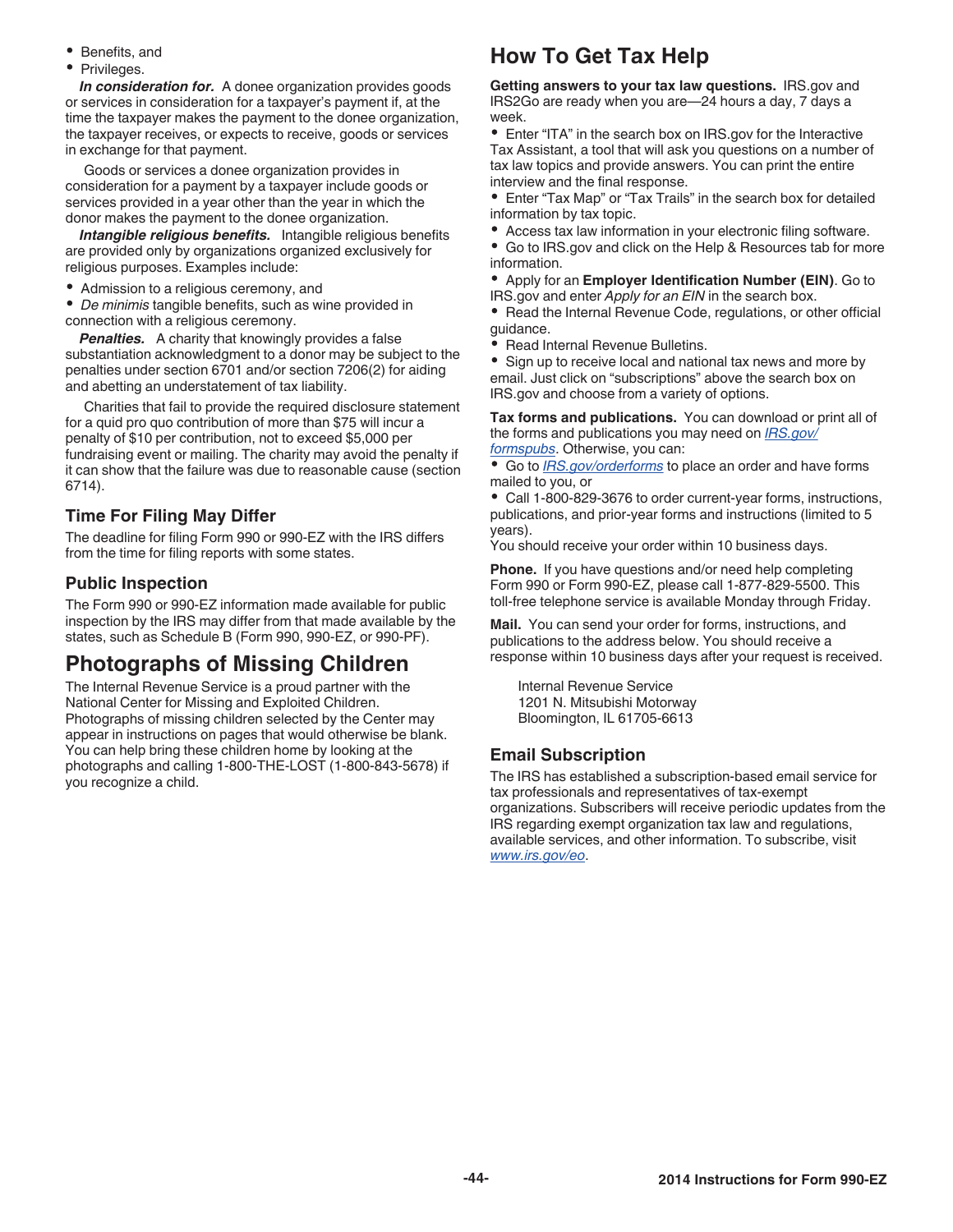<span id="page-44-0"></span>**Paperwork Reduction Act Notice.** We ask for the information on these instructions to carry out the Internal Revenue laws of the United States. You are required to give us the information. We need it to ensure that you are complying with these laws and to allow us to figure and collect the right amount of tax.

You are not required to provide the information requested on a form that is subject to the Paperwork Reduction Act unless the form displays a valid OMB control number. Books or records relating to a form or its instructions must be retained as long as their contents may become material in the administration of any Internal Revenue law. Generally, tax returns and return information are confidential, as required by section 6103.

The time needed to complete and file this form and related schedules will vary depending on individual circumstances. The estimated average times are:

| <b>Form</b>                                 | Recordkeeping   | Learning about the law<br>or the form | Preparing<br>the<br>form | Copying, assembling,<br>and sending the form<br>to the IRS |
|---------------------------------------------|-----------------|---------------------------------------|--------------------------|------------------------------------------------------------|
| 990-EZ                                      | 33 hr., 57 min. | 11 hr., 33 min.                       | 14 hr., 28 min.          | 32 min.                                                    |
| Schedule A (Form 990 or 990-EZ)             | 39 hr., 56 min. | 6 hr., 51 min.                        | 7 hr., 48 min.           | .                                                          |
| Schedule B (Form 990, 990-EZ, or<br>990-PF) | 5 hr., 58 min.  | 1 hr., 35 min.                        | 1 hr., 45 min.           | .                                                          |
| Schedule C (Form 990 or 990-EZ)             | 14 hr., 49 min. | 1 hr., 23 min.                        | 1 hr., 41 min.           |                                                            |
| Schedule E (Form 990 or 990-EZ)             | 5 hr., 30 min.  | 53 min.                               | 1 hr., 1 min.            |                                                            |
| Schedule G (Form 990 or 990-EZ)             | 24 hr., 23 min. | 24 min.                               | 48 min.                  | .                                                          |
| Schedule L (Form 990 or 990-EZ)             | 6 hr., 27 min.  | 1 hr., 17 min.                        | 1 hr., 27 min.           | - - - - -                                                  |
| Schedule N (Form 990 or 990-EZ)             | 7 hr., 39 min.  | 42 min.                               | 51 min.                  | .                                                          |
| Schedule O (Form 990 or 990-EZ)             | 43 min.         |                                       |                          |                                                            |

*Comments and suggestions.* We welcome your comments about these instructions and your suggestions for future editions. You can send your comments and suggestions to us at the following address:

Internal Revenue Service Tax Forms and Publications Division 1111 Constitution Ave. NW, IR-6526 Washington, DC 20224

We respond to many letters by telephone. Therefore, it would be helpful if you would include your daytime phone number, including the area code, in your correspondence.

You can send us comments by going to *[www.irs.gov/formspubs](http://www.irs.gov/formspubs)*, clicking on "More Information," and then clicking on "Give us feedback."

Although we cannot respond individually to each comment received, we do appreciate your feedback and will consider your comments as we revise our tax products.

Do not send the form to this address. Instead, see *General Instruction D.*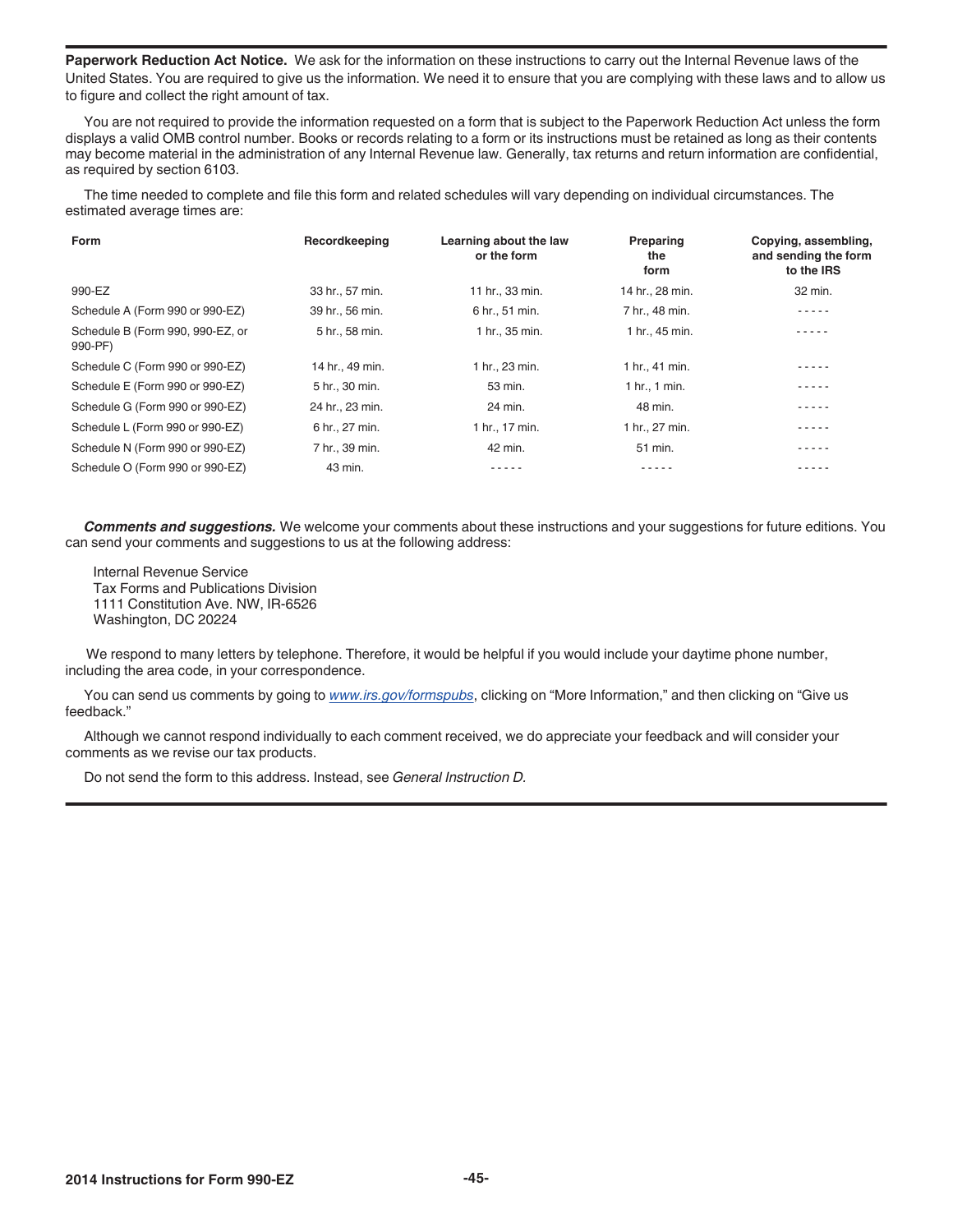#### <span id="page-45-0"></span>**A**

Accountant [8](#page-7-0) Accounting: Method  $4, 41$  $4, 41$  $4, 41$ Period  $4$ Accounts payable [16](#page-15-0) Accounts receivable [16](#page-15-0) Accrual (method) [41](#page-40-0) Address [8](#page-7-0) Change of  $\overline{7}$  $\overline{7}$  $\overline{7}$ Website [9](#page-8-0) Advance ruling period [4](#page-3-0) AKA or a.k.a. (*See* Name and address) Amended return [41](#page-40-0) Description of amendments [5](#page-4-0) Annual information return [2,](#page-1-0) [32](#page-31-0) Anti-abuse rule [29](#page-28-0) Appendix: Appendix A: Exempt Organizations Reference Chart [27](#page-26-0) Appendix B: How to Determine Whether an Organization's Gross Receipts are Normally \$50,000 (or \$5,000) or Less [28](#page-27-0) Appendix C: Special Gross Receipts Tests for Determining Exempt Status of Section 501(c)(7) and 501(c)(15) Organizations [28](#page-27-0) Appendix D: Public Inspection of Returns [29](#page-28-0) Appendix E: Section 4958 Excess Benefit Transactions [33](#page-32-0) Appendix F: Forms and Publications To File or Use [38](#page-37-0) Appendix G: Use of Form 990 or 990-EZ To Satisfy State Reporting Requirements [40](#page-39-0) Appendix H, Contributions [41](#page-40-0) Application for tax exemption [30](#page-29-0) Application pending [3](#page-2-0) Assets: Net [16](#page-15-0) Other [16](#page-15-0) Total [16](#page-15-0) Assistance to individuals [14](#page-13-0) Attachments [7](#page-6-0) Attorney [8](#page-7-0) Audit guides [41](#page-40-0)

#### **B**

Balance sheet [16](#page-15-0) Bank account [23](#page-22-0) Bingo [13](#page-12-0) Black lung benefit trusts  $4$ Books and records [13,](#page-12-0) [23](#page-22-0) Book value [16](#page-15-0) Buildings [16](#page-15-0) Business activities [12](#page-11-0)

#### **C**

Calendar year  $\frac{4}{7}$  $\frac{4}{7}$  $\frac{4}{7}$ Candidates for public office [21,](#page-20-0) [24](#page-23-0) Capital contributions [22](#page-21-0) Capital gains [13](#page-12-0) Cash [16](#page-15-0) Cash receipts and disbursements [4](#page-3-0) Certificates of deposit [12](#page-11-0), [16](#page-15-0) Changes in net assets [16,](#page-15-0) [40](#page-39-0) Children: Photographs of missing [44](#page-43-0) Church [3,](#page-2-0) [37](#page-36-0) Church-affiliated organization [3](#page-2-0) Club facilities [22](#page-21-0) Commercial co-venture [11](#page-10-0) Compensation [15,](#page-14-0) [18,](#page-17-0) [25](#page-24-0), [26](#page-25-0) Deferred [18](#page-17-0) Reasonable [34,](#page-33-0) [35](#page-34-0) Reportable [18](#page-17-0) Conformed copy [19](#page-18-0) Contemporaneous [35](#page-34-0) Contracts: Initial [35](#page-34-0) Contributions [10,](#page-9-0) [14](#page-13-0) Contributors: Schedule of [11](#page-10-0) Controlled entity  $3, 24$  $3, 24$ Controlling organization  $3, 24$  $3, 24$  $3, 24$ Copies [31](#page-30-0)

#### **D**

Deferred compensation [15](#page-14-0), [18](#page-17-0) Defined contribution plan [18](#page-17-0) Depreciation [16](#page-15-0) Disclosure [29](#page-28-0) Disqualified person [33](#page-32-0) Disregarded entities [7](#page-6-0) Dissolution [21](#page-20-0) Dividends [12,](#page-11-0) [13](#page-12-0), [23](#page-22-0) Documents [32](#page-31-0) Donations: Of services [11](#page-10-0) Of use of property [11](#page-10-0) Donor advised fund [23](#page-22-0) Donor advisor [24,](#page-23-0) [34](#page-33-0) Sponsoring organization [2](#page-1-0), [23](#page-22-0) Supporting organization [34](#page-33-0) Dues and assessments [10](#page-9-0) Affiliates [12](#page-11-0) Members [12](#page-11-0) Nondeductible [20](#page-19-0)

#### **E**

Economic benefit: Disregarded [35](#page-34-0) Interest on loans (foregone) [35](#page-34-0) Liability insurance premiums [35](#page-34-0) Nontaxable fringe [35](#page-34-0) Electronic filing [5](#page-4-0) Employee benefits [15](#page-14-0) Employer identification number (EIN) [8](#page-7-0) EO Determinations [19](#page-18-0) Excess benefit transaction [22](#page-21-0), [33,](#page-32-0) [34,](#page-33-0) [36](#page-35-0) Excise tax [21,](#page-20-0) [23](#page-22-0), [36](#page-35-0) Exempt purpose [12](#page-11-0) Expenses: Functional [13](#page-12-0) Program service [12](#page-11-0) Rent [16](#page-15-0) Extension of time to file [5](#page-4-0)

#### **F**

Fair market value [34](#page-33-0), [35](#page-34-0) Federal unemployment tax (FUTA) [15](#page-14-0) Federated fundraising agencies [11](#page-10-0) Fees: Copies [31](#page-30-0) Fundraising [15](#page-14-0) Government [12](#page-11-0) Initiation [22](#page-21-0) Laboratory [11](#page-10-0) Membership [12](#page-11-0) Professional [15](#page-14-0) Registration [11](#page-10-0) Final return [5](#page-4-0) Financial account [23](#page-22-0) Fiscal year [4](#page-3-0) Five highest compensated employees [25](#page-24-0) Fixed payment [35](#page-34-0) Foreign country [5](#page-4-0) Foreign organization (*See* Organization) Forms [23](#page-22-0), [38](#page-37-0) Form 1023, Application for Recognition of Exemption Under Section 501(c)(3) of the Internal Revenue Code [3](#page-2-0) Form 1023-EZ, Streamlined Application for Recognition of Exemption Under Section 501(c) ([3](#page-2-0)) of the Internal Revenue Code 3 Form 1024, Application for Recognition of Exemption Under Section 501(a) or for Determination Under Section 120 [3](#page-2-0) Form 1041, U.S. Income Tax Return for Estates and Trusts [3](#page-2-0)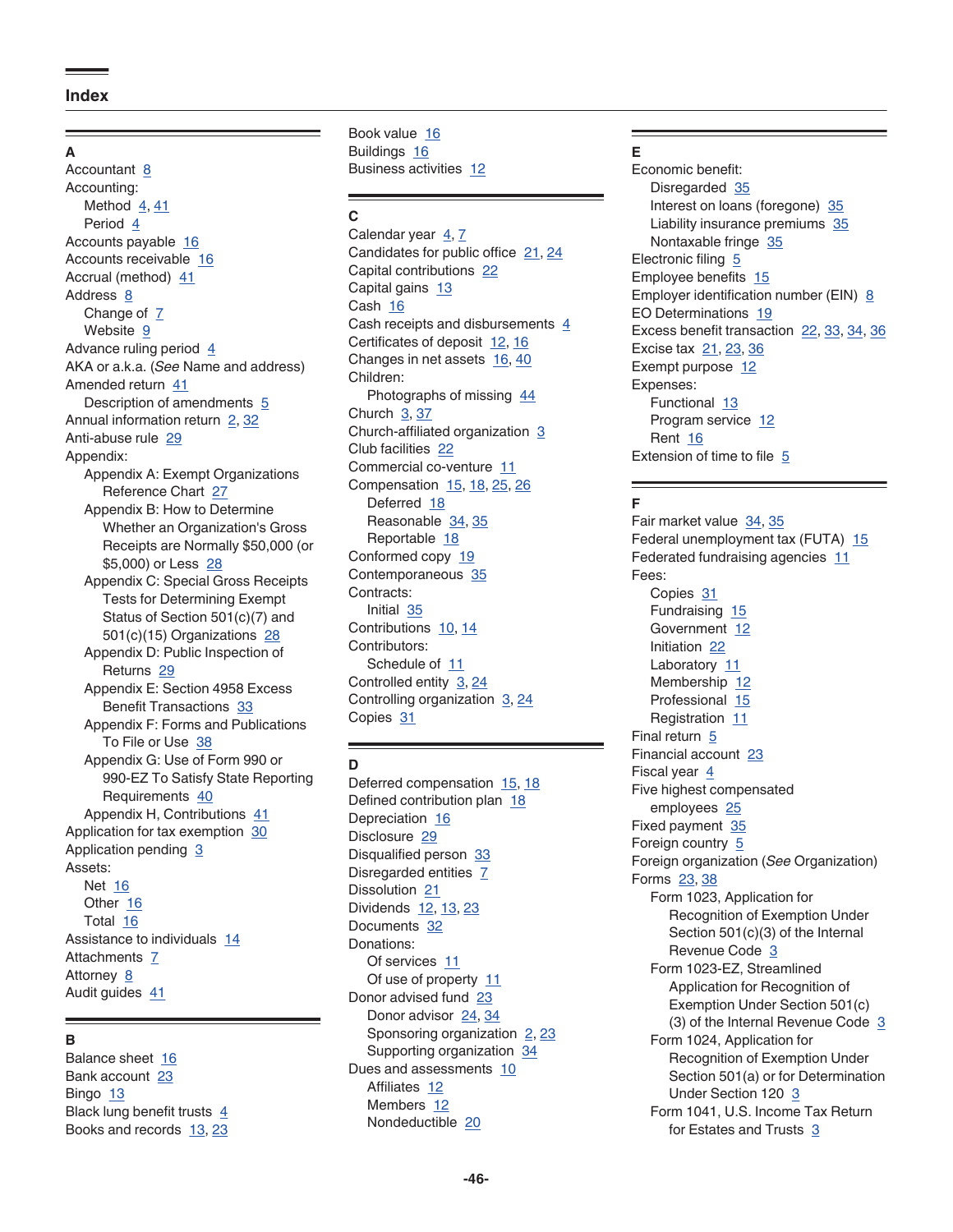#### **Forms** *(Cont.)*

- Form 1065, U.S. Return of Partnership Income [4](#page-3-0)
- Form 1099-MISC, Miscellaneous Income, Methods [18](#page-17-0)

Form 1120-POL, U.S. Income Tax Return for Certain Political Organizations [21](#page-20-0)

- Form 1128, Application To Adopt, Change, or Retain a Tax Year  $4$
- Form 3115, Application for Change in Accounting Method  $4$
- Form 4506, Request for Copy of Tax Return [5](#page-4-0)
- Form 4506-A, Request for Public Inspection or Copy of Exempt or Political Organization IRS Form [29](#page-28-0)
- Form 4720, Return of Certain Excise Taxes on Charities and Other Persons Under Chapters 41 and 42 of the Internal Revenue Code [22,](#page-21-0) [23](#page-22-0)
- Form 5500, Annual Return/Report of Employee Benefit Plan [4](#page-3-0)
- Form 8822-B, Change of Address or Responsible Party — Business  $8$ Form 8868, Application for Extension of Time To File an Exempt
- Organization Return [5](#page-4-0) Form 8886-T, Disclosure by
- Tax-Exempt Entity Regarding Prohibited Tax Shelter Transaction [23](#page-22-0)
- Form 941, Employer's Quarterly Federal Tax Return [18](#page-17-0)
- Form 990-BL, Information and Initial Excise Tax Return for Black Lung Benefit Trusts and Certain Related Persons [4](#page-3-0)
- Form 990-N, Electronic Notice (e-Postcard) for Tax-Exempt Organizations not Required To File Form 990 or 990-EZ [2](#page-1-0)
- Form 990-PF, Return of Private Foundation or Section 4947(a)(1) Nonexempt Charitable Trust Treated as a Private Foundation [4](#page-3-0)
- Form 990-T, Exempt Organization Business Income Tax Return [20](#page-19-0),

#### [22](#page-21-0)

Form W-2, Wage and Tax Statement [18](#page-17-0) Fringe benefits [35](#page-34-0) Fund balances [16](#page-15-0) Fundraising [10,](#page-9-0) [11](#page-10-0) Fundraising Events [7](#page-6-0) fundraising events [10](#page-9-0), [13](#page-12-0), [14](#page-13-0) Fundraising events [14](#page-13-0) FUTA (*See* Federal unemployment tax)

#### **G** Gifts [10](#page-9-0)

Goods or services [14](#page-13-0) Governing documents [19](#page-18-0) Grants [10,](#page-9-0) [14](#page-13-0) Gross receipts [22,](#page-21-0) [28](#page-27-0) Gross rental income [12](#page-11-0) Gross revenue (*See* Revenue) Gross sales [14](#page-13-0) Group exemption number (GEN) [8](#page-7-0) Group return [3](#page-2-0)

#### **H**

Heath benefits [18](#page-17-0) Helpful hints [2](#page-1-0) Helpful publications [40](#page-39-0) Hours per week [18](#page-17-0)

#### **I**

Incomplete return [6](#page-5-0) Independent contractors [15,](#page-14-0) [26](#page-25-0) Insurance [29](#page-28-0) Interest [12](#page-11-0) Mortgage [16](#page-15-0) Rent [16](#page-15-0) Interest income [12](#page-11-0) Inventory [14](#page-13-0) Investment: Program-related [12,](#page-11-0) [13](#page-12-0) Rental income [12](#page-11-0)

## **L**

Land [16](#page-15-0) Late filing  $6$ Legislation [20](#page-19-0) Liabilities, total [16](#page-15-0) Liquidation [21](#page-20-0) List of officers directors, trustees, and key employees [17](#page-16-0) List of required schedules and attachments [7](#page-6-0) Loans [22](#page-21-0) Lobbying: Direct [20](#page-19-0) Grassroots [20](#page-19-0) Lobbying expenses [20](#page-19-0) Local or subordinate organizations [30](#page-29-0)

#### **M**

Maintenance expense [16](#page-15-0) Major disposition of assets [21](#page-20-0) Medicare taxes [15](#page-14-0) Membership benefits [12](#page-11-0) Membership dues and assessments (*See* Dues and assessments) Miscellaneous expenses [16](#page-15-0) Miscellaneous income [18](#page-17-0) Mission society [3](#page-2-0) Money market funds [16](#page-15-0) Mortgage interest (*See* Interest)

#### **N**

Name and address [8](#page-7-0) Name change [7](#page-6-0) Net assets (*See* Assets) Net Assets (*See* Assets) Noncash contributions [11](#page-10-0) Nondiscrimination policy [22](#page-21-0) Nonexempt charitable trust [23](#page-22-0) Nonfixed payments (*See* Payments) Notes receivable [14](#page-13-0) Notice [32](#page-31-0)

#### **O**

Occupancy [16](#page-15-0) Offices: Permanent [30](#page-29-0) Regional or district [30,](#page-29-0) [31](#page-30-0) Organization: Affiliated [34](#page-33-0) Foreign  $2, 33$  $2, 33$  $2, 33$ Political [3,](#page-2-0) [21,](#page-20-0) [25](#page-24-0), [30](#page-29-0) Related [25](#page-24-0) Religious [3](#page-2-0) Supporting [3](#page-2-0), [34](#page-33-0) Organization managers [36](#page-35-0) Organizing document [19](#page-18-0) Other Assets (*See* Assets)

#### **P**

Paid preparer [26](#page-25-0) Identifying number of [26](#page-25-0) Payments: Compensation [35](#page-34-0) Government [11](#page-10-0) Independent contractors [15](#page-14-0) Nonfixed [36](#page-35-0) Services [11](#page-10-0) Severance [35](#page-34-0) To affiliates [14](#page-13-0) Payroll taxes [15](#page-14-0) Penalties [16](#page-15-0) Failure to file [6](#page-5-0) Political campaign activities [24](#page-23-0) Political expenditures [21,](#page-20-0) [22](#page-21-0) Political organization (*See* Organization) Postage [16](#page-15-0) Printing [16](#page-15-0) Prior period adjustment [5](#page-4-0) Private delivery services [5](#page-4-0) Private foundation [4](#page-3-0) Professional fees (*See* Fees) Program-related investment (*See* Investment) Program services [11](#page-10-0) Proxy tax [20](#page-19-0) Publications: Helpful [40](#page-39-0) Pub. 15, Circular E Employer's Tax Guide: